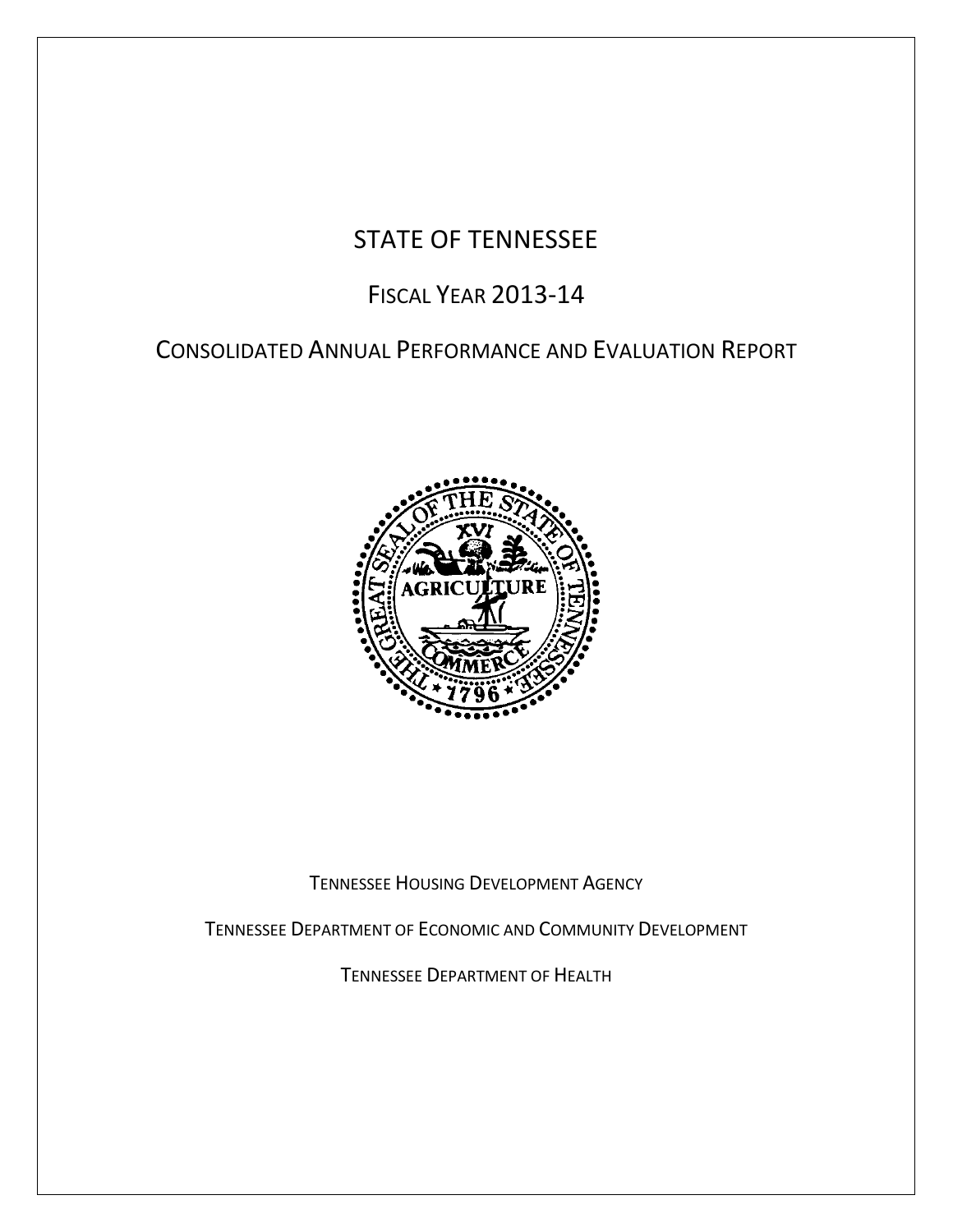## **TABLE OF CONTENTS**

|              | <b>EXECUTIVE SUMMARY</b>                                         |  |
|--------------|------------------------------------------------------------------|--|
|              |                                                                  |  |
|              | <b>PART I-DESCRIPTION OF RESOURCES</b>                           |  |
| $\mathbf{L}$ | <u> 1989 - Johann Stoff, amerikansk politiker (d. 1989)</u>      |  |
|              |                                                                  |  |
|              |                                                                  |  |
|              |                                                                  |  |
|              |                                                                  |  |
|              |                                                                  |  |
|              |                                                                  |  |
| Ш.           |                                                                  |  |
|              | Community Development Block Grant (CDBG) Small Cities Program 12 |  |
|              |                                                                  |  |
|              |                                                                  |  |
|              |                                                                  |  |
|              |                                                                  |  |
|              |                                                                  |  |
| III.         |                                                                  |  |
|              | Community Development Block Grant (CDBG) Small Cities Program 18 |  |
|              |                                                                  |  |
|              |                                                                  |  |
|              |                                                                  |  |
|              |                                                                  |  |
|              |                                                                  |  |
|              |                                                                  |  |
|              | Community Development Block Grant (CDBG) Small Cities Program 28 |  |
|              |                                                                  |  |
|              |                                                                  |  |
|              |                                                                  |  |
|              |                                                                  |  |
|              |                                                                  |  |

#### **PART II – ASSESSMENT OF ANNUAL PERFORMANCE**

| VI. EVALUATION OF THE JURISDICTION'S PROGRESS IN PROVIDING AFFORDABLE HOUSING |  |
|-------------------------------------------------------------------------------|--|
|                                                                               |  |
|                                                                               |  |
|                                                                               |  |
|                                                                               |  |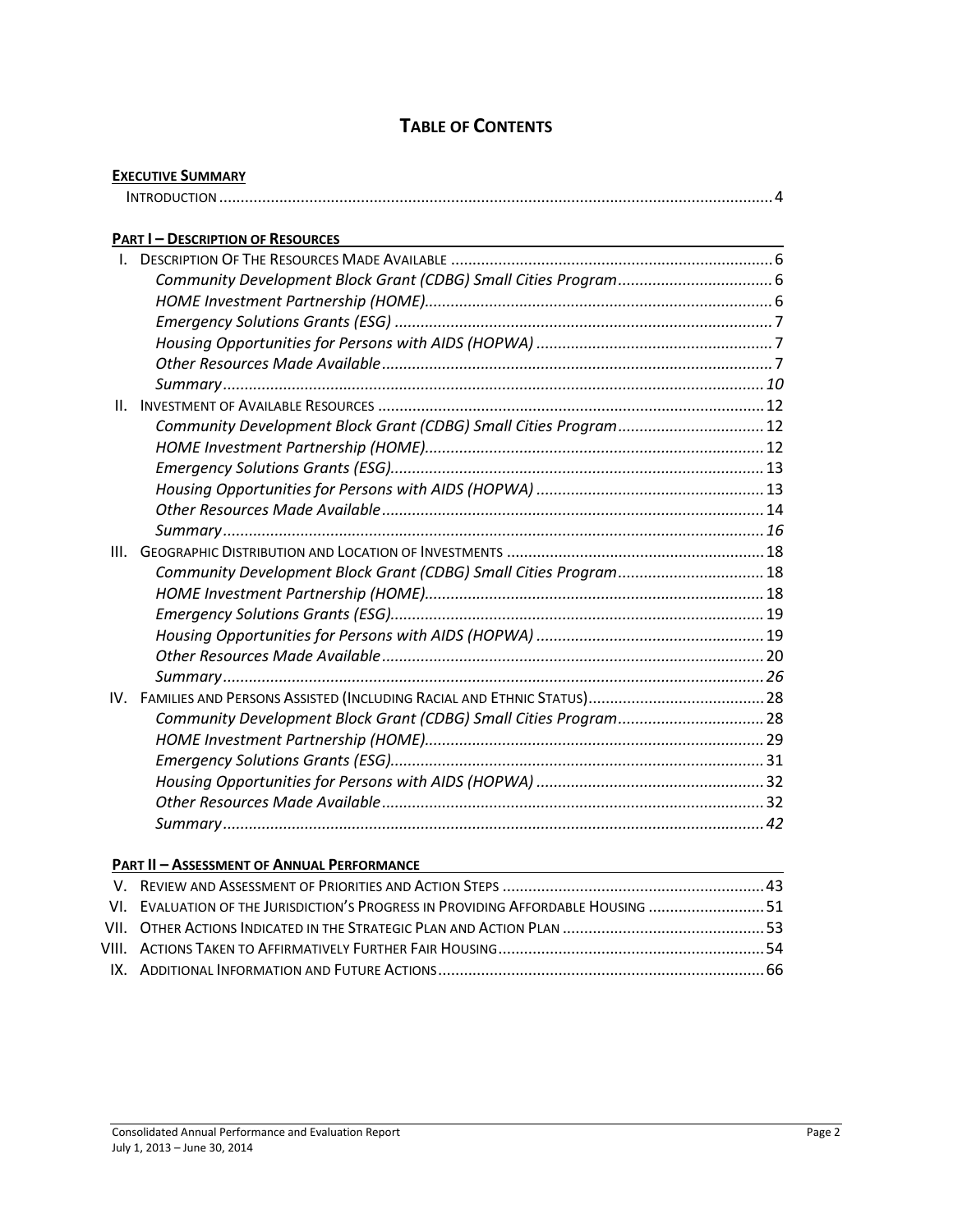#### **PART III – TABLES AND APPENDICES**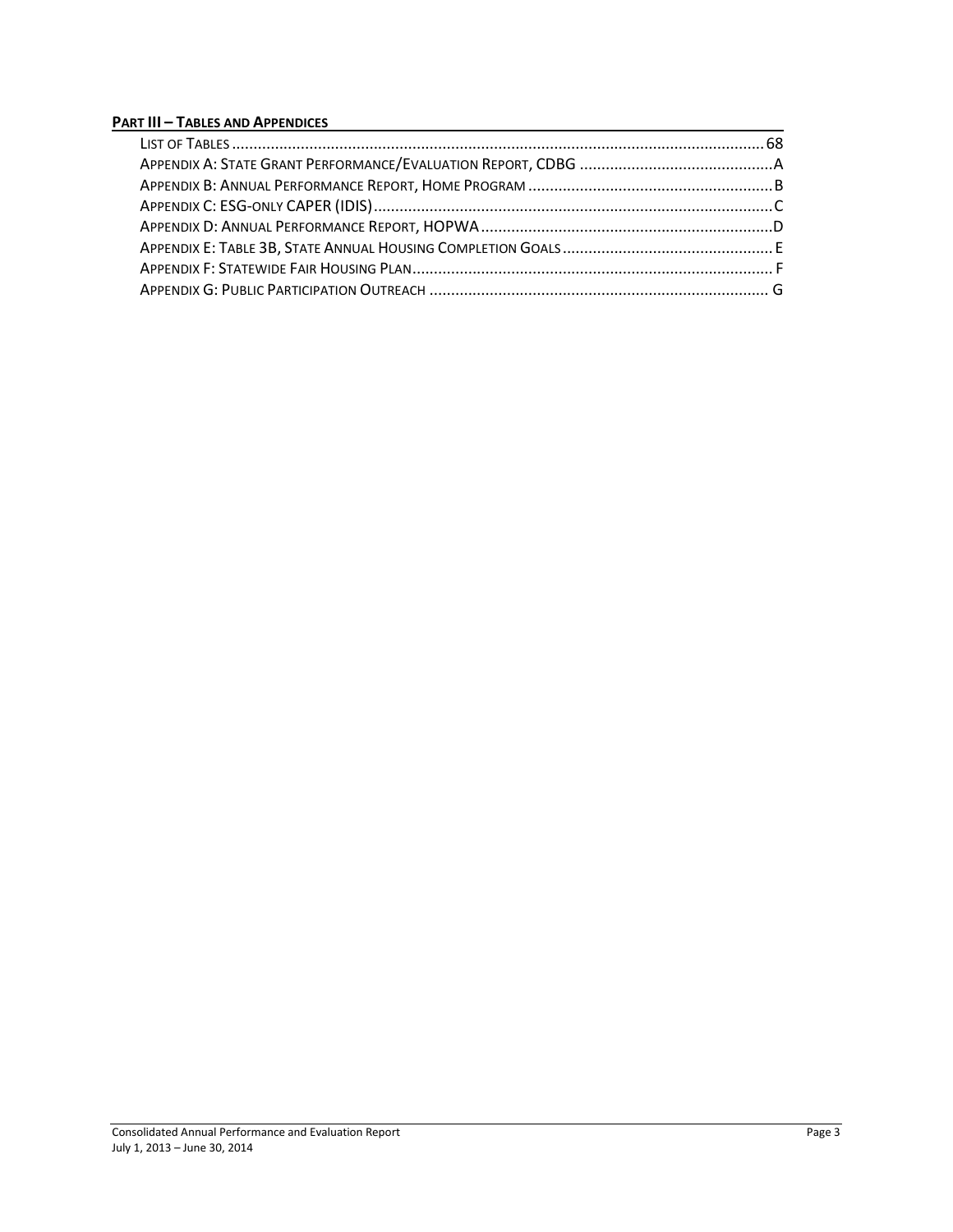## **STATE OF TENNESSEE FISCAL YEAR 2013-14 CAPER EXECUTIVE SUMMARY**

The Consolidated Annual Performance and Evaluation Report (CAPER) serves as the State of Tennessee's annual performance report to the U.S. Department of Housing and Urban Development (HUD) for four formula grant programs; Community Development Block Grant (CDBG), Home Investment Partnership Program (HOME), Emergency Solutions Grants (ESG) and Housing Opportunities for Persons Living with AIDS (HOPWA). The reporting period for the Fiscal Year (FY) 2013-14 CAPER is July 1, 2013 – June 30, 2014. As in previous years, the annual reports completed by each agency are included as appendices to this document.

In January 1995, the final rule "Consolidated Submission for Community Planning and Development Programs" was published in the Federal Register. The final rule amended HUD's regulations for Comprehensive Housing Affordability Strategies (CHAS) with a single rule that consolidated the planning, applications and reporting aspects of the four formula grant programs. The names of the grant programs, the administering state agencies and the HUD allocations for (FY) 2013-14 are as follows:

- Community Development Block Program (CDBG) administered by the Tennessee Department of Economic and Community Development (ECD), \$25,612,067
- HOME Investment Partnership Program (HOME) administered by Tennessee Housing Development Agency (THDA), \$9,474,797
- Emergency Solutions Grants (ESG) administered by THDA, \$2,226,946
- Housing Opportunities for Persons with AIDS (HOPWA) administered by the Tennessee Department of Health (DOH), \$902,360

Based on two substantial amendments to the Consolidated Plan that were submitted during FY12, both the HOME and ESG programs have experienced changes. The substantial amendment to the HOME Program was approved on April 27, 2012. During FY 2013-14, THDA awarded 2012 and 2013 HOME Program Funds. The substantial amendment to the ESG program was approved by HUD on July 10, 2012. THDA awarded the second allocation of 2011 ESG funds along with the 2012 allocation of ESG funds in FY 12-13. Due to the irregular funding timeline caused by the substantial amendment, THDA did not award any ESG funds during FY 2013-14. THDA awarded the 2013 allocation of ESG funds in July of 2014.

In addition to discussing the resources made available to the State of Tennessee in FY 2013-14 through the four formula programs, this document reports the performance of the State of Tennessee in meeting objectives and action steps contained in the 2010-15 Consolidated Plan and assesses the state's overall performance in meeting affordable housing goals. The state has again incorporated the "Optional Table 3B: State Annual Housing Completion Goals" found in Appendix E of this report, to better link HUD's outcome system to the State of Tennessee's objectives, action steps, activities and performance measures.

Other affordable housing resources made available to the state or had an impact on the state's performance are also discussed and include HUD's Section 8 Tenant Based Housing Choice Voucher and Project Based Rental Assistance Programs, the THDA Homeownership Programs, the THDA Rural Repair Program, the THDA BUILD Loan Program, the Community Investment Tax Credit Program, the THDA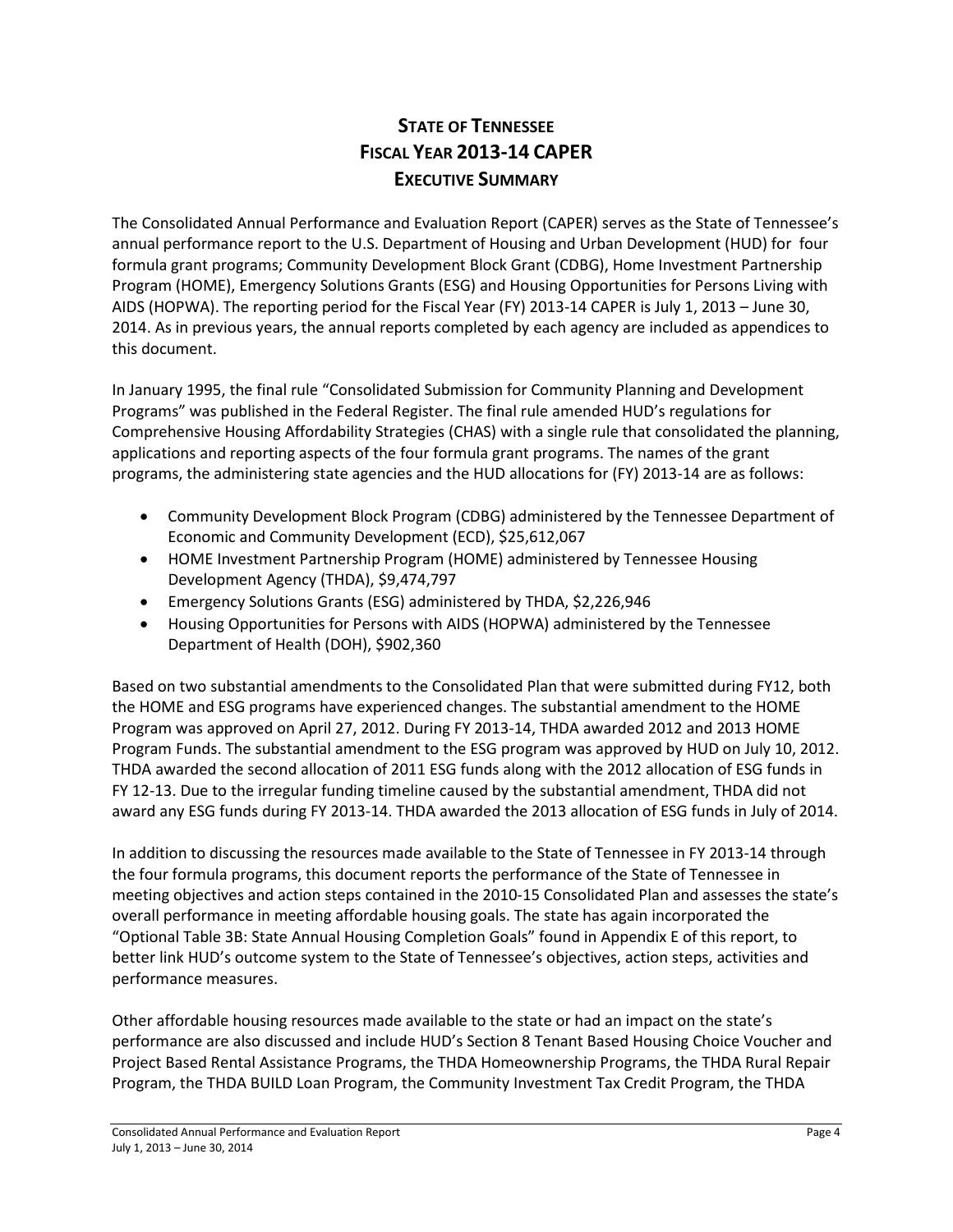Emergency Repair Program (ERP), the Low-Income Housing Tax Credit (LIHTC) Program and the Multi-Family Bond Authority.

The State of Tennessee contracted with Western Economic Services to conduct the Analysis of Impediments (AI) to Fair Housing Choice for the non-entitlement jurisdictions of the state. The Analysis was the culmination of public forums, surveys, data analysis and other public comments on fair housing issues in the state. The report was finalized July 12, 2013 and identifies public and private sector impediments along with suggested actions. The State has developed activities to address the findings contained in the AI and has developed a comprehensive Fair Housing Plan to overcome the impediments, which can be found in the FY 2014-15 Annual Action Plan. These activities address the identified impediments and show the Consolidated Partners' commitment to affirmatively furthering fair housing in Tennessee. The Consolidated Partners will use the AI for the next several years to continue to address impediments. The AI is available on the THDA and ECD websites.

While THDA has been designated as the lead agency for Tennessee's consolidated planning requirements, all of the administering agencies of the four formula grant programs participate in the development of the CAPER and administration of their respective programs. The FY 2013-14 CAPER represents the cooperation of these agencies to further affordable housing and community development in Tennessee. In addition, the plan is developed in consultation with the citizens of our state. The draft plan is made available for review and public comment according to the guidelines developed by the five-year Consolidated Plan.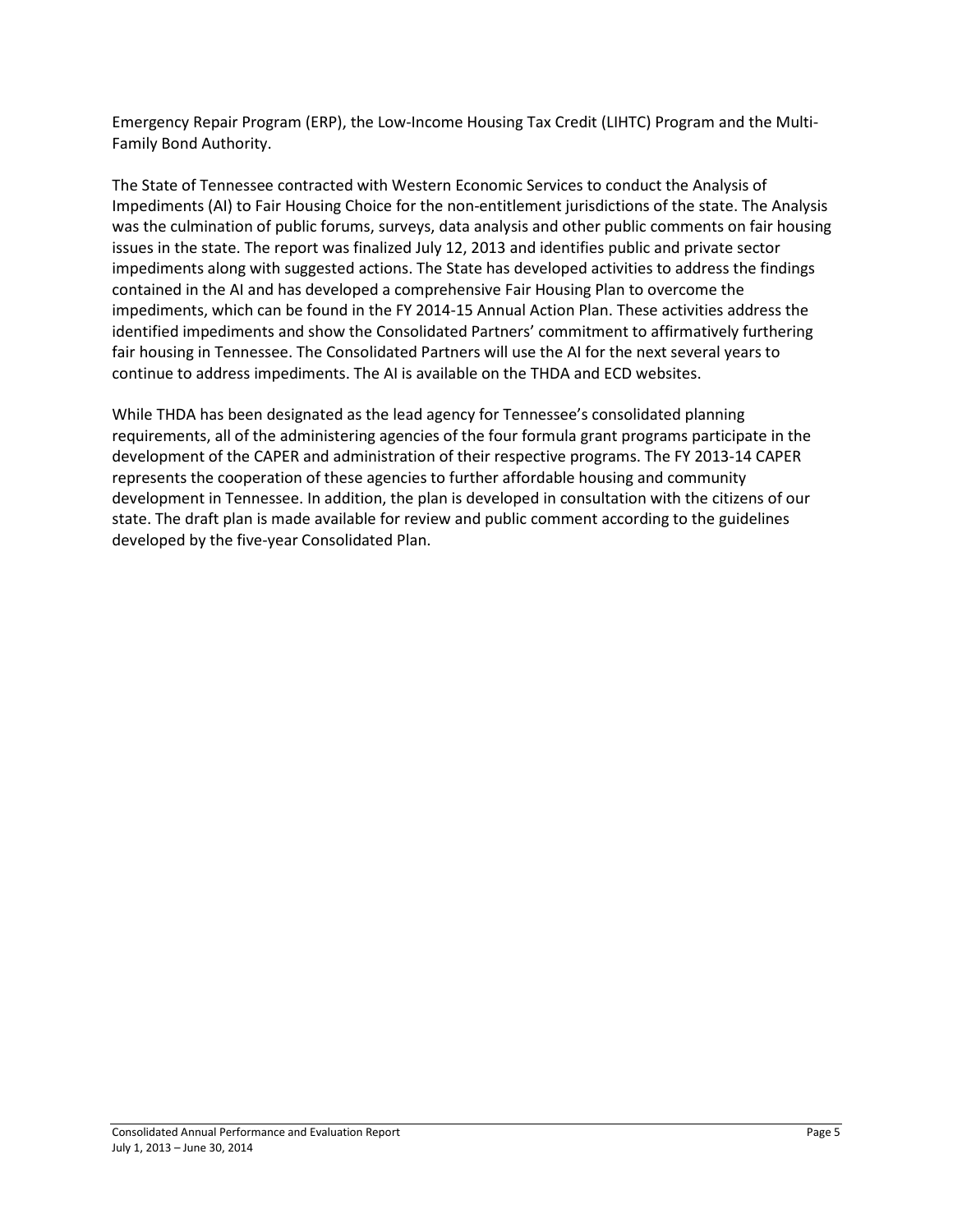## **PART I DESCRIPTION OF RESOURCES**

## **I. DESCRIPTION OF THE RESOURCES MADE AVAILABLE**

#### **HUD Resources Made Available Under the Consolidated Planning Programs**

#### A. Community Development Block Grant (CDBG) Small Cities Program

The CDBG program is a multi-faceted federal program that allows a variety of activities. The primary statutory objective of the CDBG program is to develop viable communities by providing decent housing and a suitable living environment and by expanding economic opportunities, principally for persons of low- and moderate-income. The State of Tennessee, through the Department of Economic and Community Development (ECD), administers the CDBG program for all jurisdictions in the state, except for 17 entitlement areas. THE CDBG Small Cities Program received an allocation of \$25,612,067 from HUD for FY 2013-14. In addition to administering the program, each year ECD prepares the State Grant Performance/Evaluation Report (PER). The PER for FY 2013-14 is included as Appendix A of this document.

#### B. HOME Investment Partnership (HOME)

The Community Programs Division of THDA administers the HOME Program for the State of Tennessee. THDA administers the HOME Program for those jurisdictions not designated by HUD as a local Participating Jurisdiction (PJ). The local PJs that receive HOME funds directly from HUD are: Clarksville, Chattanooga, Jackson, Knoxville, Memphis, Nashville-Davidson County, Knox County, Shelby County and the Northeast Tennessee/Virginia Consortium (the Cities of Bluff City, Bristol, Johnson City, Kingsport, Sullivan County and Washington County, excluding the Town of Jonesborough). The HOME Program is an affordable housing program that provides federal funds to states and the local PJs to carry out multiyear housing strategies. The purpose of the program is to expand the supply of decent, safe, sanitary and affordable housing for low- and very low-income households. Local governments, public agencies and non-profit organizations are all eligible applicants for HOME funds.

On December 16, 2011, HUD published a new proposed regulation for the HOME Program which made significant changes to the HOME rule. Because the new HOME rule applied to any grant with 2012 funds, THDA opted not to accept any applications for 2012 until the new rule was released. The new rule was not published until July 24, 2013; therefore, THDA did not award any HOME funds during FY 2012-13. The State received an allocation of 9,924,071 for 2012 which was allocated during FY 2013-14. In addition to HUD's yearly allocation, THDA had \$1,488,312.05 from 2011 funds and \$231,638.86 in program income for a total of \$11,644,021.91 from 2012. These funds were awarded competitively to local communities and non-profit agencies, including community housing development organizations (CHDOs).

For 2013, the State received an allocation of \$9,474,797. In addition to HUD's yearly allocation, THDA had \$98,796.73 in program income for a total of \$9,573,593.73 for 2013. More than \$8M of these funds were awarded competitively to local communities and non-profit agencies during FY 2013-14. THDA will award the remaining 2013 funds in the fall of 2014 to CHDOs. THDA had a total of \$21,217,615.64 from the 2012 and 2013 programs years available during the reporting period.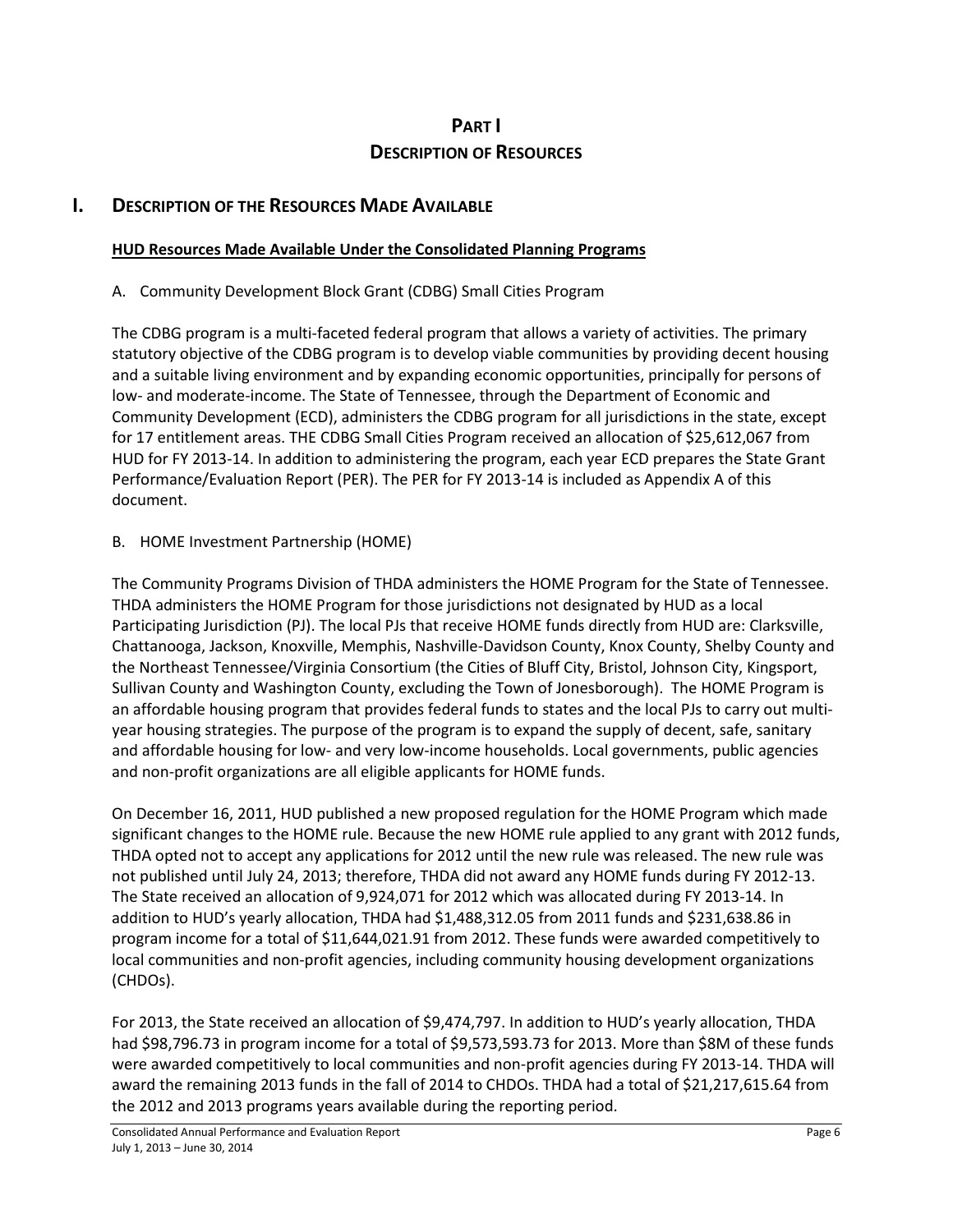C. Emergency Solutions Grants (ESG) Program

The Emergency Solutions Grants (ESG) replaced the Emergency Shelter Grants in May 2009 with the passage of the Homeless Emergency Assistance and Rapid Transition to Housing (HEARTH) Act. ESG provides funding to local governments and non-profit service providers to assist individuals and families quickly regain stability in permanent housing after experiencing a housing crisis or homelessness. The Community Programs Division of THDA administers the program on behalf of the State of Tennessee to increase the number and quality of emergency shelters and transitional housing facilities for homeless individuals and families; to operate these facilities; to provide essential social services; to provide street outreach services; to provide rapid rehousing assistance; and to provide Homeless Management Information Systems (HMIS). The 2013 allocation for the ESG Program for Tennessee was \$2,226,946; however, THDA did not award these funds until July  $1<sup>st</sup>$ , 2014 (beyond the reporting period of this report). THDA prepared an ESG beneficiary report, which is included as part of the ESG-only CAPER from IDIS found in Appendix C of this document.

D. Housing Opportunities for Persons with AIDS (HOPWA)

HOPWA provides funding to nonprofit service providers to offer housing assistance and related supportive services to persons living with HIV/AIDS and their families. The Tennessee Department of Health (DOH) administers the program for the State of Tennessee and provides funds to seven project sponsors across the state that directly administer the program. HOPWA funds are used to provide assistance in the following five categories: Housing Information Services; Housing Assistance (Short-term Rent, Mortgage and Utility Payment Program); Supportive Services; Permanent Housing Placement; and Ongoing Housing Assessment Plans. HOPWA funds are also used towards the state's administrative costs and the administrative costs of service providers. The 2013 allocation for the HOPWA Program for Tennessee was \$902,360. DOH prepared the annual HOPWA report, which can be found in Appendix D of this document.

#### **Other Resources Made Available**

E. HUD Section 8 Tenant Based Housing Choice Voucher Program

THDA administers the Section 8 Tenant Based Housing Choice Voucher (HCV) program. The Rental Assistance Division of THDA, which administers the Section 8 Housing Choice Voucher program, operates in 72 of Tennessee's 95 counties. During the reporting period, approximately \$33,842,784 was made available for the Section 8 Tenant Based HCV program.

F. HUD Section 8 Project Based Rental Assistance

The Contract Administration Division of THDA administers the Section 8 Project Based contracts and is responsible for the monthly Housing Assistance Payments (HAP) to Section 8 properties throughout the state. At the end of the reporting period, 29,219 units of affordable housing were provided. HAP for the year were \$153,970,916.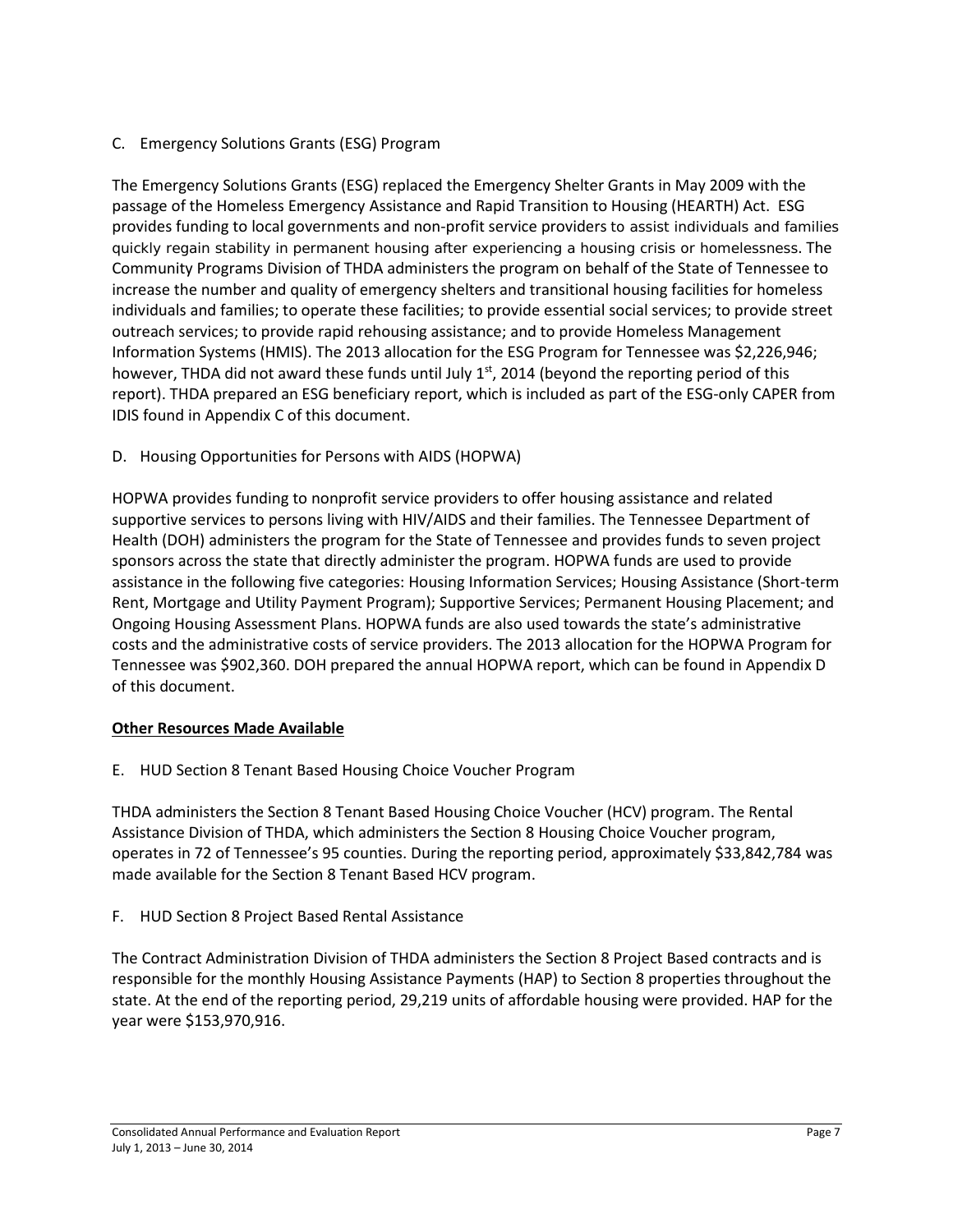#### G. Low Income Housing Tax Credit Program

The Low Income Housing Tax Credit (LIHTC) program is authorized under Section 42 of the Internal Revenue Code and is administered throughout Tennessee by THDA. The program offers owners of and investors in low-income rental housing a reduction in federal income tax liability over a period of 10 years. The Internal Revenue Service allocates tax credit authority to states on a calendar year basis. The State of Tennessee does not receive actual dollars, but instead receives tax credit authority. In Calendar Year (CY) 2013, the state was authorized to allocate \$14,614,996 in competitive 2013 tax credits to nonprofit and for-profit developers of low-income housing. THDA allocated \$14,614,996 tax credits in 2013. Additionally, THDA allocated \$1,196,225 in non-competitive credits available for non-profit and forprofit developers in conjunction with the Multifamily Bond Authority Program. The cumulative tax credits allocated during the reporting period was \$15,811,221.

#### H. Multifamily Bond Authority

THDA authorizes allocations of tax-exempt bond authority to local issuers for financing of multifamily housing units in the state. The authority can be used to provide financing for new construction of affordable rental housing units, conversion of existing properties through adaptive reuse, or acquisition and rehabilitation of rental units. Applications are scored and points are awarded based on certain scoring criteria. In addition, some units must be occupied by households with low-income: 20 percent of the units must be occupied by households with incomes no greater than 50 percent of area median income (AMI), or 40 percent of the units must be occupied by households with incomes no greater than 60 percent of AMI. Seventy-five percent of the units must be occupied by households with incomes no greater than 115 percent of the AMI. In CY 2013, THDA made \$20,173,874 in allocations to local issuers.

#### I. THDA Homeownership Programs

Until October 2013, the Great Rate, Great Start and Great Advantage Programs were the basic homeownership programs to provide opportunities for low- and moderate-income persons to purchase their first home<sup>[1](#page-7-0)</sup>. The Great Rate Program was a low interest rate loan program for low- to moderateincome families. Great Advantage offered an interest rate slightly above Great Rate and borrowers received two percent of the mortgage amount to be used for down payment and/or closing costs. Great Start provided four percent of the purchase price in down payment or closing costs assistance in exchange for a slightly higher interest rate than the interest rate on the Great Advantage Program.

Starting in October 2013, THDA discontinued offering Great Rate, Great Start and Great Advantage program loans and introduced the Great Choice and Great Choice Plus loan programs. The Great Choice Program loan offers a 30-year, fixed rate mortgage to first-time homebuyers. The Great Choice Plus loan is a second mortgage loan offering down payment and closing cost assistance at no interest in conjunction with a Great Choice loan. The second mortgage loan amount is equal to four percent of the sales price of the home and is paid in full over the first 10 years of the mortgage or upon sale of the home.

THDA also has New Start homeownership program, which is a zero percent mortgage loan program delivered through non-profit organizations that have established programs for the construction of single

 $\overline{\phantom{a}}$ 

<span id="page-7-0"></span> $1$  The first-time homeownership requirement is waived for persons who wish to purchase a home in one of the federally targeted areas and veterans. A Targeted Area is a qualified census tract or an area of chronic economic distress as designated by the IRS.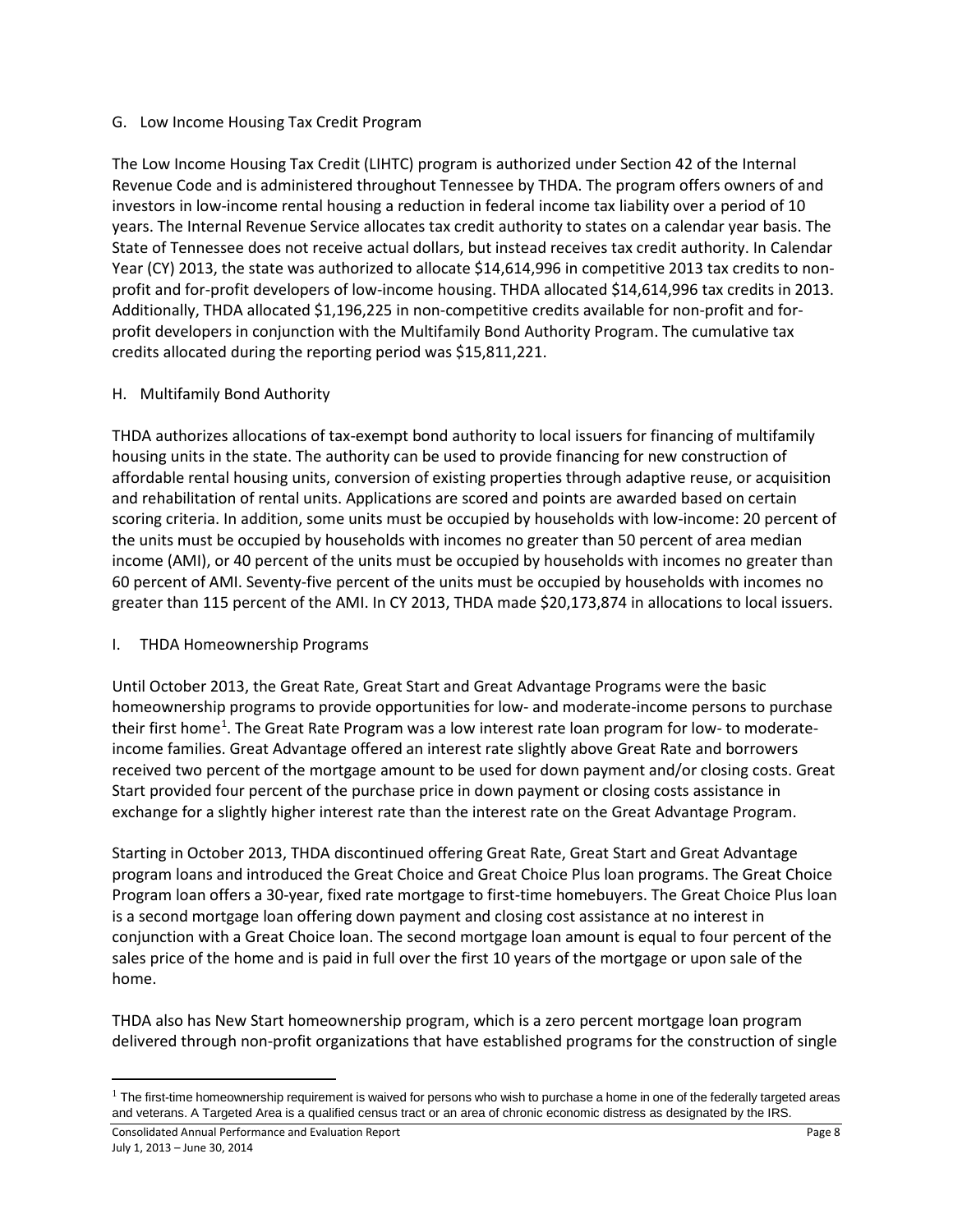family housing for low- and very low-income households. It is designed to promote single family construction for very low-income families<sup>[2](#page-8-0)</sup>. All of THDA's homeownership programs include limitations on eligibility based on household income and acquisition costs.

THDA is not a direct lender to borrowers, but works with approved mortgage lenders across the state to originate the loans. THDA either provides funds to approved mortgage lenders to close pre-approved THDA loans, or purchases pre-approved loans from the lenders after the loans are closed. At the end of the reporting period, THDA first mortgage loans totaled \$227,421,240. THDA also funded second mortgage loans. The total value of those second mortgage loans was \$3,460,142.

#### J. BUILD Loan Program

In November 2005, THDA initiated the BUILD Loan Program to build the capacity of nonprofit organizations to provide affordable housing to low-income Tennesseans. The approximately \$5 million loan program supports the production of affordable housing by providing low interest, short-term loans to eligible nonprofit organizations. BUILD loan funds may be used for new construction or rehabilitation of units for homeownership or rental housing, land acquisition, pre-development activities, and site preparation. No BUILD activities occurred during the FY 2013-14 reporting period.

#### K. Community Investment Tax Credit

THDA administers the Community Investment Tax Credit (CITC) in cooperation with the Tennessee Department of Revenue. CITC allows financial institutions to obtain a credit against the sum total of taxes imposed by the Franchise and Excise Tax Laws when qualified loans, investments, grants or contributions are extended to eligible housing entities for engaging in eligible low-income housing activities. Eligible housing entities include Tennessee based non-profit organizations, public housing authorities and development districts. Eligible activities under CITC include activities that create or preserve affordable housing for low-income Tennesseans, activities that assist low-income Tennesseans in obtaining safe and affordable housing, activities that build the capacity of an eligible non-profit organization to provide housing opportunities for low income Tennesseans and any other low-income housing related activity approved by the THDA Executive Director and the Commissioner of the Tennessee Department of Revenue. The amount of the credit is applied one time and is based on the total amount of the loan, investment, grant or contribution; or the credit may be applied annually for qualified loans and qualified low rate loans and are based on the unpaid principal balance of the loan. During FY 2013-14, THDA and the Tennessee Department of Revenue, awarded credits through CITC for 33 different affordable housing projects with a total investment of \$28,986,963.

#### L. Emergency Repair Program

 $\overline{\phantom{a}}$ 

In January 2007, THDA created the \$2 million statewide Emergency Repair Program (ERP). The program provides grants to low-income homeowners who are 60 years old or older to correct, repair or replace an essential system and/or critical structural problem. The purpose of the program is to stabilize the elderly homeowner's residence by making rapid, essential repairs to make the home livable. In FY 2013- 14, the ERP program was administered through eight of Tennessee's nine Development Districts and the

<span id="page-8-0"></span> $2$  Effective January 23, 2006, the New Start Program became a two-tiered program. Tier I is still zero percent loan program for very low-income (60 percent or less of the state median income) people. Tier II allows the borrower to have a slightly higher income (70 percent of the state median income) than Tier I, and in exchange the borrower pays a low fixed interest rate (half of the interest rate on the Great Rate program).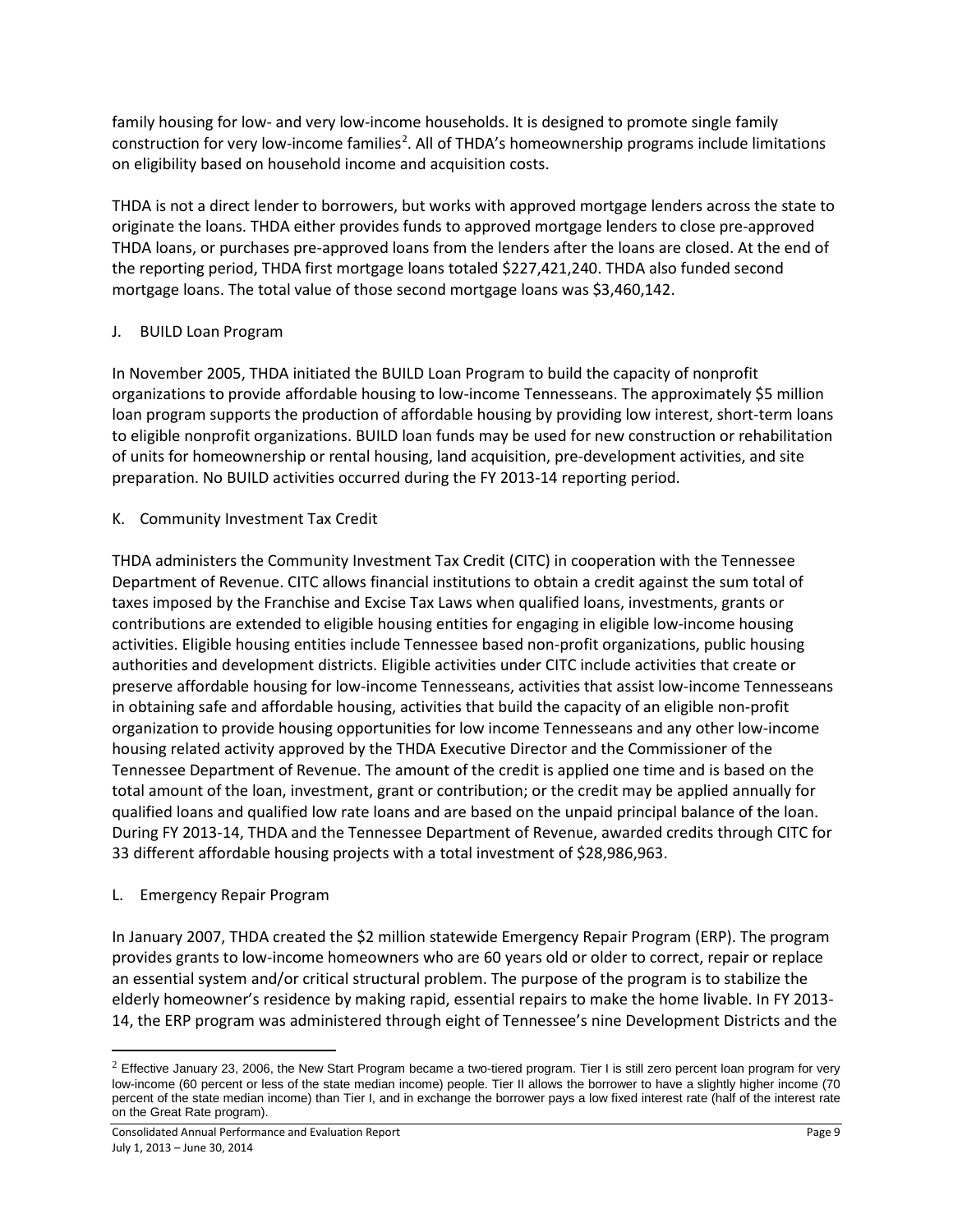Southwest Human Resource Agency (SWHRA). THDA provided \$694,198, including an additional \$69,238 available for administrative costs. The total funds available during the reporting period, with the required match by the Development Districts, was \$1,427,671.

#### M. Rural Repair Program

THDA partners with the Rural Housing Service (RHS) division of the US Department of Agriculture (USDA) for its Rural Repair Program. The program offers grants and loans to assist rural, low-income homeowners in need of repairs that will remove health or safety hazards or will help improve accessibility for a homeowner with a disability. The THDA grant is restricted to 50 percent of the RHS approved repair costs and cannot exceed \$7,500 per household for elderly or disabled homeowners. The THDA grant is restricted to 30 percent of the RHS approved repair costs and cannot exceed \$5,000 per household for non-elderly, non-disabled households. Households can receive a loan and a grant for a maximum of \$27,500 for their home. The THDA portion of the program offers grants only. During FY 2013-14, THDA provided \$731,321 to the program.

#### **Summary**

During FY 2013-14, the State of Tennessee had over \$506 million available to assist its low- and moderate-income citizens with housing and community development. Federal assistance through the four formula grant programs covered by the 5-year Consolidated Plan totaled nearly \$50 million. Other resources made available for housing and community development amounted to over \$456 million. The following sections of this report will demonstrate how these programs assisted low- and moderateincome Tennesseans during FY 2013-14 with the available resources.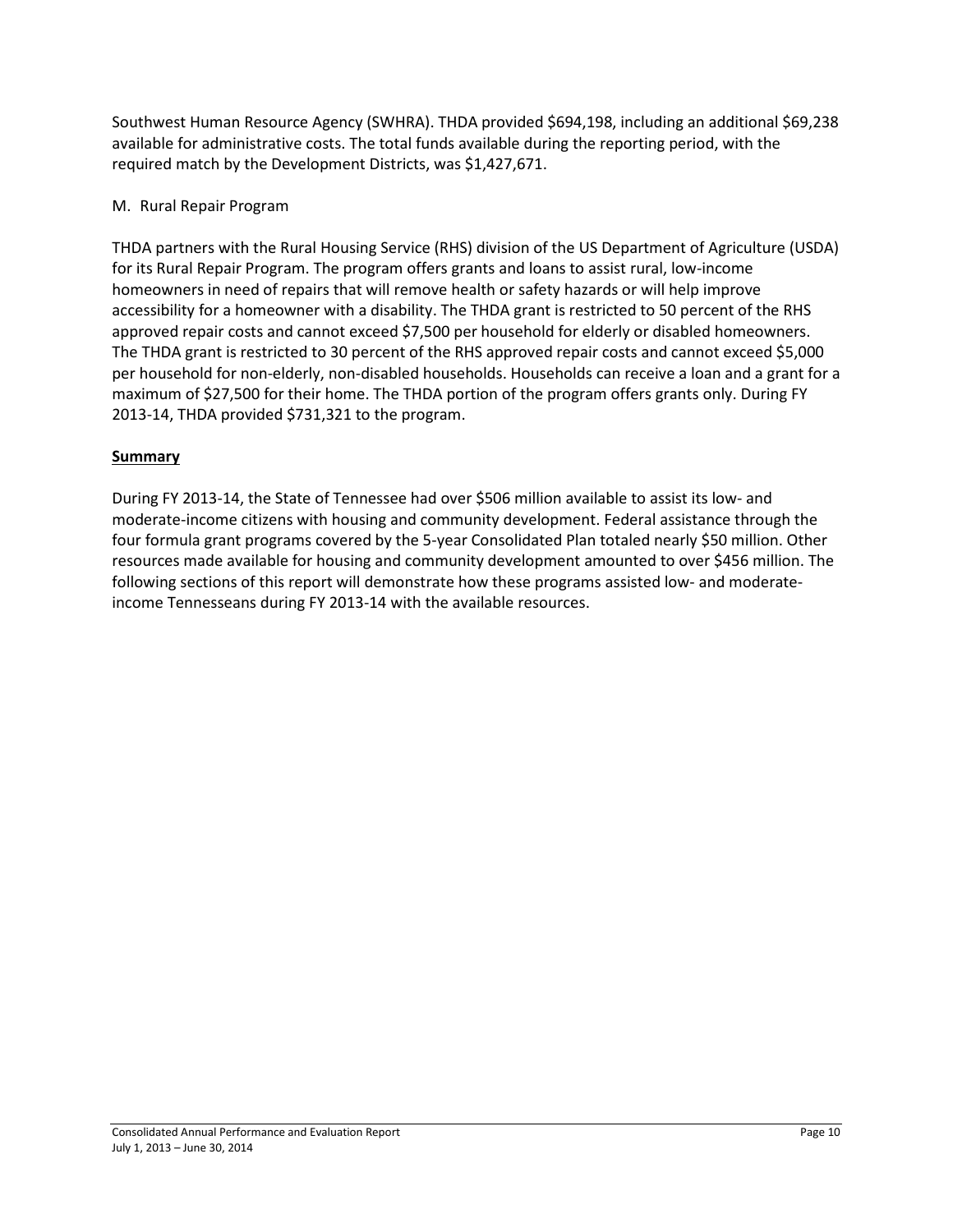| Table 1                                               |
|-------------------------------------------------------|
| Summary of Resources Made Available During FY 2013-14 |
| <b>All Programs</b>                                   |

| Program                                                       | <b>Funds Made Available</b> |
|---------------------------------------------------------------|-----------------------------|
| <b>Consolidated Plan Grant Programs</b>                       |                             |
| <b>Community Development Block Grant (CDBG)</b>               | \$25,612,067                |
| HOME Investment Partnership (HOME) <sup>3</sup>               | \$21,217,616                |
| <b>Emergency Solutions Grants (ESG)</b>                       | \$2,226,946                 |
| Housing Opportunities for Persons with AIDS (HOPWA)           | \$902,360                   |
| <b>Subtotal of Consolidated Plan Grant Programs Resources</b> | \$49,958,989                |
| <b>Available</b>                                              |                             |
| <b>Other Resources Made Available</b>                         |                             |
| Section 8 Tenant Based Rental Assistance                      | \$33,842,784                |
| Section 8 Project Based Rental Assistance                     | \$153,970,916               |
| Low Income Housing Tax Credit                                 | \$14,614,996                |
| Non-competitive Tax Credits                                   | \$1,196,225                 |
| Multifamily Bond Authority                                    | \$20,173,874                |
| THDA Homeownership Programs <sup>4</sup>                      | \$230,881,382               |
| <b>BUILD Loan Program</b>                                     | \$0                         |
| <b>Emergency Repair Program</b>                               | \$1,427,671                 |
| Rural Repair Program                                          | \$731,321                   |
| <b>Subtotal of Other Resources Made Available</b>             | \$456,839,168               |
| <b>Grand Total</b>                                            | \$506,798,157               |

l

<span id="page-10-1"></span><span id="page-10-0"></span><sup>&</sup>lt;sup>3</sup> Includes funding from 2012 and 2013 Program Years.

 $4$  Includes 1<sup>st</sup> and  $2<sup>nd</sup>$  mortgage loans.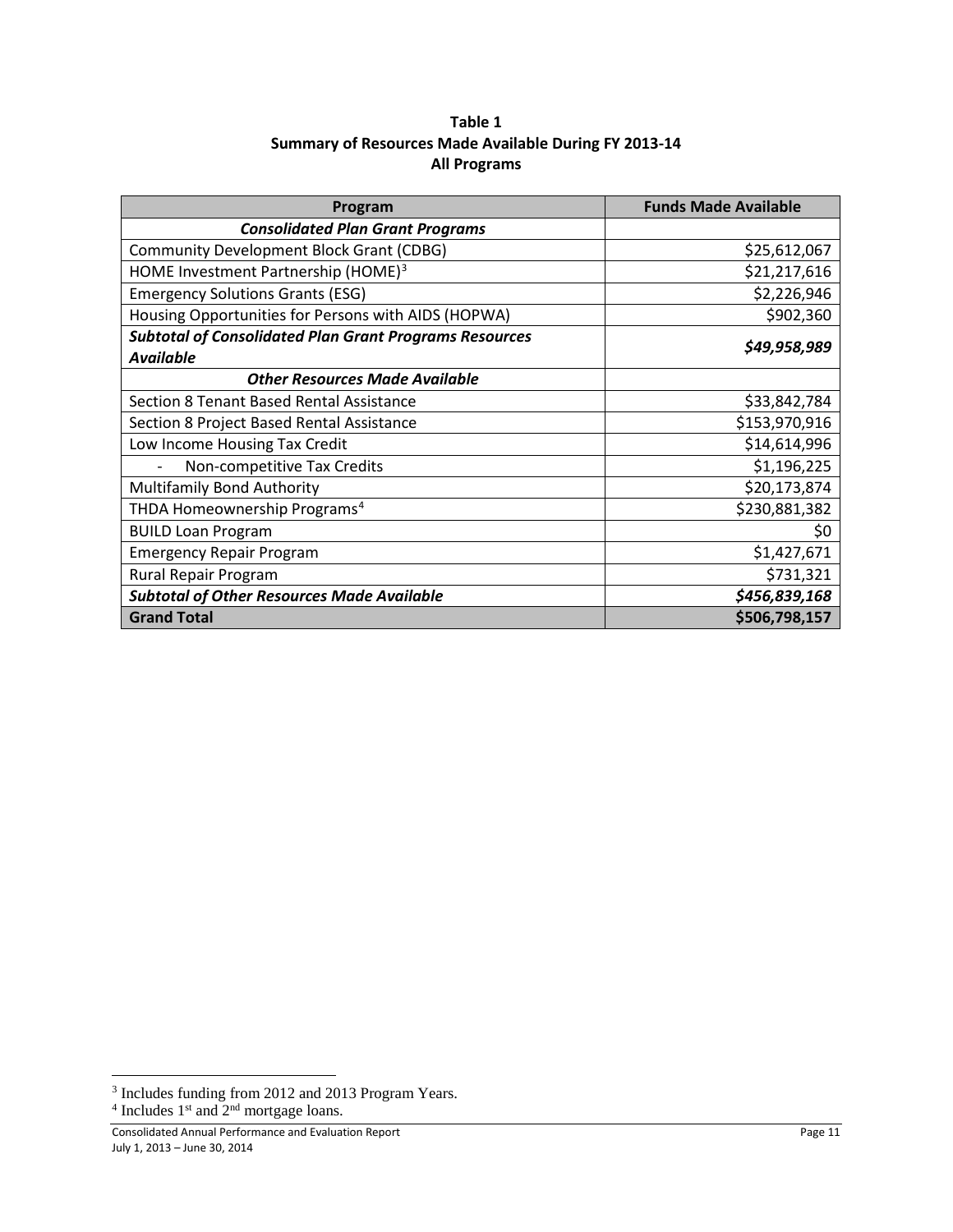## **II. INVESTMENT OF AVAILABLE RESOURCES**

#### **HUD Resources Made Available Under the Consolidated Planning Programs**

## A. Community Development Block Grant (CDBG) Small Cities Program

During the reporting period, 76 awards were contracted to new subrecipients or city and county governments totaling \$27,244,480 through the CDBG Program. This amount included the 2013-14 award amount plus additional funds that were recaptured, unspent funds from completed projects from previous years and CDBG loan repayment funds from the CDBG Economic Development Loan Program. The awards included an Imminent Threat grant that was awarded outside of the regular round application process based on immediate need in the affected community. The awards also included seven Commercial Façade projects of \$25,000 each. This was the first year that the Commercial Façade category of funding was available.

The activities proposed by subrecipients with contracts are summarized in the following table. Each number in the frequency column represents a local government recipient carrying out the described activity. Each local government may carry out multiple activities. More detailed information is contained in the PER (Appendix A). The CDBG program allows for contracts between ECD and local governments to vary in term. Many contracts continue into subsequent fiscal years. As was the case in previous years, the largest portion of funds awarded (78.5 percent) was designated for public facilities improvements.

| <b>Activity</b>                         | <b>CDBG</b><br><b>Activity</b><br><b>Number</b> | <b>Frequency</b> | Amount       | <b>Percent of</b><br><b>Total Funds</b> |
|-----------------------------------------|-------------------------------------------------|------------------|--------------|-----------------------------------------|
| Clearance                               | 2, 6                                            | 14               | \$3,042,964  | 11.2%                                   |
| Relocation                              | 8                                               |                  | \$206,000    | 0.8%                                    |
| Administration, Planning and Management | 13, 13 (P)                                      | 76               | \$1,731,607  | 6.4%                                    |
| Public Facilities, Water/Sewer          | 4A, 4B                                          | 53               | \$21,355,084 | 78.5%                                   |
| <b>Residential Rehabilitation</b>       | <b>9A</b>                                       | 9                | \$851,500    | 3.1%                                    |
| <b>Total</b>                            |                                                 | 154              | \$27,187,155 | 100%                                    |

## **Table 2 Awards by Activity Type CDBG Program**

#### B. HOME Investment Partnership (HOME)

During FY 2013-14, THDA distributed the state's 2012 allocation of \$9,924,071 along with the majority of the 2013 allocation of \$9,474,797, including reallocating \$1,488,312.05 from 2011 and \$330,435.59 in program income from the two years. In total, THDA distributed \$18,833,983 in program funds during FY 2013-14. THDA will distribute the remaining 2013 funds in the fall of 2014 during the 2013 Program Year CHDO Round.

The state may spend up to 10 percent of its allocation for administrative and planning expenses. The state uses three percent of the total funds available for its own administrative expenses and the remaining seven percent is available to pay the administrative costs of the local government and non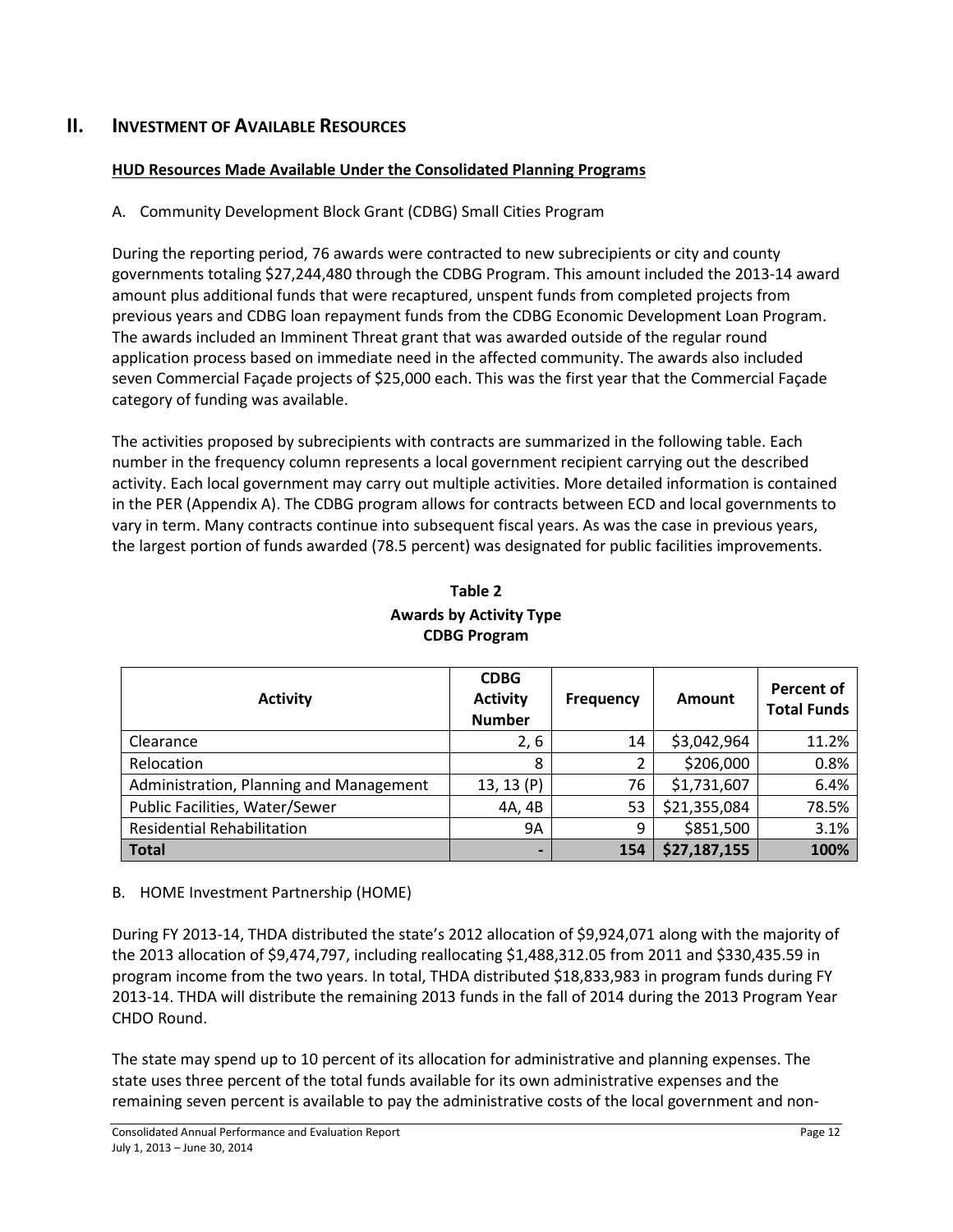profit grant recipients. Fifteen percent of the total allocation is reserved for eligible Community Housing Development Organizations (CHDOs) and 10 percent of the total allocation is reserved for Special Needs projects.

## **Table 3 Proposed Activities HOME Program**

| <b>Eligible Activity</b>              | <b>Number of Units/HHs</b> | <b>Program Funds</b> |
|---------------------------------------|----------------------------|----------------------|
| Homeownership Down Payment Assistance | 12 HHs                     | \$196,427            |
| <b>Homeowner Rehabilitation</b>       | 412 HHs                    | \$15,002,651         |
| <b>Homeowner New Construction</b>     | 4 Units                    | \$277,170            |
| Homeowner/Rental New Construction     | 4 Units                    | \$427,118            |
| Rental Acquisition and Rehabilitation | 14 Units                   | \$1,530,361          |
| <b>Rental New Construction</b>        | 18 Units                   | \$1,400,256          |
| <b>Total</b>                          | 464 Units/HHs              | \$18,833,983         |

#### C. Emergency Solutions Grants (ESG)

During FY 2013-14, \$2,226,946 was made available for the ESG Program; however, no new contracts were awarded. THDA typically awards ESG program funds beginning July  $1<sup>st</sup>$  of each year. In late 2010; however, HUD announced new regulations as they transformed the Emergency Shelter Grants into the new Emergency Solutions Grants. The new ESG Regulations, published in January 2012, required a Substantial Amendment to the Consolidated Plan. The Substantial Amendment was approved in July 2012 and HUD released the 2011 Second Allocation in August 2012 along with the 2012 ESG funds. The changes to the ESG Program required THDA to deviate from the traditional July  $1<sup>st</sup>$  award schedule, thus causing a gap in new awards during FY 2013-14. THDA awarded the 2013 ESG funds beginning in July 1, 2014 and will be accepting applications for the 2014 funding in October of 2014. 2014 ESG funds will be awarded to successful applicants January 1, 2015.

#### **Table 4 Funds Made Available ESG Program**

| <b>Funding Category</b>                       | Allocation of FY 2013-14 ESG Funding |
|-----------------------------------------------|--------------------------------------|
| <b>Small Cities Set-Aside</b>                 |                                      |
| <b>TDMHSAS Set-Aside</b>                      | \$0                                  |
| <b>ESG Competitive Round</b>                  | \$0                                  |
| Program Subtotal                              | \$0                                  |
| <b>State Administration</b>                   | \$0                                  |
| <b>Total FY 2013-14 ESG Funding Available</b> | \$2,226,946                          |

#### D. Housing Opportunities for Persons with AIDS (HOPWA)

During FY 2013-14, the Tennessee Department of Health (DOH) awarded \$902,360 to the seven project sponsors across the state, administering the HOPWA Program. Contracts between DOH and the project sponsors are for one-year terms and coincide with the state's fiscal year (July 1 – June 30). DOH retains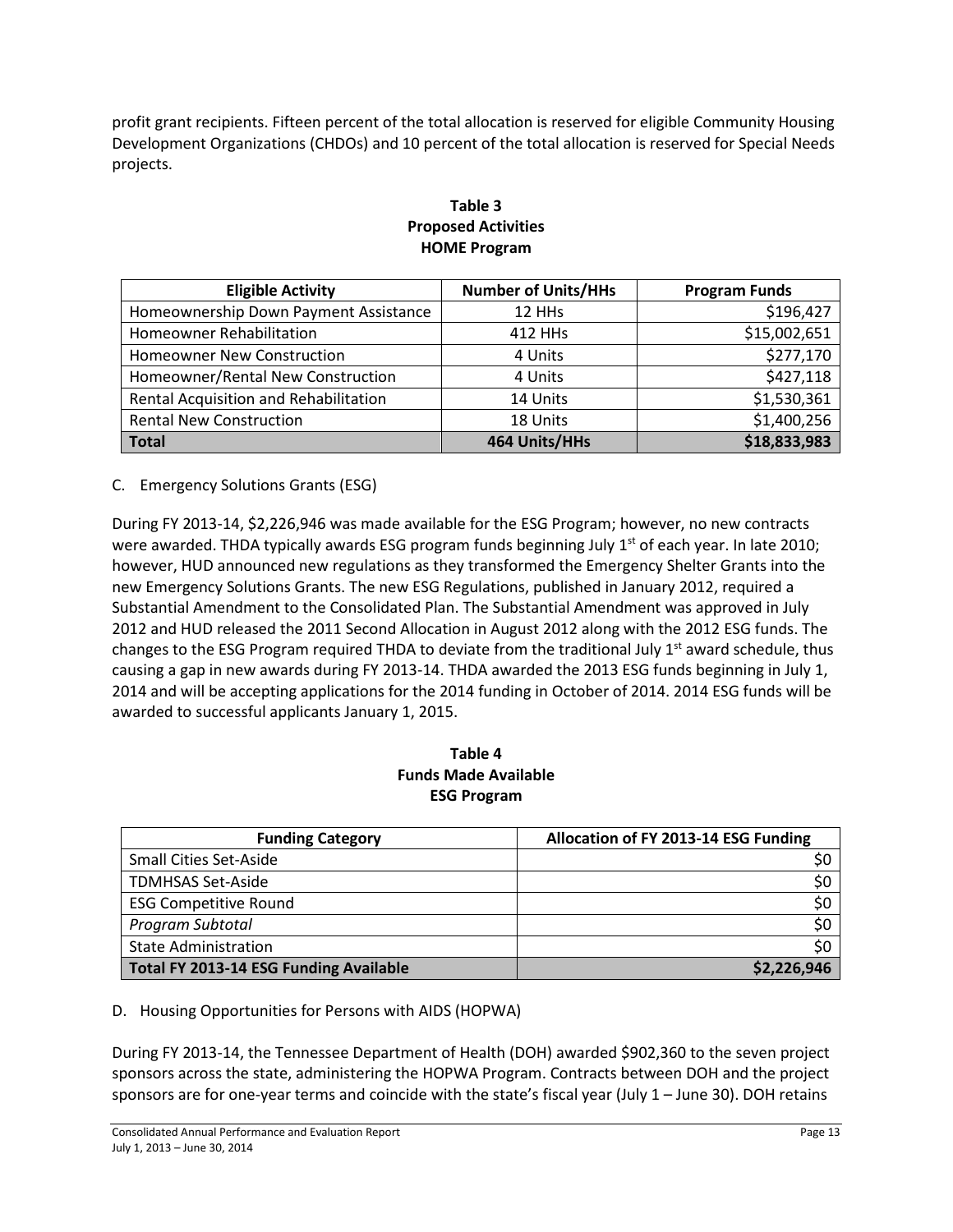three percent of the total allocation for state administrative costs. Grantees that were awarded funding during the reporting period and the state's administrative costs are shown in the table below.

## **Table 5 Distribution of Funds HOPWA Program**

| <b>Project Sponsor</b>                 | <b>Funding Amount</b> | <b>Percent of Total Funding</b> |
|----------------------------------------|-----------------------|---------------------------------|
| Chattanooga CARES                      | \$193,700             | 22%                             |
| Columbia CARES                         | \$78,800              | 9%                              |
| East Tennessee Human Resource Agency   | \$262,600             | 30%                             |
| <b>Frontier Health</b>                 | \$63,300              | 11%                             |
| <b>Nashville CARES</b>                 | \$43,800              | 5%                              |
| Upper Cumberland Human Resource Agency | \$60,100              | 7%                              |
| West Tennessee Legal Services          | \$140,000             | 16%                             |
| Program Subtotal                       | \$875,300             | 97%                             |
| <b>State Administration</b>            | \$27,060              | 3%                              |
| <b>Total</b>                           | \$902,360             | 100%                            |

#### **Other Resources Made Available**

E. HUD Section 8 Tenant Based Housing Choice Voucher Program

The THDA Rental Assistance Division administers the Section 8 Tenant Based Housing Choice Voucher program through nine field offices throughout the state and provides services to the families participating in the program. In FY 2013-14, the Rental Assistance Division had \$33,842,784 available and expended \$31,729,244 for Section 8 Housing Choice Voucher Program.

F. HUD Section 8 Project Based Rental Assistance

The THDA Contract Administration Division administers Project Based units throughout the state. During FY 2013-14, the Housing Assistance Payments (HAP) totaled \$153,970,916.

G. Low Income Housing Tax Credit Program

The State of Tennessee used its 2013 tax credit authority in the amount of \$14,614,996 during the reporting period. Additionally, the state issued \$1,195,225 in non-competitive allocations during the reporting period. The State of Tennessee used its tax credit authority to make available tax credits for non-profit and for-profit developers of affordable housing.

H. Multifamily Bond Authority

THDA allocates a maximum of \$15,000,000 of tax-exempt bond authority to a development involving new construction and \$17,250,000 for developments involving conversion and/or acquisition. Points are awarded to applications demonstrating that developments address certain conditions – meeting housing needs, meeting energy/maintenance standards, serving special populations and increasing housing stock. In Calendar Year 2013, a total of \$20,173,874 was allocated.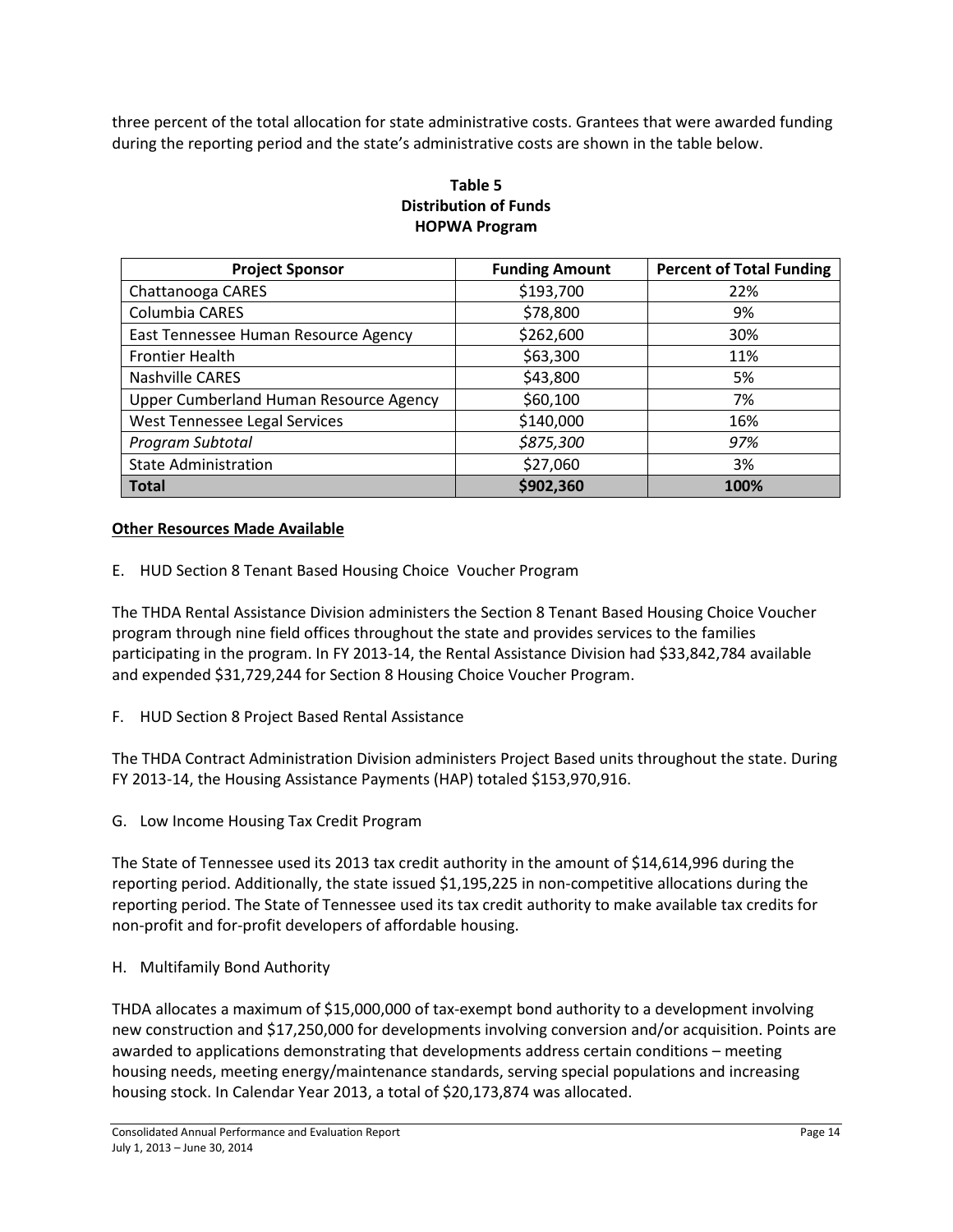#### I. THDA Homeownership Programs

During the reporting period, there were 1,927 first mortgage loans made through the THDA homeownership programs totaling \$227,421,240. Until October 2013, the basic homeownership program was known as Great Rate, which offered a below market interest rate loan secured by a first mortgage. Great Start offered borrowers an amount equal to four percent of the loan amount for down payment and closing costs, with a higher interest rate applied to the loan. Great Advantage offered a rate set at one half (1/2) of a percentage point above Great Rate and two percent of the mortgage amount to be used for down payment and/or closing costs. The New Start program, delivered through non-profit organizations, promotes construction of new homes for very low-income Tennesseans. Loans are available to first-time homebuyers for primary residences only, and limits on household income and acquisition price varies by county. In October 2013, THDA switched to a new loan program called Great Choice, which offers a 30-year fixed mortgage program to the first-time homebuyers. If the borrowers need assistance for the downpayment and closing costs they can get a second mortgage with a zero interest rate in conjunction with the Great Choice Plus Program.

| <b>THDA Homeownership Programs</b> |                           |                                |                     |                      |  |
|------------------------------------|---------------------------|--------------------------------|---------------------|----------------------|--|
| Program                            | <b>Number of</b><br>Loans | <b>Percent of All</b><br>Loans | <b>Average Loan</b> | <b>Total Dollars</b> |  |
| <b>Great Start</b>                 | 924                       | 48.0%                          | \$122,066           | \$112,789,360        |  |
| Great Advantage                    | 23                        | 1.2%                           | \$133,657           | \$3,074,120          |  |
| <b>Great Rate</b>                  | 121                       | 6.3%                           | \$111,913           | \$13,541,476         |  |
| New Start                          | 86                        | 4.5%                           | \$81,752            | \$7,030,651          |  |
| <b>Great Choice</b>                | 57                        | 3.0%                           | \$105,242           | \$5,998,803          |  |
| <b>Great Choice Plus</b>           | 716                       | 37.2%                          | \$118,697           | \$84,986,830         |  |

**Total 1,927 100% \$118,018 \$227,421,240**

# **Table 6 Single Family Loans**

#### J. BUILD Loan Program

In November 2005, THDA initiated the BUILD Loan Program to build the capacity of nonprofit organizations to provide affordable housing to low income Tennesseans. The approximately \$5 million loan program supports the production of affordable housing by providing low interest, short term loans to eligible nonprofit organizations. BUILD loan funds may be used for new construction or rehabilitation of units for homeownership or rental housing, land acquisition, pre-development activities, and site preparation. THDA did not issue any BUILD loans during the reporting period.

#### K. Community Investment Tax Credit

THDA administers the Community Investment Tax Credit (CITC) in cooperation with the Tennessee Department of Revenue. CITC allows financial institutions to obtain a credit against the sum total of taxes imposed by the Franchise and Excise Tax Laws when qualified loans, investments, grants or contributions are extended to eligible housing entities for engaging in eligible low income housing activities. The amount of the credit is applied one time and is based on the total amount of the loan,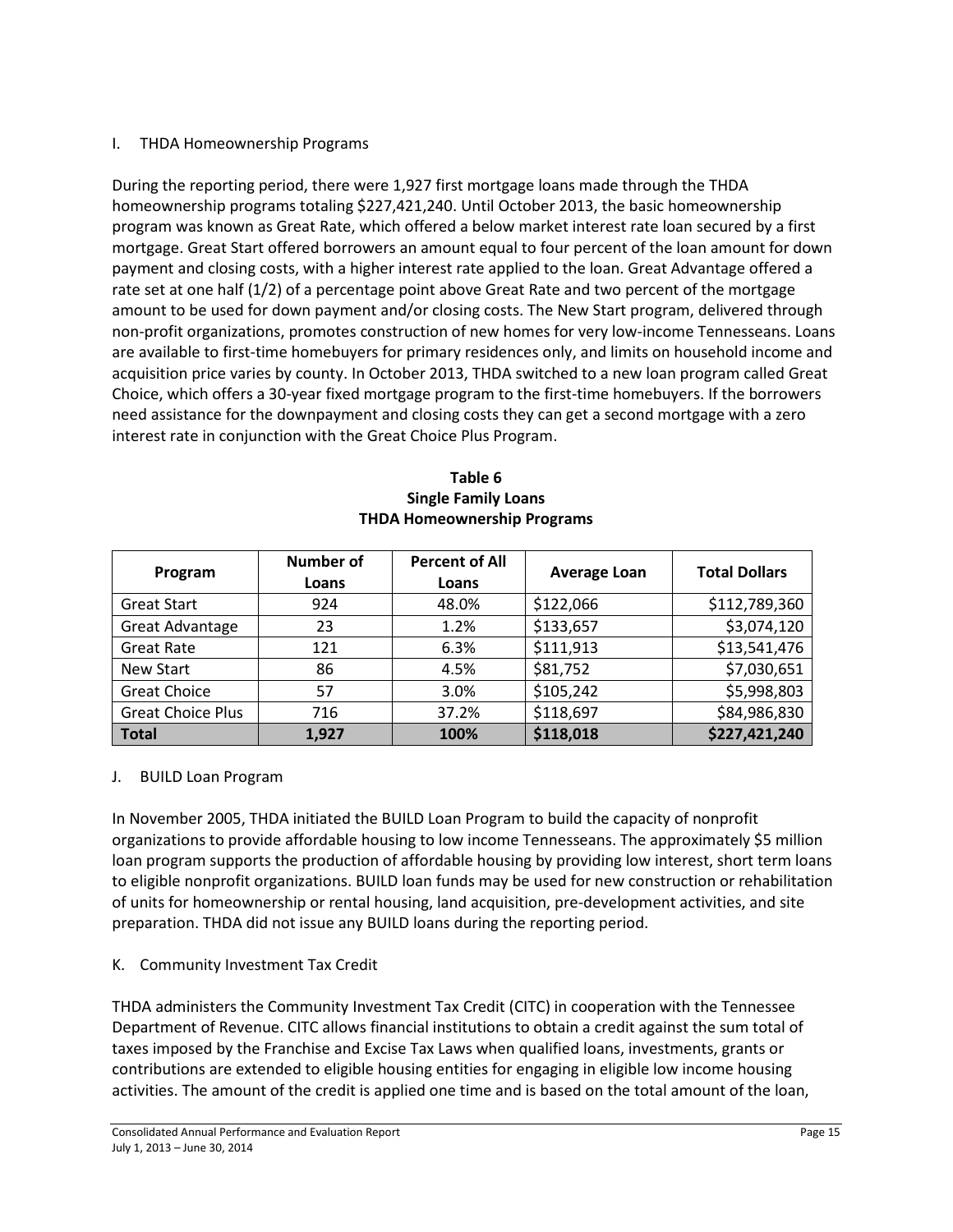investment, grant or contribution; or the credit may be applied annually for qualified loans and qualified low rate loans and are based on the unpaid principal balance of the loan. During FY 2013-14, THDA and the Tennessee Department of Revenue, awarded credits through CITC for 33 different affordable housing projects with a total investment amount of \$28,986,963.

#### L. Emergency Repair Program

During the reporting period, the seven Development Districts and one Human Resource Agency that administer the Emergency Repair Program (ERP) spent a total of \$1,427,671 to correct, repair or replace an essential system and/or critical structural problem for low income and elderly homeowners. Of this total, \$763,436 was provided by THDA, including 698,238 for administrative costs. The seven Development Districts and one Human Resource Agency provided \$664,236 in match funds for the program. The table below shows the distribution of eligible activity type across Tennessee's three Grand Divisions. Units receiving ERP funds are eligible for more than one activity.

| <b>Activity Type</b> | East | <b>Middle</b> | West | <b>Total</b> |
|----------------------|------|---------------|------|--------------|
| Roofing              |      |               | 36   |              |
| Plumbing             |      |               | 13   | 30           |
| Electrical           | 13   |               |      | 24           |
| <b>HVAC</b>          |      |               |      | 28           |
| Other                | 42   |               | 23   |              |

#### **Table 7 Repair Activities by Grand Division Emergency Repair Program**

#### M. Rural Repair

The THDA Rural Repair Program continued its partnership with the Rural Housing Service (RHS) of the U.S. Department of Agriculture. The program provides funds for the repair of homes of low-income people. The THDA grant is restricted to 50 percent of the RHS approved repair costs and cannot exceed \$7,500 per household for elderly or disabled homeowners. The THDA grant is restricted to 30 percent of the RHS approved repair costs and cannot exceed \$5,000 per household for non-elderly, non-disabled homeowners. A grant/loan combination is made if the applicant can repay part of the cost and cannot exceed \$27,500. During the FY 2013-14, THDA provided \$731,321, contributing to 137 grants/loans.

#### **Summary**

The State of Tennessee expended a total of \$527,175,948 for community development and affordable housing programs during FY 2013-14. Of this total, \$46,923,498 was federal funds provided by HUD through the consolidated planning process. An additional \$480,252,450 was made available through other affordable housing programs.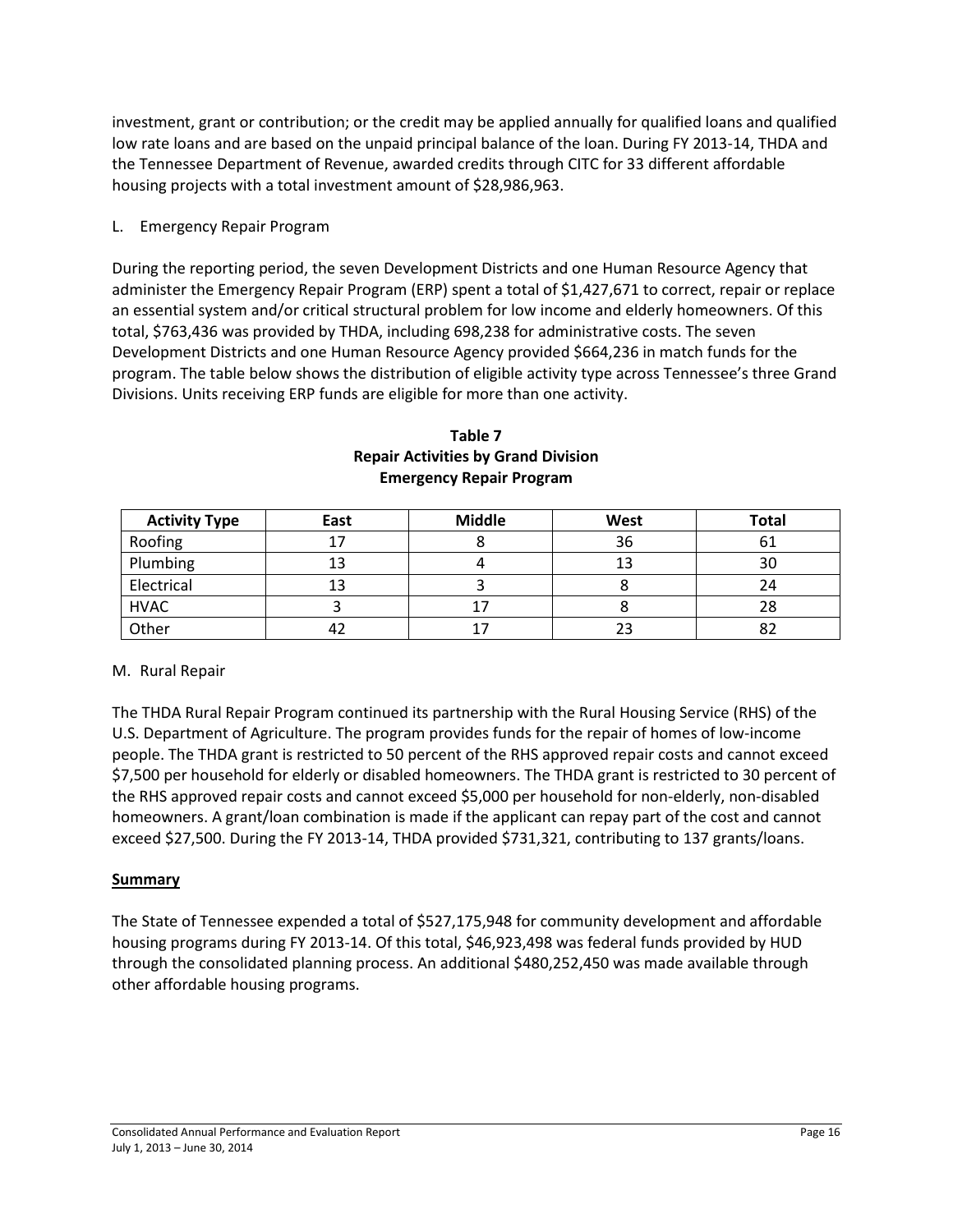| Table 8                            |
|------------------------------------|
| Summary of Investments, FY 2013-14 |
| <b>All Programs</b>                |

| Program                                             | <b>Funds Awarded/Granted/Loaned</b> |
|-----------------------------------------------------|-------------------------------------|
| <b>Consolidated Plan Grant Programs:</b>            |                                     |
| <b>Community Development Block Grant (CDBG)</b>     | \$27,187,155                        |
| HOME Investment Partnership (HOME)                  | \$18,833,983                        |
| <b>Emergency Solutions Grants (ESG)</b>             | \$0                                 |
| Housing Opportunities for Persons with AIDS (HOPWA) | \$902,360                           |
| <b>Subtotal of HUD Resources Invested</b>           | \$46,923,498                        |
| <b>Other Resources Made Available:</b>              |                                     |
| Section 8 Tenant Based Rental Assistance            | \$31,729,244                        |
| Section 8 Project Based Rental Assistance           | \$153,970,916                       |
| Low Income Housing Tax Credit <sup>5</sup>          | \$15,811,221                        |
| Multifamily Bond Authority                          | \$20,173,874                        |
| <b>THDA Homeownership Programs</b>                  | \$227,421,240                       |
| <b>BUILD Loan Program</b>                           | \$0                                 |
| <b>CITC</b>                                         | \$28,986,963                        |
| Emergency Repair Program <sup>6</sup>               | \$1,427,671                         |
| <b>Rural Repair</b>                                 | \$731,321                           |
| <b>Subtotal of Other Resources Made Available</b>   | \$480,252,450                       |
| <b>Grand Total</b>                                  | \$527,175,948                       |

l

<span id="page-16-1"></span><span id="page-16-0"></span><sup>&</sup>lt;sup>5</sup> Includes \$1,196,255 in 4% non-competitive credits in addition to the \$14,614,996 in 9% competitive credits. <sup>6</sup> Includes \$664,236 in match funds in addition to the \$763,436 provided by THDA.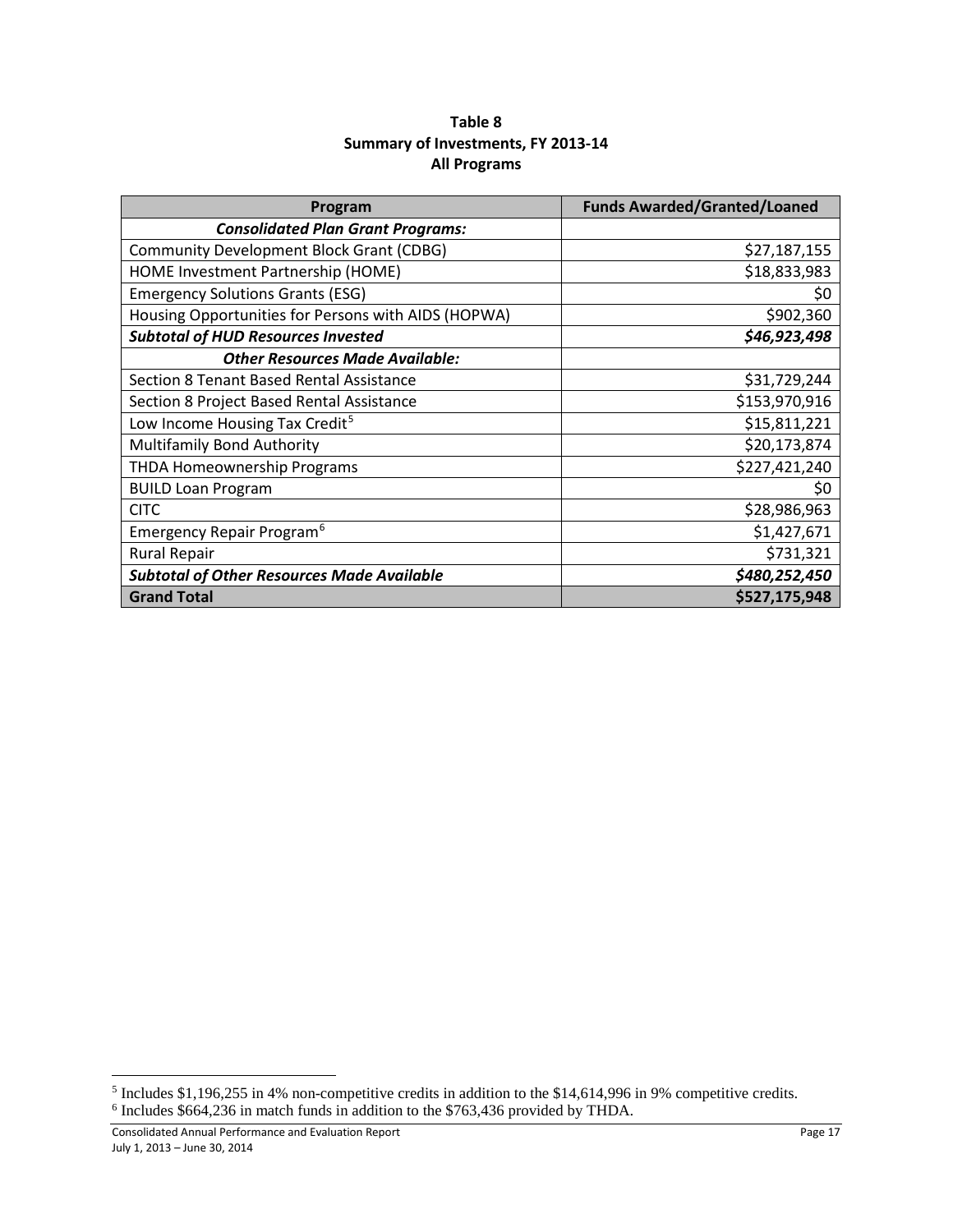## **III. GEOGRAPHIC DISTRIBUTION AND LOCATION OF INVESTMENTS**

#### **HUD Resources Made Available Under the Consolidated Planning Programs**

A. Community Development Block Grant (CDBG) Small Cities Program

Each year, ECD prepares the state's Performance and Evaluation (PER) for the CDBG Program (Appendix A). The following table, derived from information contained in the PER, summarizes the location of CDBG subrecipients and their funding amounts by Grand Division. Of the total funding awarded, 36.7 percent was awarded in East Tennessee, 30.1 percent in Middle Tennessee and 33.2 percent in West Tennessee. An expanded version of this table is presented in Appendix A.

| Table 9                          |  |  |
|----------------------------------|--|--|
| <b>Funding by Grand Division</b> |  |  |
| <b>CDBG Program</b>              |  |  |

| <b>Grand Division</b> | <b>Number of Grantees</b> | <b>Total Funds</b> | <b>Percent of Total Funds</b> |
|-----------------------|---------------------------|--------------------|-------------------------------|
| East                  | 24                        | \$9,987,903        | 36.7%                         |
| Middle                | 24                        | \$8,195,718        | 30.1%                         |
| West                  | 28                        | \$9,003,534        | 33.2%                         |
| <b>Total</b>          | 76                        | \$27,187,155       | 100%                          |

#### B. HOME Investment Partnership

During the reporting period, THDA awarded HOME funds to 60 grantees proposing to construct or improve 464 affordable housing units across Tennessee's three grand divisions. The majority of grantees and funds were made available to Middle Tennessee, followed by East and West Tennessee. Funds were also made available across the three funding categories (CHDO, Supportive Housing and Urban/Rural).

| Table 10                                       |
|------------------------------------------------|
| <b>Distribution of Funds by Grand Division</b> |
| <b>HOME Program</b>                            |

| <b>Grand Division</b> | <b>Funding Category</b>        | <b>Total Awards</b> |              |
|-----------------------|--------------------------------|---------------------|--------------|
|                       | <b>CHDO</b>                    | 2                   | \$704,288    |
| East                  | <b>Supportive Housing</b><br>3 |                     | \$530,361    |
|                       | Urban/Rural                    | 13                  | \$4,259,312  |
|                       | <b>East Division Total</b>     | 18                  | \$5,493,961  |
|                       | <b>CHDO</b>                    | 1                   | \$500,000    |
| Middle                | <b>Supportive Housing</b>      | 1                   | \$500,000    |
|                       | Urban/Rural                    | 28                  | \$7,689,766  |
|                       | <b>Middle Division Total</b>   | 30                  | \$8,689,766  |
|                       | <b>CHDO</b>                    | 3                   | \$1,400,256  |
| West                  | <b>Supportive Housing</b>      |                     |              |
|                       | Urban/Rural                    | 9                   | \$3,250,000  |
|                       | <b>West Division Total</b>     | 12                  | \$4,650,256  |
| <b>Total</b>          | <b>All Grand Divisions</b>     | 60                  | \$18,833,983 |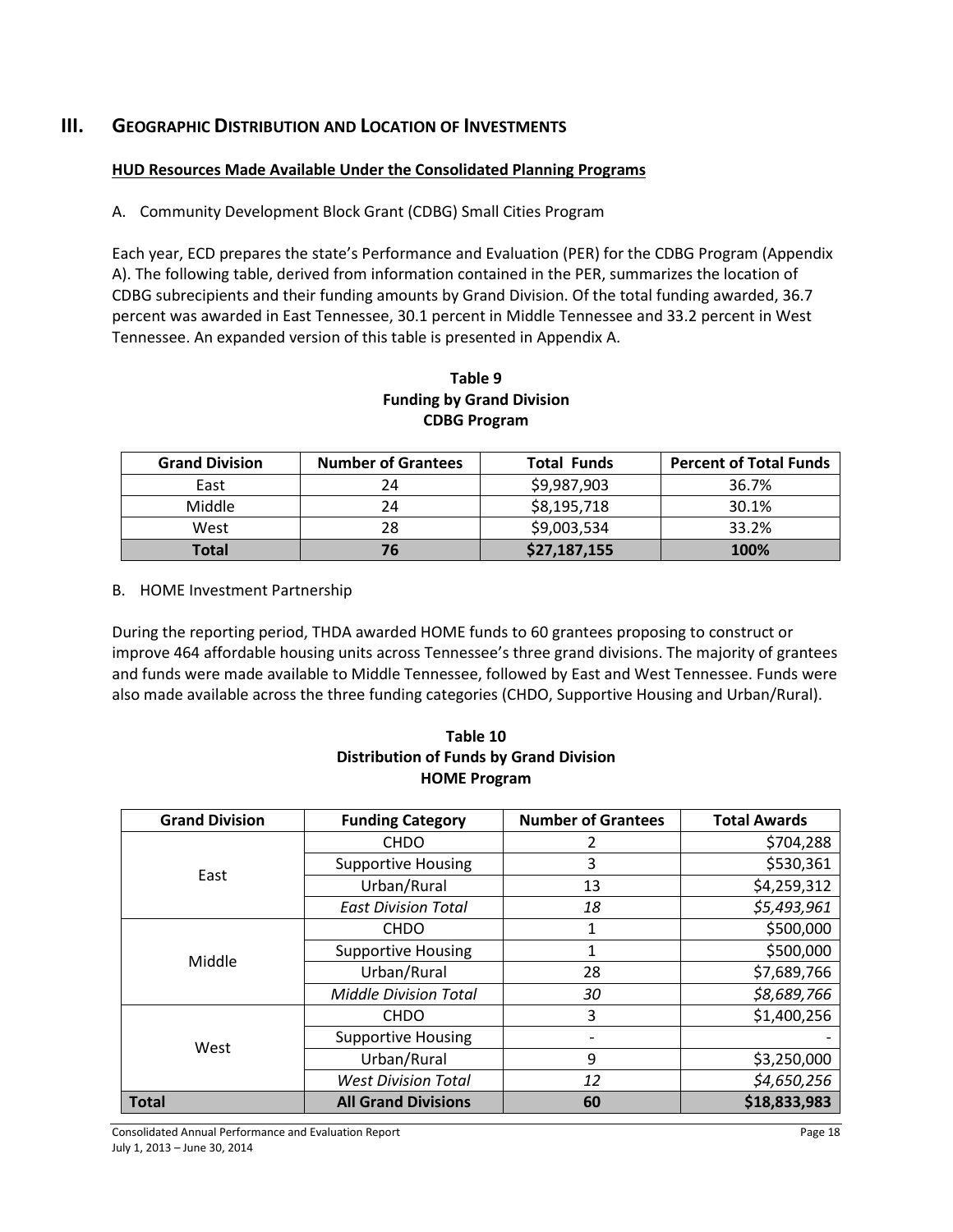HOME funds were made available across the three funding categories: CHDO, Supportive Housing and Urban/Rural. The Urban/Rural allocation for FY 2013-14 was \$15,199,078. The total award to CHDO's was \$2,604,544 and the total award to Supportive Housing was \$1,030,361. The table below shows the funds made available to each category and the type of eligible activities proposed within the three funding categories.

#### **Table 11 Funding Categories and Proposed Activities HOME Program**

| <b>Funding Category</b>   | <b>Activities Proposed</b>             | <b>Total Award</b> |
|---------------------------|----------------------------------------|--------------------|
| <b>CHDO</b>               | Homeowner and Rental New Construction, | \$2,604,544        |
|                           | Rental Acquisition and Rehabilitation  |                    |
| <b>Supportive Housing</b> | Rental Acquisition and Rehabilitation  | \$1,030,361        |
| Urban/Rural               | Down Payment Assistance, Homeowner     | \$15,199,078       |
|                           | Rehabilitation                         |                    |
| 464 Units<br><b>Total</b> |                                        | \$18,833,983       |

## C. Emergency Solutions Grants (ESG)

As previously discussed, no new contracts were awarded during FY 2013-14. THDA typically awards ESG program funds beginning July  $1<sup>st</sup>$  of each year. In late 2010; however, HUD announced new regulations as they transformed the Emergency Shelter Grants into the new Emergency Solutions Grants. The new ESG Regulations, published in January 2012, required a Substantial Amendment to the Consolidated Plan. The Substantial Amendment was approved in July 2012 and HUD released the 2011 Second Allocation in August 2012 along with the 2012 ESG Funds. The changes to the ESG Program required THDA to deviate from the traditional July  $1<sup>st</sup>$  award schedule, thus causing a gap in new awards during FY 2013-14. THDA awarded the 2013 ESG funds beginning in July 1, 2014 and will be accepting applications for the 2014 funding in October of 2014. 2014 ESG funds will be awarded to successful applicants January 1, 2015.

#### **Table 12 Subrecipients and Funds by Grand Division ESG Program**

| <b>Emergency Solutions Grants</b> | Grand           | <b>Funding</b> | <b>Total</b> |
|-----------------------------------|-----------------|----------------|--------------|
| Grantee                           | <b>Division</b> | Category       | Award        |
| <b>NA</b>                         | ΝA              | ΝA             | \$0          |

#### D. Housing Opportunities for Persons with AIDS (HOPWA)

The Tennessee Department of Health provided \$902,360 to seven project sponsors covering 79 of Tennessee's 95 counties. The funds were distributed to each of Tennessee's Grand Divisions in the following way: 63.1 percent went to East Tennessee, 20.9 percent went to Middle Tennessee and 16 percent of the funds went to West Tennessee. The table below shows the distribution of HOPWA program funds across Tennessee's three Grand Divisions.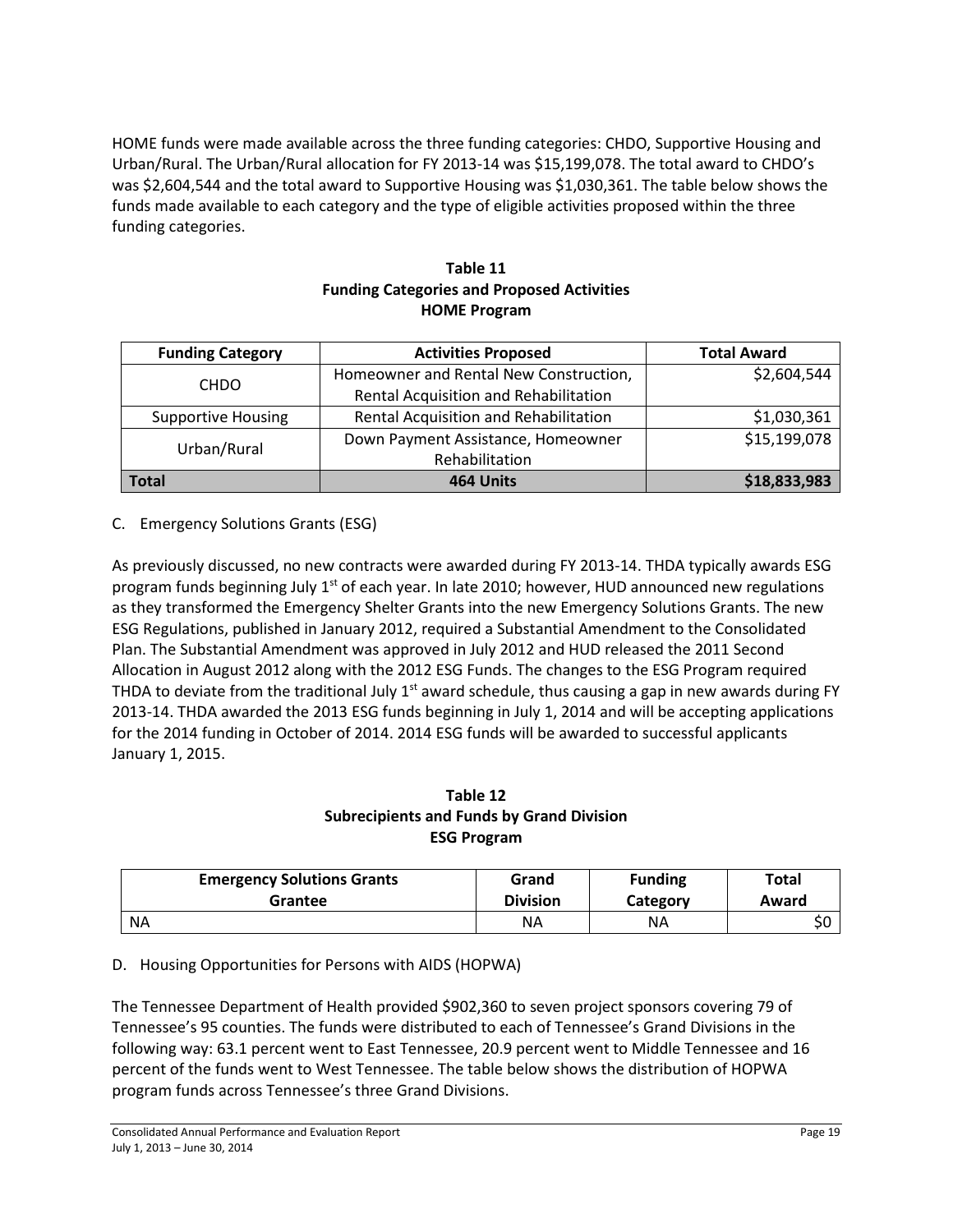#### **Table 13 Funds Awarded by Grand Division HOPWA Program**

| <b>Project Sponsor</b>                 | <b>Grand Division</b> | <b>Funds Awarded</b> |
|----------------------------------------|-----------------------|----------------------|
| Chattanooga CARES                      | East                  | \$193,700            |
| East Tennessee Human Resource Agency   | East                  | \$262,600            |
| <b>Frontier Health</b>                 | East                  | \$96,300             |
| <b>East Tennessee Total</b>            | East                  | \$552,600            |
| Columbia CARES                         | Middle                | \$78,800             |
| <b>Nashville CARES</b>                 | Middle                | \$43,800             |
| Upper Cumberland Human Resource Agency | Middle                | \$60,100             |
| <b>Middle Tennessee Total</b>          | <b>Middle</b>         | \$182,700            |
| West Tennessee Legal Services          | West                  | \$140,000            |
| <b>West Tennessee Total</b>            | West                  | \$140,000            |
| <b>Total State Funding</b>             | \$875,300             |                      |
| <b>Total Admin</b>                     | \$27,060              |                      |
| <b>PROGRAM TOTAL</b>                   | \$902,360             |                      |

#### **Other Resources Made Available**

E. HUD Section 8 Tenant Based Housing Choice Voucher Program

During the reporting period, \$31,729,244 was made available for the Section 8 Tenant Based Housing Choice Voucher program. The table below shows the breakdown of Section 8 Tenant Based funds available by Grand Division

#### **Table 14 Funds by Grand Division Section 8 Tenant Based Housing Choice Voucher Program**

| <b>Grand Division</b> | <b>Funds Available</b> | <b>Percent of Total Funds</b><br><b>Available</b> |
|-----------------------|------------------------|---------------------------------------------------|
| East Tennessee        | \$4,610,608            | 14.5%                                             |
| Middle Tennessee      | \$21,422,706           | 67.5%                                             |
| West Tennessee        | \$5,695,930            | 18.0%                                             |
| Total                 | \$31,729,244           | 100%                                              |

#### F. HUD Section 8 Project Based Rental Assistance

THDA's Contract Administration Division has responsibility for the administration of Section 8 Project Based contracts throughout the state. At the end of FY 2013-14, the division reported 29,219 units under contract with 37 percent in East Tennessee, 32 percent in Middle Tennessee and 31 percent in West Tennessee. The table below shows how many units are located in each Grand Division.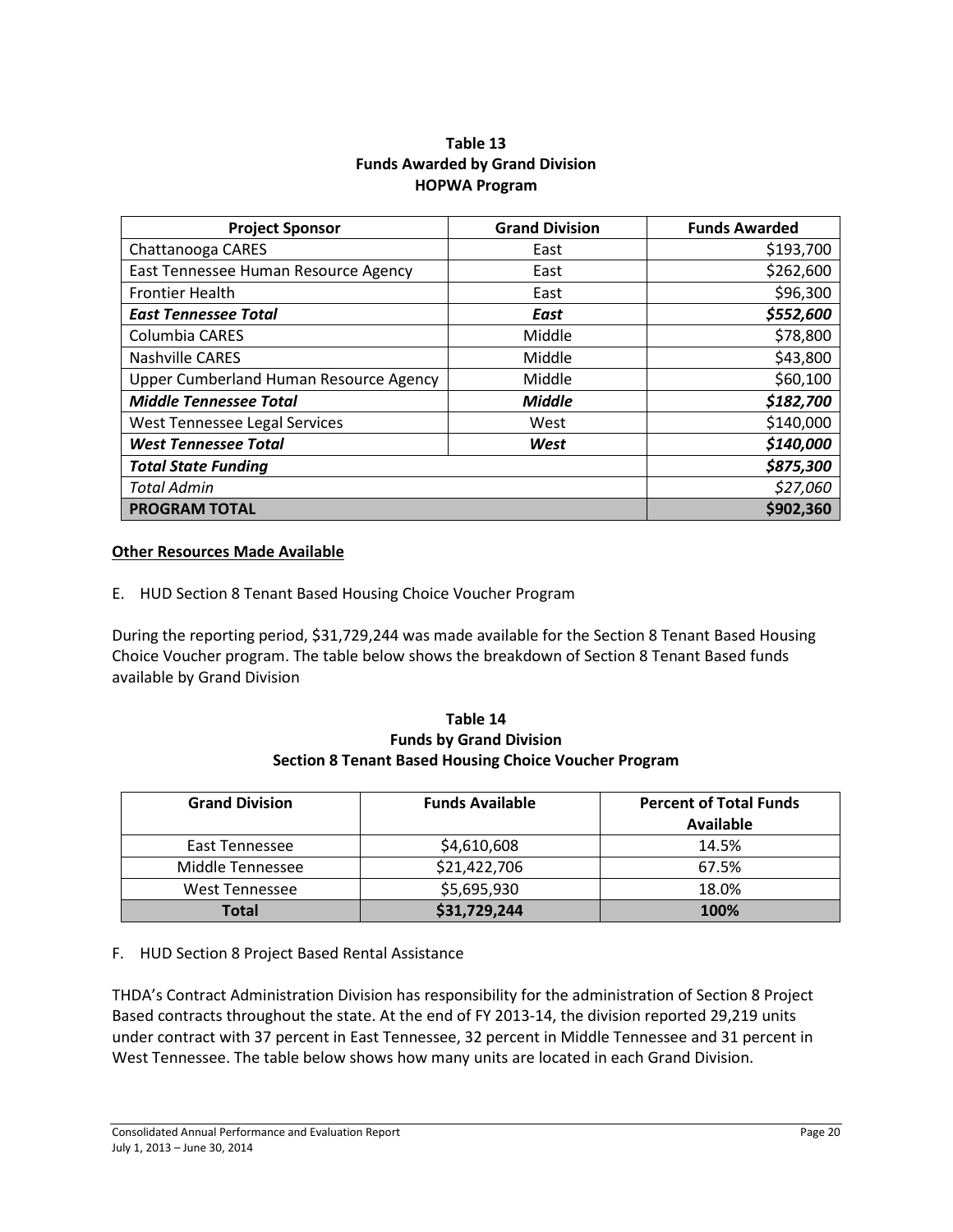## **Table 15 Contract Units by Grand Division Section 8 Project Based Rental Assistance**

| <b>East</b>       | Contract     |  |  |
|-------------------|--------------|--|--|
| <b>Tennessee</b>  | <b>Units</b> |  |  |
| Anderson          | 551          |  |  |
| <b>Bledsoe</b>    | 119          |  |  |
| Blount            | 255          |  |  |
| <b>Bradley</b>    | 525          |  |  |
| Campbell          | 284          |  |  |
| Carter            | 315          |  |  |
| Claiborne         | 34           |  |  |
| Cocke             | 142          |  |  |
| Cumberland        | 63           |  |  |
| Grainger          | 106          |  |  |
| Greene            | 284          |  |  |
| Hamblen           | 208          |  |  |
| Hamilton          | 1,384        |  |  |
| Hancock           | 50           |  |  |
| <b>Hawkins</b>    | 227          |  |  |
| Jefferson         | 45           |  |  |
| Johnson           | 123          |  |  |
| Knox              | 3,099        |  |  |
| Loudon            | 249          |  |  |
| Marion            | 59           |  |  |
| McMinn            | 306          |  |  |
| Meigs             | 23           |  |  |
| Monroe            | 100          |  |  |
| Morgan            | 34           |  |  |
| Polk              | 24           |  |  |
| Roane             | 299          |  |  |
| Scott             | 101          |  |  |
| Sevier            | 94           |  |  |
| Sullivan          | 876          |  |  |
| Unicoi            | 87           |  |  |
| Washington        | 746          |  |  |
| <b>Fast Total</b> | 10.812       |  |  |

| East             | <b>Contract</b> | <b>Middle</b>       | <b>Contract</b> | West                       | <b>Contract</b> |
|------------------|-----------------|---------------------|-----------------|----------------------------|-----------------|
| <b>Tennessee</b> | <b>Units</b>    | <b>Tennessee</b>    | <b>Units</b>    | <b>Tennessee</b>           | <b>Units</b>    |
| Anderson         | 551             | <b>Bedford</b>      | 108             | Benton                     | 60              |
| <b>Bledsoe</b>   | 119             | Coffee              | 411             | Carroll                    | 39              |
| Blount           | 255             | Davidson            | 5,086           | Chester                    | 195             |
| <b>Bradley</b>   | 525             | <b>DeKalb</b>       | 71              | Crockett                   | 24              |
| Campbell         | 284             | Dickson             | 123             | Decatur                    | 50              |
| Carter           | 315             | Franklin            | 152             | Dyer                       | 295             |
| Claiborne        | 34              | Giles               | 182             | Fayette                    | 213             |
| Cocke            | 142             | Grundy              | 29              | Gibson                     | 226             |
| Cumberland       | 63              | Hickman             | 75              | Hardeman                   | 47              |
| Grainger         | 106             | Humphreys           | 97              | Hardin                     | 50              |
| Greene           | 284             | Lewis               | 36              | Haywood                    | 50              |
| Hamblen          | 208             | Lincoln             | 53              | Henderson                  | 110             |
| Hamilton         | 1,384           | Marshall            | 203             | Henry                      | 243             |
| Hancock          | 50              | Maury               | 135             | Lake                       | 177             |
| <b>Hawkins</b>   | 227             | Montgomery          | 332             | Lauderdale                 | 145             |
| Jefferson        | 45              | Overton             | 49              | Madison                    | 513             |
| Johnson          | 123             | Perry               | 23              | McNairy                    | 105             |
| Knox             | 3,099           | Pickett             | 22              | Obion                      | 318             |
| Loudon           | 249             | Putnam              | 158             | Shelby                     | 5,986           |
| Marion           | 59              | Robertson           | 99              | Tipton                     | 236             |
| McMinn           | 306             | Rutherford          | 865             | Weakley                    | 36              |
| Meigs            | 23              | Sequatchie          | 50              | <b>West Total</b>          | 9,118           |
| Monroe           | 100             | Stewart             | 17              |                            |                 |
| Morgan           | 34              | Sumner              | 420             |                            |                 |
| Polk             | 24              | Van Buren           | 25              |                            |                 |
| Roane            | 299             | Warren              | 248             | <b>Summary of Units by</b> |                 |
| Scott            | 101             | White               | 48              | <b>Grand Division</b>      |                 |
| Sevier           | 94              | Williamson          | 49              | <b>Division</b>            | <b>Units</b>    |
| Sullivan         | 876             | Wilson              | 123             | East TN                    | 10,812          |
| Unicoi           | 87              | <b>Middle Total</b> | 9,289           | Middle TN                  | 9,289           |

| West              | Contract     |
|-------------------|--------------|
| <b>Tennessee</b>  | <b>Units</b> |
| Benton            | 60           |
| Carroll           | 39           |
| Chester           | 195          |
| Crockett          | 24           |
| Decatur           | 50           |
| Dyer              | 295          |
| Fayette           | 213          |
| Gibson            | 226          |
| Hardeman          | 47           |
| Hardin            | 50           |
| Haywood           | 50           |
| Henderson         | 110          |
| Henry             | 243          |
| Lake              | 177          |
| Lauderdale        | 145          |
| Madison           | 513          |
| McNairy           | 105          |
| Obion             | 318          |
| Shelby            | 5,986        |
| Tipton            | 236          |
| Weakley           | 36           |
| <b>West Total</b> | 9,118        |

## **Summary of Units by Grand Division**

| Sevier            | 94     | Williamson          | 49    | <b>Division</b> | <b>Units</b> |
|-------------------|--------|---------------------|-------|-----------------|--------------|
| Sullivan          | 876    | Wilson              | 123   | East TN         | 10,812       |
| Unicoi            | 87     | <b>Middle Total</b> | 9,289 | Middle TN       | 9,289        |
| Washington        | 746    |                     |       | West TN         | 9,118        |
| <b>East Total</b> | 10,812 |                     |       | <b>Total</b>    | 29,219       |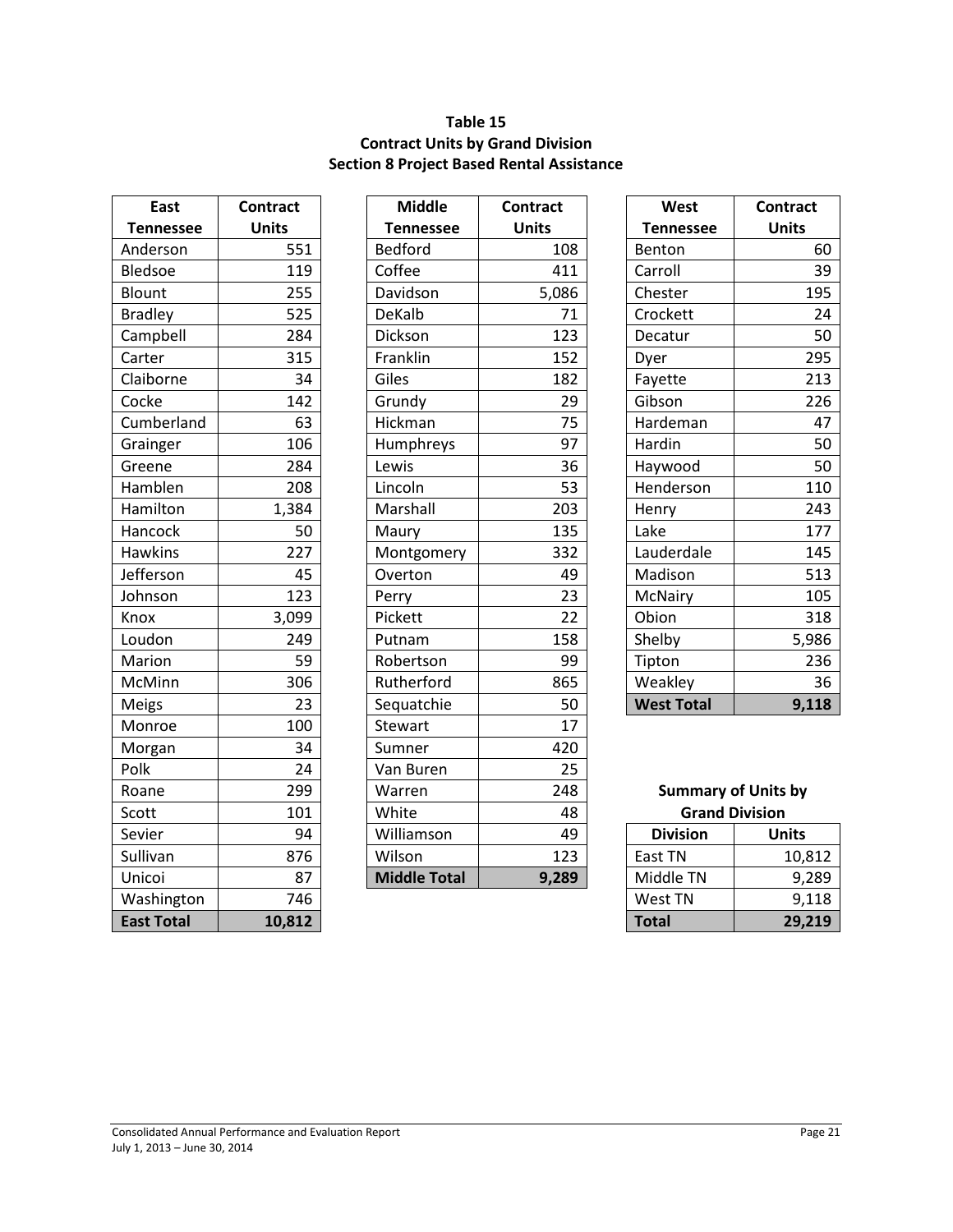#### G. Low Income Housing Tax Credit

Low Income Housing Tax Credits are allocated on a calendar year basis. During the 2013 reporting period, 21 Tennessee counties received tax credits, creating a total of 2,154 units, 2,140 units of affordable housing and 14 market rate units. Geographically, nine allocations in eight different counties were made in East Tennessee. In Middle Tennessee, 11 allocations were made in nine counties, and in West Tennessee, seven allocations were made in four counties. The grand divisions, counties and number of affordable housing units for 2013 are represented in the following table.

| <b>Grand Division</b> | County                           | <b>Units</b> | <b>Allocation</b> |  |
|-----------------------|----------------------------------|--------------|-------------------|--|
| East                  | Anderson                         | 72           | \$660,797         |  |
|                       | <b>Bradley</b>                   | 113          | \$237,396         |  |
|                       | Cumberland                       | 112          | \$1,335,397       |  |
|                       | Hamblen                          | 77           | \$90,024          |  |
|                       | Loudon                           | 56           | \$599,663         |  |
|                       | Rhea                             | 72           | \$415,882         |  |
|                       | Sullivan                         | 94           | \$656,005         |  |
|                       | Washington                       | 38           | \$495,740         |  |
|                       | <b>Eastern Division Subtotal</b> | 634          | \$4,490,904       |  |
| Middle                | <b>Bedford</b>                   | 64           | \$673,833         |  |
|                       | Davidson                         | 522          | \$1,968,805       |  |
|                       | Dickson                          | 64           | \$668,760         |  |
|                       | Lawrence                         | 56           | \$590,957         |  |
|                       | Lewis                            | 48           | \$320,764         |  |
|                       | Marshall                         | 90           | \$506,420         |  |
|                       | Maury                            | 32           | \$213,155         |  |
|                       | Robertson                        | 120          | \$1,475,027       |  |
|                       | Sumner                           | 38           | \$322,351         |  |
|                       | <b>Middle Division Subtotal</b>  | 1,034        | \$6,740,072       |  |
| West                  | Carroll                          | 39           | \$200,146         |  |
|                       | Gibson                           | 48           | \$696,028         |  |
|                       | Henry                            | 98           | \$951,679         |  |
|                       | Shelby                           | 3017         | \$2,732,392       |  |
|                       | <b>West Division Subtotal</b>    | 486          | \$4,580,245       |  |
| <b>Grant Total</b>    |                                  | 2,154        | \$15,811,221      |  |

#### **Table 16 2013 Allocations Low Income Housing Tax Credit (LIHTC) Program**

#### H. Multifamily Bond Authority

In CY 2013, tax-exempt bond authority was allocated to provide permanent financing for a total of three developments, which will result in 512 units of affordable housing with a total allocation of \$20,173,874.

l

<span id="page-21-0"></span><sup>7</sup> Includes 14 market rate units.

Consolidated Annual Performance and Evaluation Report Page 22 July 1, 2013 – June 30, 2014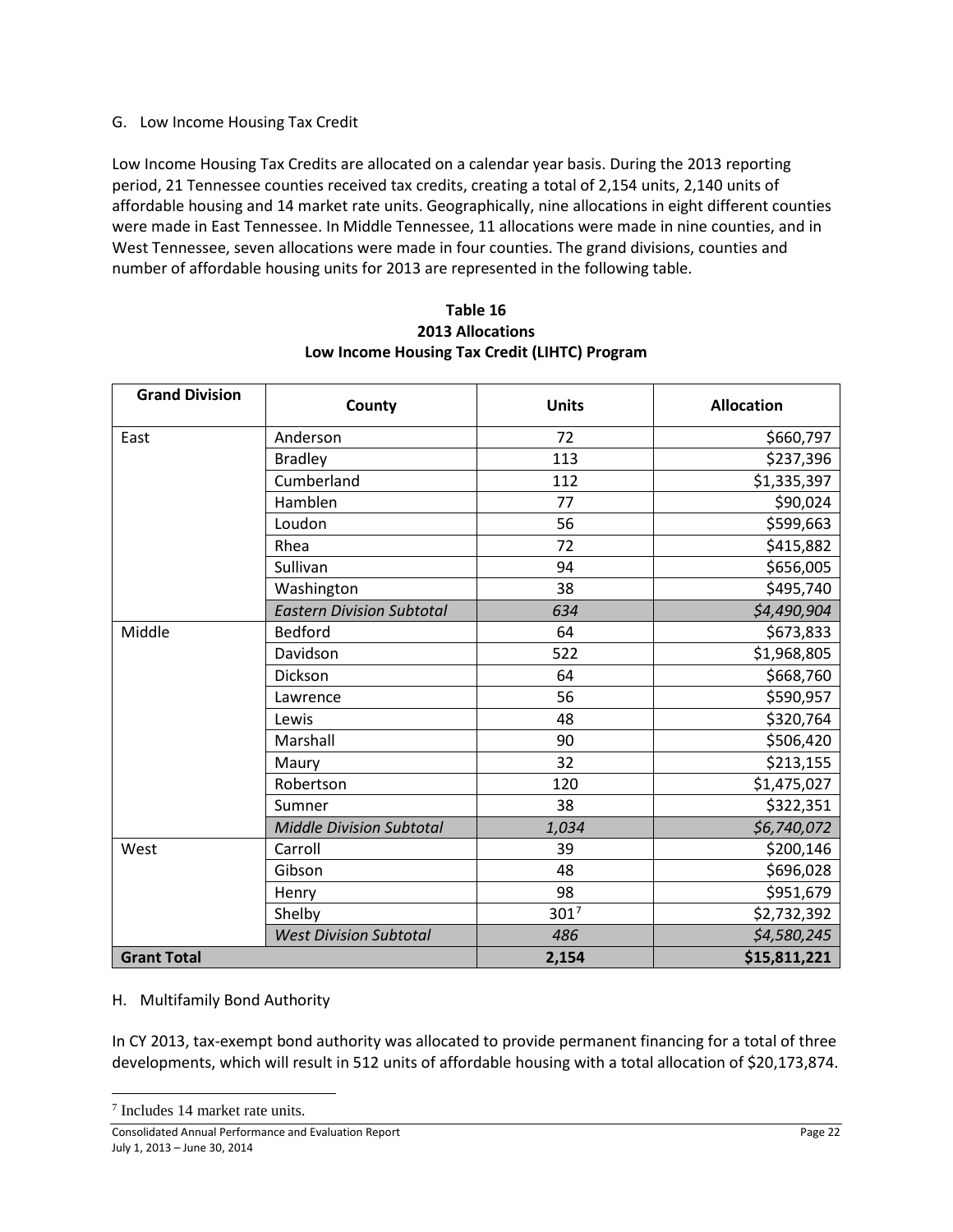While the actual allocation is not reflected in the previous table (Table 16), the 512 units are represented, as they also received a LIHTC allocation. Table 17 shows the distribution and total allocations by county and grand division. Table 17 shows the distribution and total allocations by county and grand division.

#### **Table 17 2013 Allocations Multifamily Bond Authority Program**

| <b>Grand Division</b> | County                           | <b>Allocation</b> |
|-----------------------|----------------------------------|-------------------|
| East                  | <b>Bradley</b>                   | \$3,750,000       |
|                       | Hamblen                          | \$2,673,874       |
|                       | <b>Eastern Division Subtotal</b> | \$6,423,874       |
| Middle                | Davidson                         | \$13,750,000      |
|                       | <b>Middle Division Subtotal</b>  | \$13,750,000      |
| West                  | <b>West Division Subtotal</b>    | \$0               |
| <b>Grant Total</b>    |                                  | \$20,173,874      |

#### I. THDA Homeownership Programs

Homeownership loans were made in 71 of Tennessee's 95 counties. The greatest number of loans was made in Middle Tennessee, followed by East Tennessee and West Tennessee. The breakdown of loans by Grand Division is show in Table 18.

#### **Table 18 Homeownership Loans by Grand Division THDA Homeownership Programs**

| <b>Grand Division</b> | <b>Number of Loans</b> | <b>Percent of All Loans</b> | <b>Total Dollar Value of</b><br>Loans |
|-----------------------|------------------------|-----------------------------|---------------------------------------|
| East                  | 490                    | 25.4%                       | \$49,849,101                          |
| Middle                | 1.143                  | 59.3%                       | \$146,956,603                         |
| West                  | 294                    | 15.3%                       | \$30,615,536                          |
| <b>Total</b>          | 1,927                  | 100%                        | \$227,421,240                         |

#### J. BUILD Loan Program

The THDA BUILD Loan Program is meant to build the capacity of nonprofit organizations to provide affordable housing to low-income Tennesseans. The loan program supports the production of affordable housing by providing low interest, short term loans to eligible nonprofit organizations. BUILD loan funds may be used for new construction or rehabilitation of units for homeownership or rental housing, land acquisition, pre-development activities, and site preparation. THDA did not engage in any BUILD activities during the reporting period.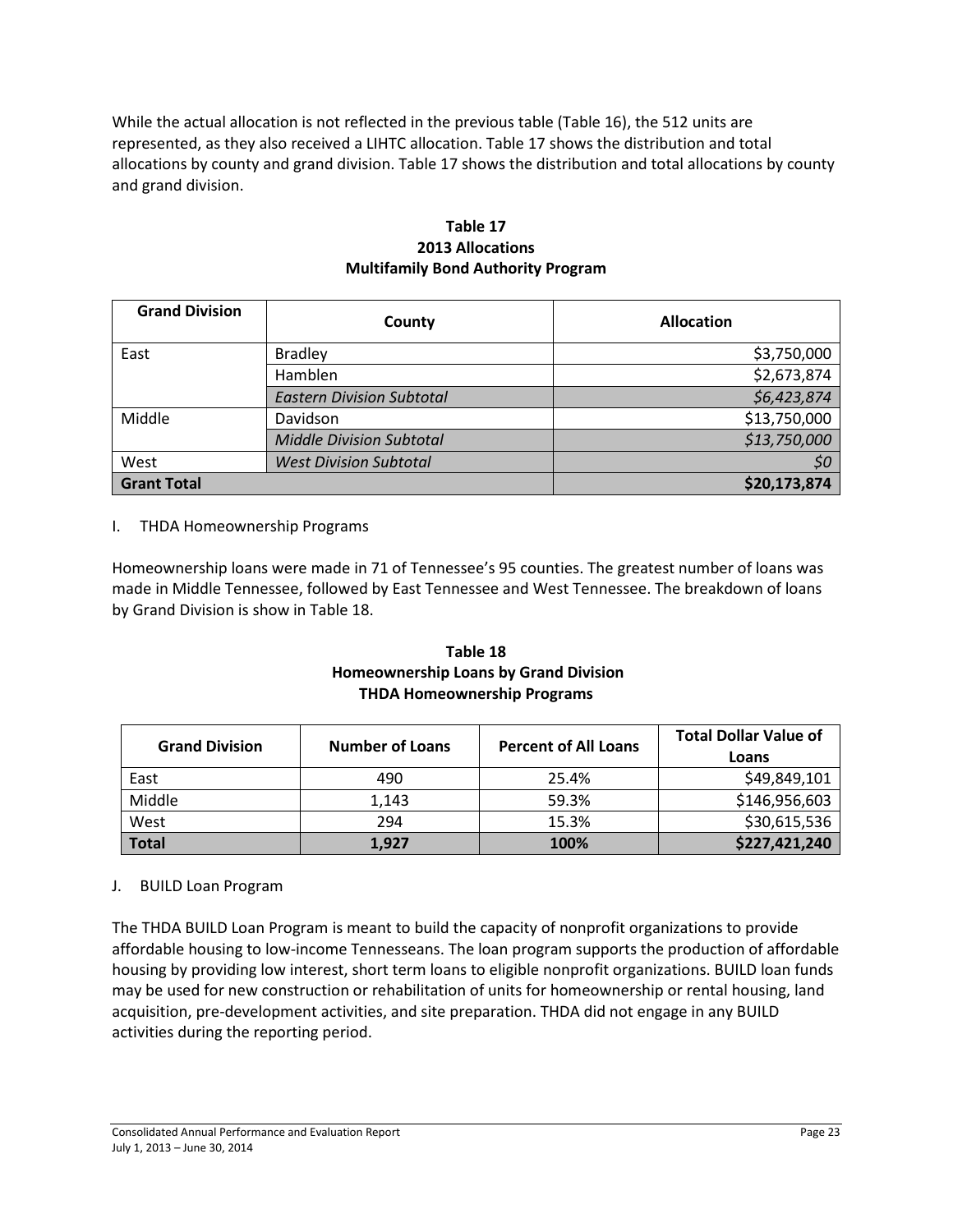#### K. Community Investment Tax Credit

THDA administers the Community Investment Tax Credit (CITC) in cooperation with the Tennessee Department of Revenue. CITC allows financial institutions to obtain a credit against the sum total of taxes imposed by the Franchise and Excise Tax Laws when qualified loans, investments, grants or contributions are extended to eligible housing entities for engaging in eligible low-income housing activities. During FY 2013-14, THDA and the Tennessee Department of Revenue, awarded credits through CITC for 33 different affordable housing projects with a total investment amount of \$28,986,963. The geographic distribution of the 33 projects was as follows: 15 in East Tennessee, 15 in Middle Tennessee and three in West Tennessee.

#### **Table 19 Program Funds by Grand Division Community Investment Tax Credit (CITC) Program**

| <b>Grand Division</b> | <b>Total Investment</b> | <b>Percent of Total Investment</b> |
|-----------------------|-------------------------|------------------------------------|
| East Tennessee        | \$10,539,200            | 36.3%                              |
| Middle Tennessee      | \$16,947,763            | 58.5%                              |
| West Tennessee        | \$1,500,000             | 5.2%                               |
| Total                 | \$28,986,963            | 100%                               |

L. Emergency Repair Program

During the reporting period, the eight Development Districts and one Human Resource Agency that administer the Emergency Repair Program across the state spent a total of \$1,427,671 to correct, repair or replace an essential system and/or critical structural problem for low-income, elderly homeowners. Of this total, \$694,198 was provided by THDA and \$664,236 in match funds was provided by the Development Districts. An additional \$69,238 was provided to the Development Districts by THDA for administration of ERP. East Tennessee received 38.2 percent of the total funds, followed by West Tennessee with 35.4 percent and Middle Tennessee with 26.4 percent.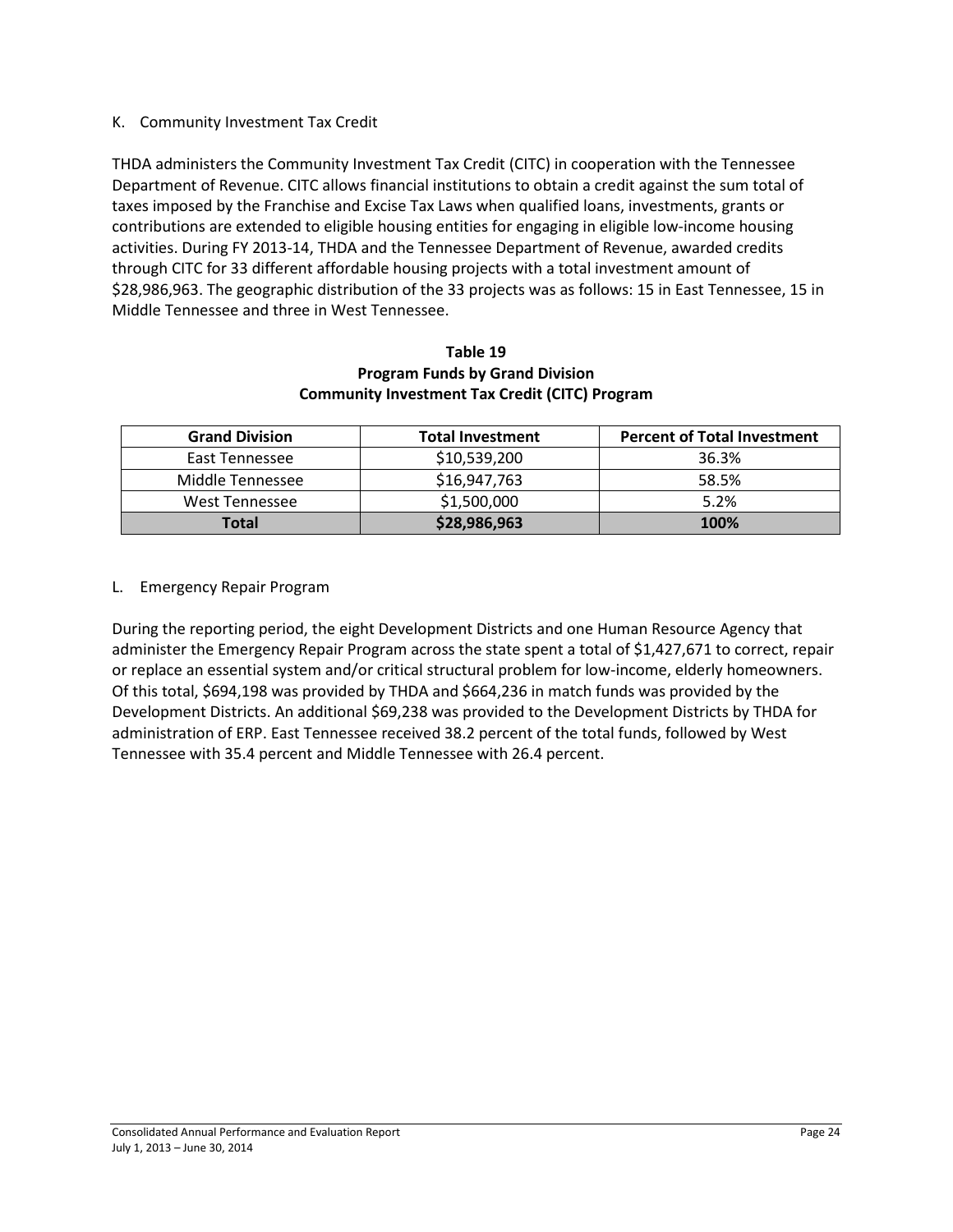### **Table 20 Program Funds by Grand Division Emergency Repair Program**

| East               | <b>Funds</b>    | <b>Middle</b>            |             |  |
|--------------------|-----------------|--------------------------|-------------|--|
| <b>Tennessee</b>   | <b>Expended</b> | <b>Tennessee</b>         | <b>Expe</b> |  |
| Anderson           | \$16,245        | Davidson                 | \$1         |  |
| <b>Bradley</b>     | \$63,111        | Dickson                  | \$3         |  |
| Campbell           | \$14,236        | Franklin                 | \$10        |  |
| Carter             | \$55,156        | Giles                    | \$          |  |
| Claiborne          | \$4,671         | Grundy                   | \$50        |  |
| Cocke              | \$23,433        | Hickman                  | \$2         |  |
| Grainger           | \$26,573        | Lawrence                 | \$3         |  |
| Hamblen            | \$47,420        | Lewis                    | \$1.        |  |
| Hamilton           | \$29,613        | Marshall                 | \$10        |  |
| Hancock            | \$5,742         | Maury                    | \$5         |  |
| <b>Hawkins</b>     | \$78,736        | Montgomery               | \$1         |  |
| Jefferson          | \$59,222        | Robertson                | \$20        |  |
| Johnson            | \$26,664        | Sumner                   | \$3!        |  |
| Knox               | \$9,588         | Williamson               | \$4         |  |
| McMinn             | \$10,163        | Wilson                   | \$1!        |  |
| Monroe             | \$9,285         | <b>Grand Total</b>       | \$37        |  |
| Morgan             | \$9,624         |                          |             |  |
| Scott              | \$28,673        |                          |             |  |
| Union              | \$2,783         | <b>Summary of Units</b>  |             |  |
| Washington         | \$23,671        | <b>By Grand Division</b> |             |  |
| <b>Grand Total</b> | \$544,609       | <b>Division</b>          | F           |  |

| <b>East</b>    | <b>Funds</b>    | <b>Middle</b>      | <b>Funds</b>    | West               | <b>Funds</b>    |
|----------------|-----------------|--------------------|-----------------|--------------------|-----------------|
| Tennessee      | <b>Expended</b> | <b>Tennessee</b>   | <b>Expended</b> | <b>Tennessee</b>   | <b>Expended</b> |
| Anderson       | \$16,245        | Davidson           | \$18,126        | Benton             | \$7,414         |
| <b>Bradley</b> | \$63,111        | Dickson            | \$30,004        | Carroll            | \$56,685        |
| Campbell       | \$14,236        | Franklin           | \$16,162        | Chester            | \$8,938         |
| Carter         | \$55,156        | Giles              | \$1,073         | Decatur            | \$11,627        |
| Claiborne      | \$4,671         | Grundy             | \$50,103        | Dyer               | \$8,636         |
| Cocke          | \$23,433        | Hickman            | \$23,947        | Fayette            | \$30,112        |
| Grainger       | \$26,573        | Lawrence           | \$30,024        | Gibson             | \$75,164        |
| Hamblen        | \$47,420        | Lewis              | \$12,451        | Lake               | \$10,980        |
| Hamilton       | \$29,613        | Marshall           | \$16,100        | Madison            | \$24,559        |
| Hancock        | \$5,742         | Maury              | \$51,552        | Obion              | \$16,000        |
| <b>Hawkins</b> | \$78,736        | Montgomery         | \$14,400        | Shelby             | \$186,871       |
| Jefferson      | \$59,222        | Robertson          | \$20,468        | Tipton             | \$10,267        |
| Johnson        | \$26,664        | Sumner             | \$35,685        | Weakley            | \$58,785        |
| Knox           | \$9,588         | Williamson         | \$41,634        | <b>Grand Total</b> | \$506,038       |
| McMinn         | \$10,163        | Wilson             | \$15,295        |                    |                 |
| Monroe         | \$9,285         | <b>Grand Total</b> | \$377,024       |                    |                 |

| West<br>Tennessee  | <b>Funds</b><br><b>Expended</b> |
|--------------------|---------------------------------|
| Benton             | \$7,414                         |
| Carroll            | \$56,685                        |
| Chester            | \$8,938                         |
| Decatur            | \$11,627                        |
| Dyer               | \$8,636                         |
| Fayette            | \$30,112                        |
| Gibson             | \$75,164                        |
| Lake               | \$10,980                        |
| Madison            | \$24,559                        |
| Obion              | \$16,000                        |
| Shelby             | \$186,871                       |
| Tipton             | \$10,267                        |
| Weakley            | \$58,785                        |
| <b>Grand Total</b> | \$506,038                       |

| Union              | \$2,783   |                 | <b>Summary of Units</b>  |  |  |  |  |
|--------------------|-----------|-----------------|--------------------------|--|--|--|--|
| Washington         | \$23,671  |                 | <b>By Grand Division</b> |  |  |  |  |
| <b>Grand Total</b> | \$544,609 | <b>Division</b> | <b>Funds</b>             |  |  |  |  |
|                    |           | East TN         | \$544,609                |  |  |  |  |
|                    |           | Middle TN       | \$377,024                |  |  |  |  |
|                    |           | West TN         | \$506,038                |  |  |  |  |
|                    |           | <b>Total</b>    | \$1,427,671              |  |  |  |  |

#### M. Rural Repair

The THDA Rural Repair Program is a partnership with the Rural Housing Service (RHS) of the US Department of Agriculture (USDA) to provide grants and loans for the repair of homes of low-income persons. The following table presents THDA's contributions by county and Grand Division during FY 2013-14.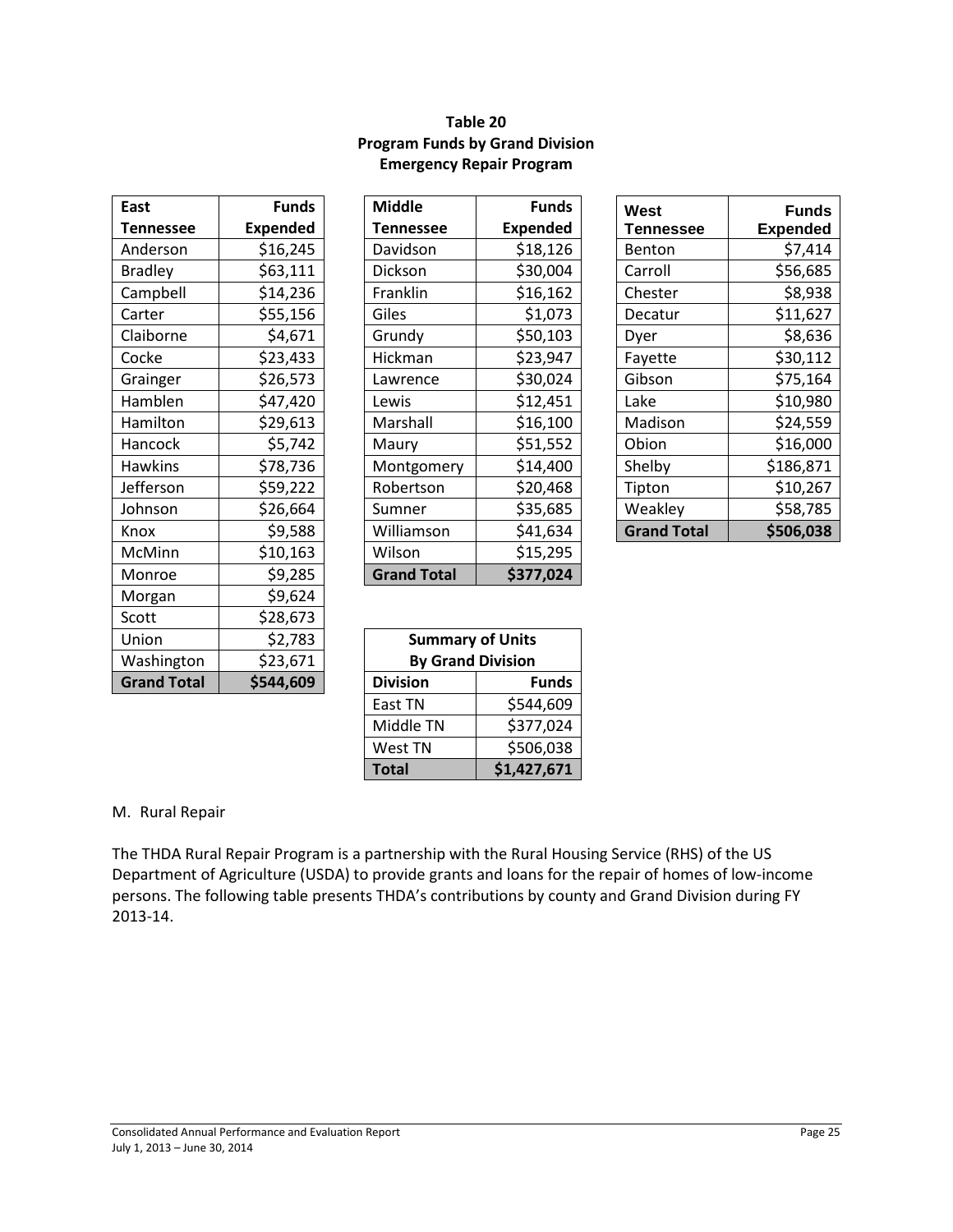| <b>East TN</b>    | #<br>Loans     | Total \$  | <b>Middle TN</b>    | $\sharp$<br>Loans       | Total \$  | <b>West TN</b>                   | $\pmb{\sharp}$<br>Loans | Total \$  |
|-------------------|----------------|-----------|---------------------|-------------------------|-----------|----------------------------------|-------------------------|-----------|
| Bledsoe           | $\mathbf{1}$   | \$4,775   | Cannon              | $\mathbf{1}$            | \$4,050   | Carroll                          | $\overline{3}$          | \$13,671  |
| Blount            | $\mathbf{1}$   | \$7,500   | Cheatham            | $\mathbf{1}$            | \$7,500   | Chester                          | $1\,$                   | \$3,400   |
| <b>Bradley</b>    | 3              | \$17,144  | Coffee              | $\mathbf{1}$            | \$6,882   | Crockett                         | $\mathbf 1$             | \$6,437   |
| Campbell          | 6              | \$38,015  | DeKalb              | $\overline{2}$          | \$8,429   | Dyer                             | $\mathbf{1}$            | \$5,053   |
| Carter            | $\overline{2}$ | \$8,520   | Fentress            | $\mathbf{1}$            | \$7,500   | Fayette                          | 5                       | \$22,198  |
| Claiborne         | 3              | \$13,714  | Franklin            | 1                       | \$2,350   | Gibson                           | 6                       | \$22,873  |
| Cumberland        | 2              | \$7,784   | Giles               | 1                       | \$3,625   | Hardeman                         | $1\,$                   | \$7,500   |
| Greene            | 3              | \$19,570  | Grundy              | $\overline{4}$          | \$25,300  | Hardin                           | $\mathbf 1$             | \$6,407   |
| Hamblen           | 1              | \$2,375   | Hickman             | $\mathbf{1}$            | \$2,475   | Haywood                          | $\pmb{4}$               | \$21,424  |
| Hamilton          | 1              | \$7,465   | Humphreys           | $\mathbf{1}$            | \$2,700   | Henderson                        | $\mathbf 1$             | \$3,907   |
| Hawkins           | 3              | \$11,077  | Jackson             | $\mathbf{1}$            | \$3,898   | Henry                            | $\mathbf{1}$            | \$2,887   |
| Jefferson         | $\mathbf{1}$   | \$1,824   | Lawrence            | 3                       | \$13,437  | Madison                          | $\mathbf 1$             | \$7,500   |
| Johnson           | $\mathbf{1}$   | \$7,310   | Lincoln             | $\mathbf 1$             | \$6,000   | McNairy                          | $\overline{2}$          | \$14,316  |
| Marion            | $\overline{7}$ | \$40,174  | Marshall            | $\overline{2}$          | \$10,300  | Shelby                           | $\mathbf 1$             | \$999     |
| McMinn            | $\overline{7}$ | \$48,098  | Montgomery          | $\mathbf 2$             | \$11,443  | Tipton                           | 4                       | \$26,237  |
| Meigs             | $\mathbf{1}$   | \$5,731   | Moore               | $\mathbf{1}$            | \$3,981   | Weakley                          | $\mathbf 1$             | \$1,235   |
| Monroe            | 4              | \$16,303  | Overton             | $\overline{\mathbf{4}}$ | \$29,900  | <b>West Total</b>                | 34                      | \$166,044 |
| Polk              | $\overline{2}$ | \$15,000  | Putnam              | $\mathbf 1$             | \$6,900   |                                  |                         |           |
| Rhea              | 5              | \$29,233  | Robertson           | $\mathbf{1}$            | \$3,246   |                                  |                         |           |
| Roane             | 1              | \$7,280   | Sequatchie          | $\overline{\mathbf{4}}$ | \$24,615  |                                  |                         |           |
| Scott             | $\mathbf{1}$   | \$4,655   | Smith               | $\mathbf{1}$            | \$7,465   |                                  |                         |           |
| Sevier            | 1              | \$5,962   | Sumner              | 3                       | \$8,238   | <b>Summary by Grand Division</b> |                         |           |
| Sullivan          | 1              | \$7,271   | Warren              | $\mathbf{1}$            | \$4,900   | East TN                          | 61                      | \$345,969 |
| Unicoi            | $\mathbf{1}$   | \$6,875   | Wayne               | $\overline{2}$          | \$6,724   | Middle TN                        | 42                      | \$219,308 |
| Union             | $\overline{2}$ | \$12,314  | White               | 1                       | \$7,450   | West TN                          | 34                      | \$166,044 |
| <b>East Total</b> | 61             | \$345,969 | <b>Middle Total</b> | 42                      | \$219,308 | <b>Total</b>                     | 137                     | \$731,321 |

## **Table 21 THDA Contribution by County and Grand Division Rural Repair Program**

#### **Summary**

During FY 2013-14, Middle Tennessee received the largest portion of funds, due in large part to the Section 8 Rental Assistance and THDA Homeownership Programs. In regards to the four Consolidated Plan Grant Programs, East Tennessee received 34 percent of the funds, Middle Tennessee received 36 percent of the funds and West Tennessee received 29 percent of the total funds available. The geographic break-outs of the Housing Assistance Payments for the Section 8 Contract Administration Program were not available at the time of this report.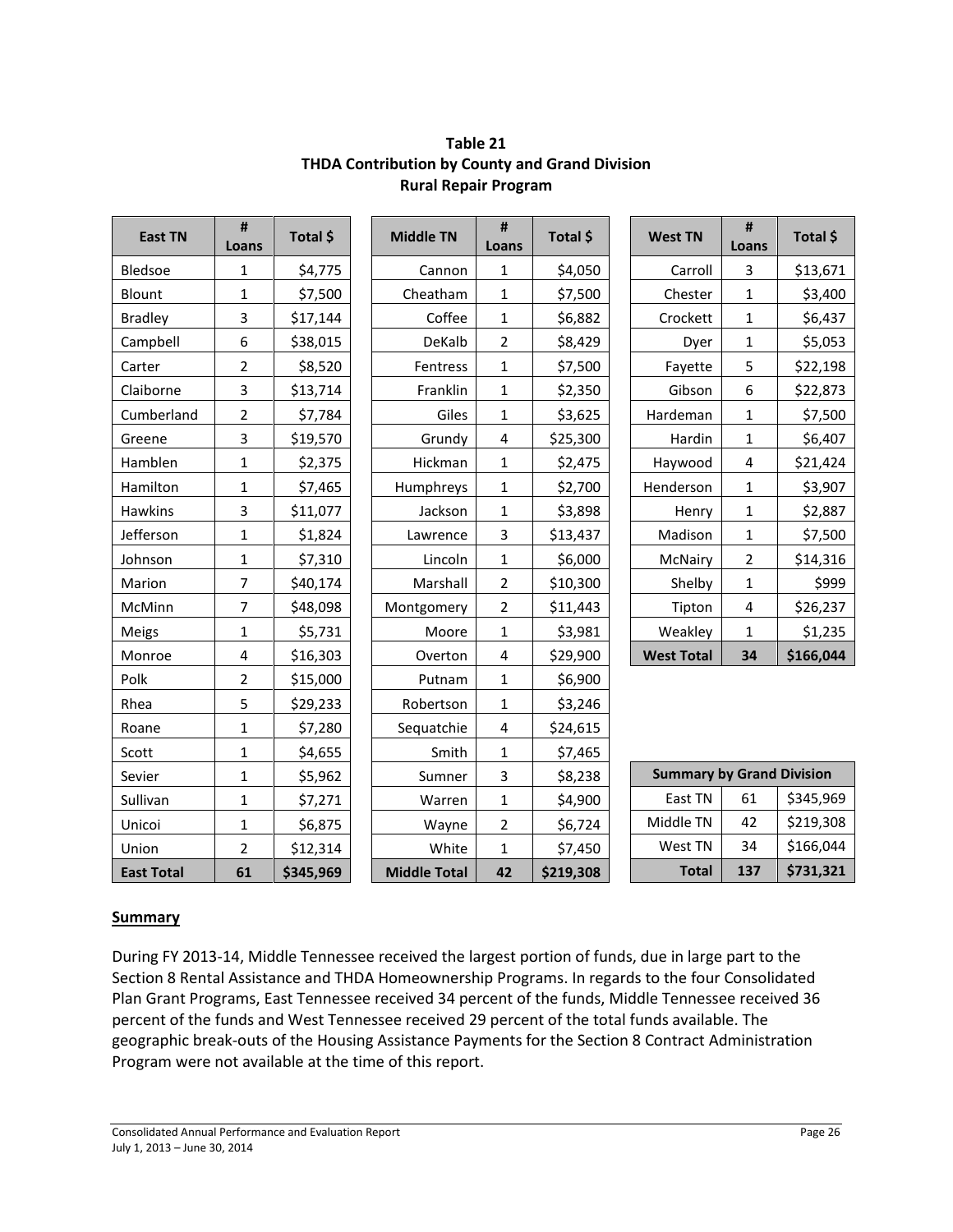## **Table 22 Summary of Geographic Distribution All Programs**

| <b>Consolidated Plan Grant Programs:</b>     | East          | <b>Middle</b> | West          | <b>Total</b>  |
|----------------------------------------------|---------------|---------------|---------------|---------------|
| <b>Community Development Block Grant</b>     | \$9,987,903   | \$8,195,718   | \$9,003,534   | \$27,187,155  |
| <b>HOME Investment Partnership</b>           | \$5,493,961   | \$8,689,766   | \$4,650,256   | \$18,833,983  |
| <b>Emergency Solutions Grants</b>            | \$0           | \$0           | \$0           | S0            |
| HOPWA <sup>8</sup>                           | \$552,600     | \$182,700     | \$140,000     | \$875,300     |
| <b>Subtotal of HUD Resources Available</b>   | \$16,034,464  | \$17,068,184  | \$13,793,790  | \$46,896,438  |
| <b>Other Resources Made Available:</b>       | East          | <b>Middle</b> | West          | Total         |
| <b>Section 8 Rental Assistance</b>           | \$4,610,608   | \$21,422,706  | \$5,695,930   | \$31,729,244  |
| Section 8 Contract Administration            | Not available | Not available | Not available | \$153,970,916 |
| Low Income Housing Tax Credit                | \$4,490,904   | \$6,740,072   | \$4,580,245   | \$15,811,221  |
| <b>Multifamily Bond Authority</b>            | \$6,423,874   | \$13,750,000  | \$0           | \$20,173,874  |
| THDA Homeownership Programs                  | \$49,849,101  | \$146,956,603 | \$30,615,536  | \$227,421,240 |
| <b>BUILD Loan Program</b>                    | S0            | \$0           | \$0           | \$0           |
| <b>CITC</b>                                  | \$10,539,200  | \$16,947,763  | \$1,500,000   | \$28,986,963  |
| <b>Emergency Repair Program</b>              | \$544,609     | \$377,024     | \$506,038     | \$1,427,671   |
| <b>Rural Repair</b>                          | \$345,969     | \$219,308     | \$166,044     | \$731,321     |
| <b>Subtotal of Other Resources Available</b> | \$76,804,265  | \$206,413,476 | \$43,063,793  | \$480,252,450 |
| <b>Grand Total</b>                           | \$92,838,729  | \$223,481,660 | \$56,857,583  | \$527,148,888 |

l

<span id="page-26-0"></span><sup>8</sup> Total does not reflect the \$27,060 in State Administrative funds.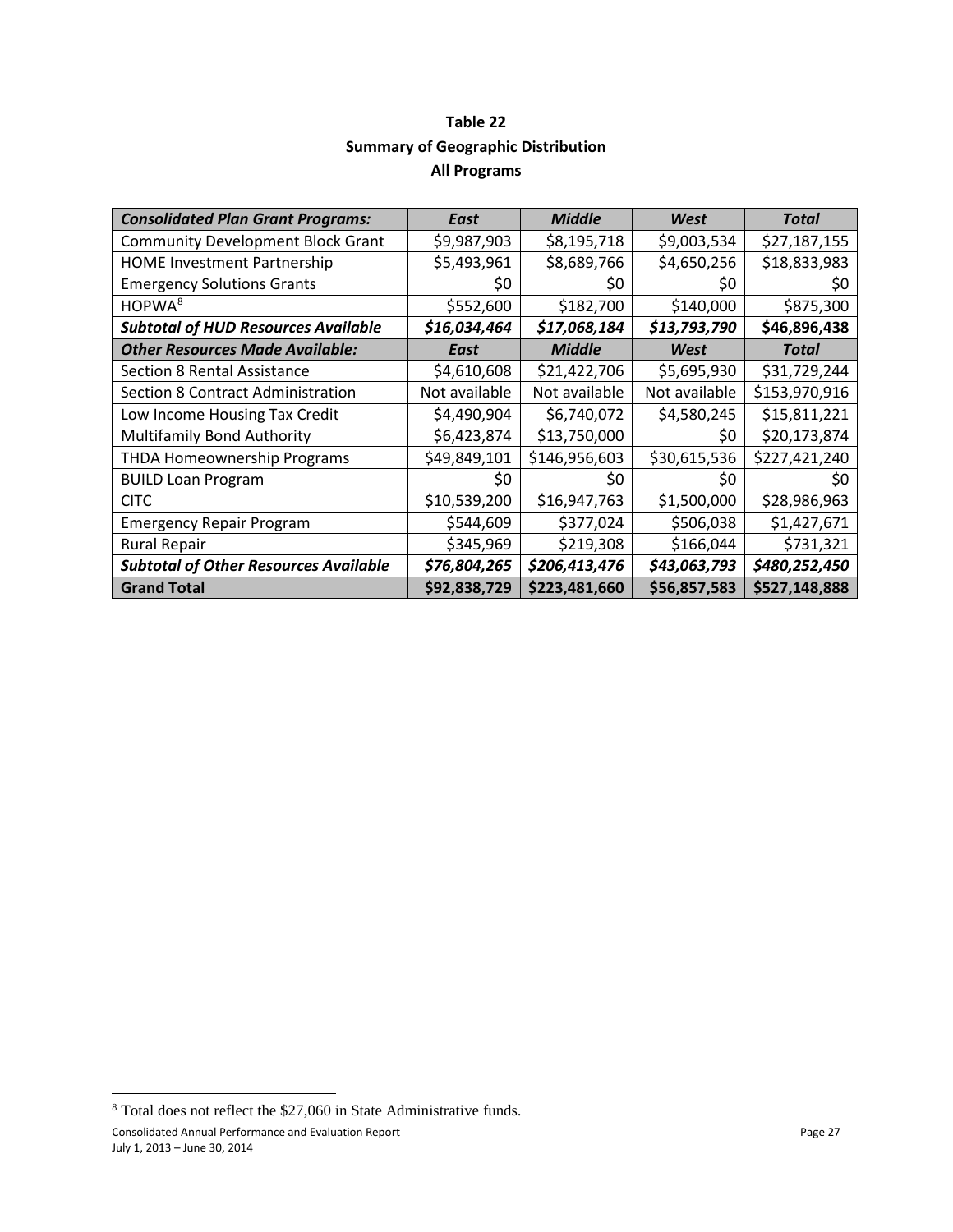## **IV. FAMILIES AND PERSONS ASSISTED**

#### **HUD Resources Made Available Under the Consolidated Planning Programs**

A. Community Development Block Grant (CDBG) Small Cities Program

The following table summarizes data from the 2013 PER Part III: Civil Rights, which reports the CDBG regular round awardees and beneficiaries by race and gender (Appendix A). For the reporting period, the total beneficiaries for the reporting period are 251,859 persons. Of this total, 33,135 are minorities and 39,882 are female heads of household.

| Race                                                    | <b>Total Served</b> | <b>Percent of Total</b><br>Served |
|---------------------------------------------------------|---------------------|-----------------------------------|
| White                                                   | 218,724             | 86.8%                             |
| Black/African American                                  | 24,534              | 9.7%                              |
| Asian                                                   | 419                 | 0.2%                              |
| American Indian/Alaskan Native                          | 470                 | 0.2%                              |
| Native Hawaiian/Pacific Islander                        | 30                  | 0.01%                             |
| American Indian/Alaskan Native and White                | 443                 | 0.2%                              |
| Asian and White                                         | 481                 | 0.2%                              |
| Black/African American and White                        | 780                 | 0.3%                              |
| American Indian/Alaskan Native & Black/African American | 47                  | 0.02%                             |
| <b>Other Multi-Racial</b>                               | 5,931               | 2.4%                              |
| <b>Total</b>                                            | 251,859             | 100%                              |

#### **Table 23 Program Demographics CDBG Program**

Information on the benefit to low- and moderate-income (LMI) persons is also reported in the PER. The following table presents a summary of the information derived from CDBG contract closeouts. An expanded table is presented in Appendix A. Based on the information, 252,859 persons are reported as beneficiaries. Of the total beneficiaries, 188,009 or 74 percent are low- and moderate-income persons.

#### **Table 24 Benefit to Low and Moderate Income Persons CDBG Program**

| <b>Activities</b> | <b>Total Persons Assisted</b> | <b>Total LMI Persons</b><br><b>Assisted</b> | <b>Percent of Persons</b><br><b>Assisted who are LMI</b> |
|-------------------|-------------------------------|---------------------------------------------|----------------------------------------------------------|
| CDBG              | 251.859                       | 188.009                                     | 75%                                                      |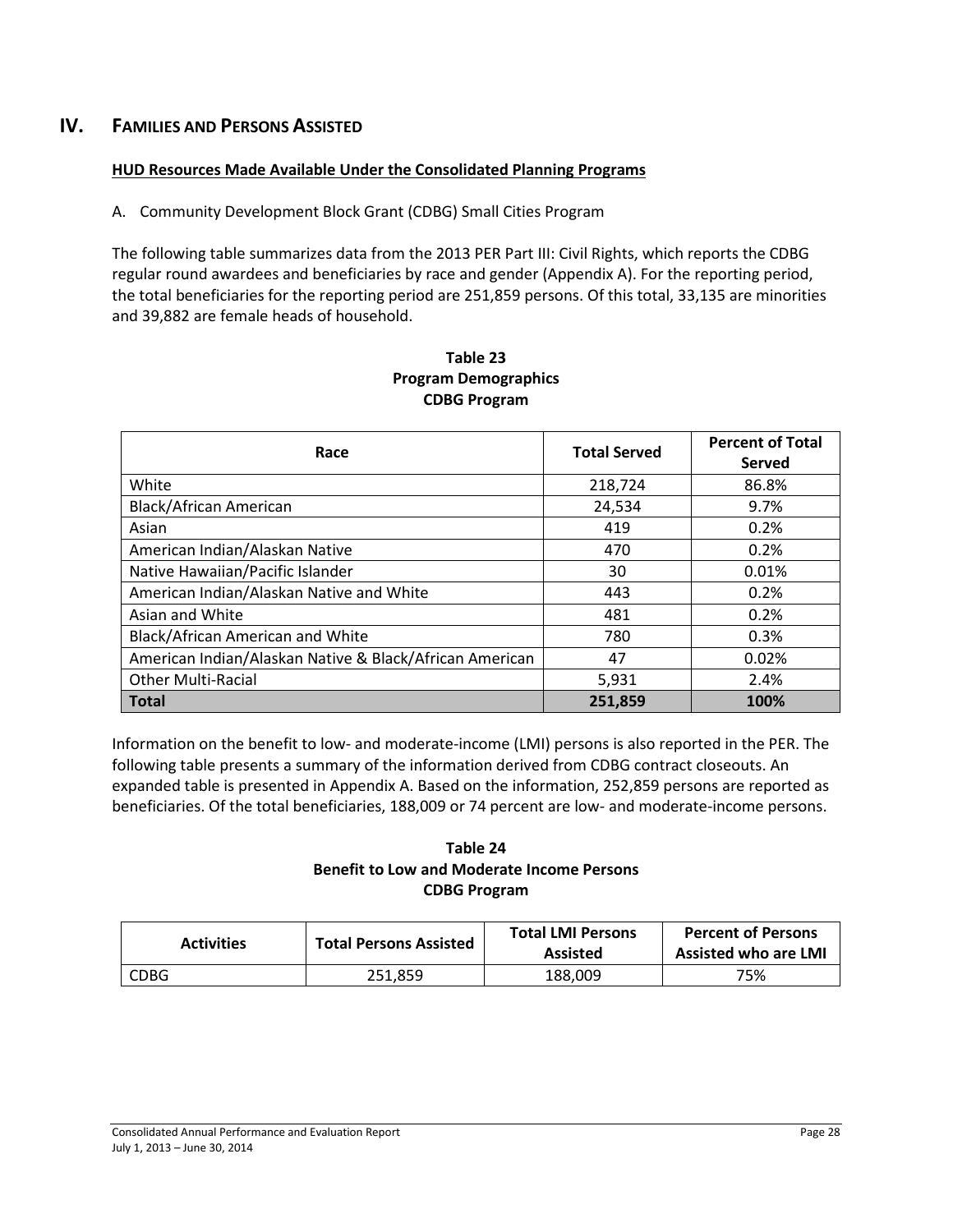#### B. HOME Investment Partnership

Beneficiary information is obtained for the HOME Program after a project completion report is entered into IDIS and a beneficiary report is obtained from HUD. This year's beneficiary report shows that 152 units were completed with HOME funds during FY 2013-14. The units completed during FY 2013-14 were assisted with HOME funds allocations ranging from program years 2009-2011. Middle Tennessee assisted 87 units, followed by East Tennessee with 50 units and West Tennessee with 15 units.

Very low-income households are those households whose annual income is below 50 percent or less of the area median income (AMI) for the county in which the household resides. Low-income households are those households whose annual income is between 50 percent and 80 percent of the AMI for the county in which the household resides. Out of the 152 households assisted during the reporting period, 79 percent were considered very low-income, 20 percent were considered low-income and one percent of the units were missing beneficiary data at the time of this report. The income of beneficiaries, organized by Grand Division, is shown in the table below.

| <b>Percent of</b> | <b>Number of Beneficiaries</b> |                            |                          |              |                                   |
|-------------------|--------------------------------|----------------------------|--------------------------|--------------|-----------------------------------|
| <b>AMI</b>        | East<br><b>Tennessee</b>       | <b>Middle</b><br>Tennessee | West<br><b>Tennessee</b> | <b>Total</b> | <b>Percent of</b><br><b>Total</b> |
| $0 - 50%$         | 39                             |                            |                          | 120          | 79%                               |
| $51 - 80%$        |                                | 15                         | O                        | 30           | 20%                               |
| Not Available     |                                |                            |                          |              | 1%                                |
| <b>Total</b>      |                                |                            | 15                       | 152          |                                   |

#### **Table 25 Household Income of Beneficiaries HOME Program**

A more detailed breakdown of HOME Beneficiaries receiving assistance during the reporting period by income and Grand Division is provided in the following table.

## **Table 26 Income Characteristics of Beneficiaries HOME Program**

| Percent of    |                          |                                   | <b>Percent of</b>        |              |              |
|---------------|--------------------------|-----------------------------------|--------------------------|--------------|--------------|
| <b>AMI</b>    | East<br><b>Tennessee</b> | <b>Middle</b><br><b>Tennessee</b> | West<br><b>Tennessee</b> | <b>Total</b> | <b>Total</b> |
| $0 - 30 %$    | 13                       | 42                                |                          | 60           | 39%          |
| $31 - 50%$    | 26                       | 30                                |                          | 60           | 39%          |
| $51 - 60%$    |                          |                                   |                          | 20           | 13%          |
| $61 - 80%$    | 4                        |                                   |                          | 10           | 7%           |
| Not Available |                          |                                   |                          |              | 1%           |
| <b>Total</b>  | 50                       | 87                                | 15                       | 152          |              |

Owner occupied units comprised the majority of HOME assisted units during the reporting period, followed by renter occupied units. Of the 152 total HOME assisted units, 125 units were owner occupied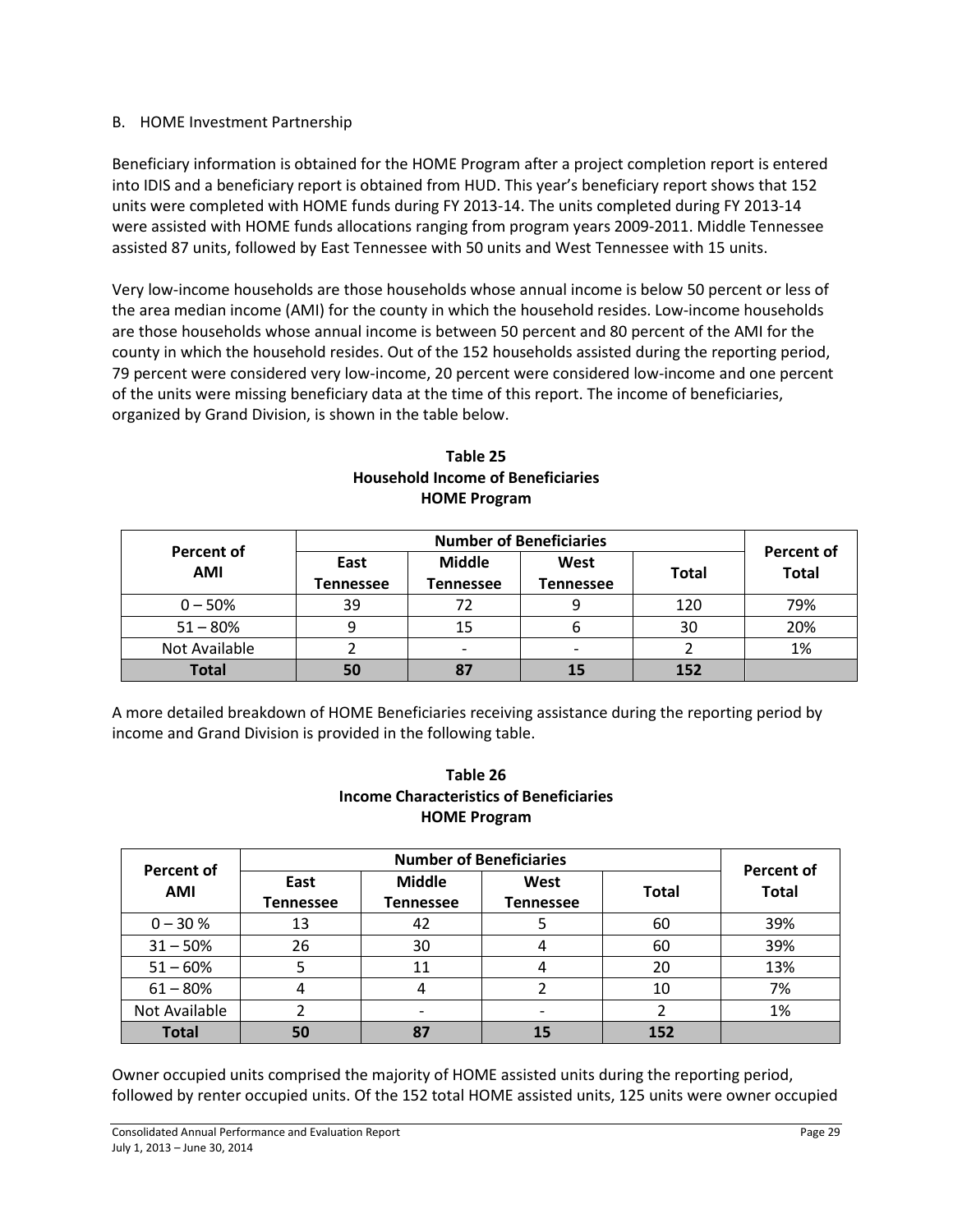units (82 percent). Twenty-five units (16 percent) were renter occupied and 2 units (one percent) were vacant at the time of this report.

Out of the 152 units assisted during the reporting period, 121 units (80 percent) were rehabilitation projects. New construction followed with 12 units (eight percent), acquisition only with nine units (six percent), acquisition and rehabilitation with 8 units (five percent), and acquisition and new construction with two units (one percent).

During the reporting period, 150 of the 152 units were occupied. 77 percent of HOME beneficiaries were white and 23 percent were minorities. Two of the beneficiaries were Hispanic. The tables below describe race and ethnicity information.

| Race                          | East<br><b>Tennessee</b> | <b>Middle</b><br><b>Tennessee</b> | West<br><b>Tennessee</b> | <b>Total</b> | Percent of<br><b>Total</b> |
|-------------------------------|--------------------------|-----------------------------------|--------------------------|--------------|----------------------------|
| White                         | 46                       | 63                                |                          | 115          | 77%                        |
| <b>Black/African American</b> |                          | 23                                |                          | 34           | 23%                        |
| Other/Multi-Racial            |                          |                                   |                          |              | < 1%                       |
| <b>Total</b>                  | 48                       | 87                                | 15                       | 150          |                            |

## **Table 27 Race/Ethnicity Characteristics of Beneficiaries HOME Program**

| <b>Ethnicity</b> | East<br><b>Fennessee</b> | <b>Middle</b><br>Tennessee | West<br><b>Tennessee</b> | <b>Total</b> | <b>Percent of</b><br><b>Total</b> |
|------------------|--------------------------|----------------------------|--------------------------|--------------|-----------------------------------|
| Hispanic         |                          |                            |                          |              | 1%                                |
| Non-Hispanic     | 46                       |                            | 15                       | 148          | 99%                               |
| <b>Total</b>     | 48                       |                            | 15                       | 150          |                                   |

The size of families assisted with HOME funds during the reporting period ranged from one person to six persons. Elderly heads of household were most frequently served, followed by single, non-elderly heads of household. A detailed table with the size and type of household is provided below.

#### **Table 28 Size and Type of Household HOME Program**

| Household<br><b>Size</b> | Single,<br><b>Non-Elderly</b> | <b>Elderly</b> | <b>Related/Single</b><br>Parent | Related/Two<br>Parent | Other                    | <b>Not</b><br><b>Available</b> | <b>Total</b> |
|--------------------------|-------------------------------|----------------|---------------------------------|-----------------------|--------------------------|--------------------------------|--------------|
|                          | 26                            | 37             |                                 |                       | 5                        |                                | 68           |
|                          | 8                             | 16             | 4                               |                       |                          |                                | 36           |
| 3                        |                               | 5              | 11                              |                       |                          |                                | 25           |
|                          |                               |                |                                 | 6                     |                          |                                | 12           |
| 5                        |                               |                |                                 |                       | 3                        |                                | 8            |
| 6                        |                               |                | $\overline{\phantom{0}}$        |                       | $\overline{\phantom{0}}$ |                                |              |
| N/A                      |                               |                |                                 |                       |                          |                                |              |
| <b>Total</b>             | 39                            | 60             | 17                              | 17                    | 17                       |                                | 152          |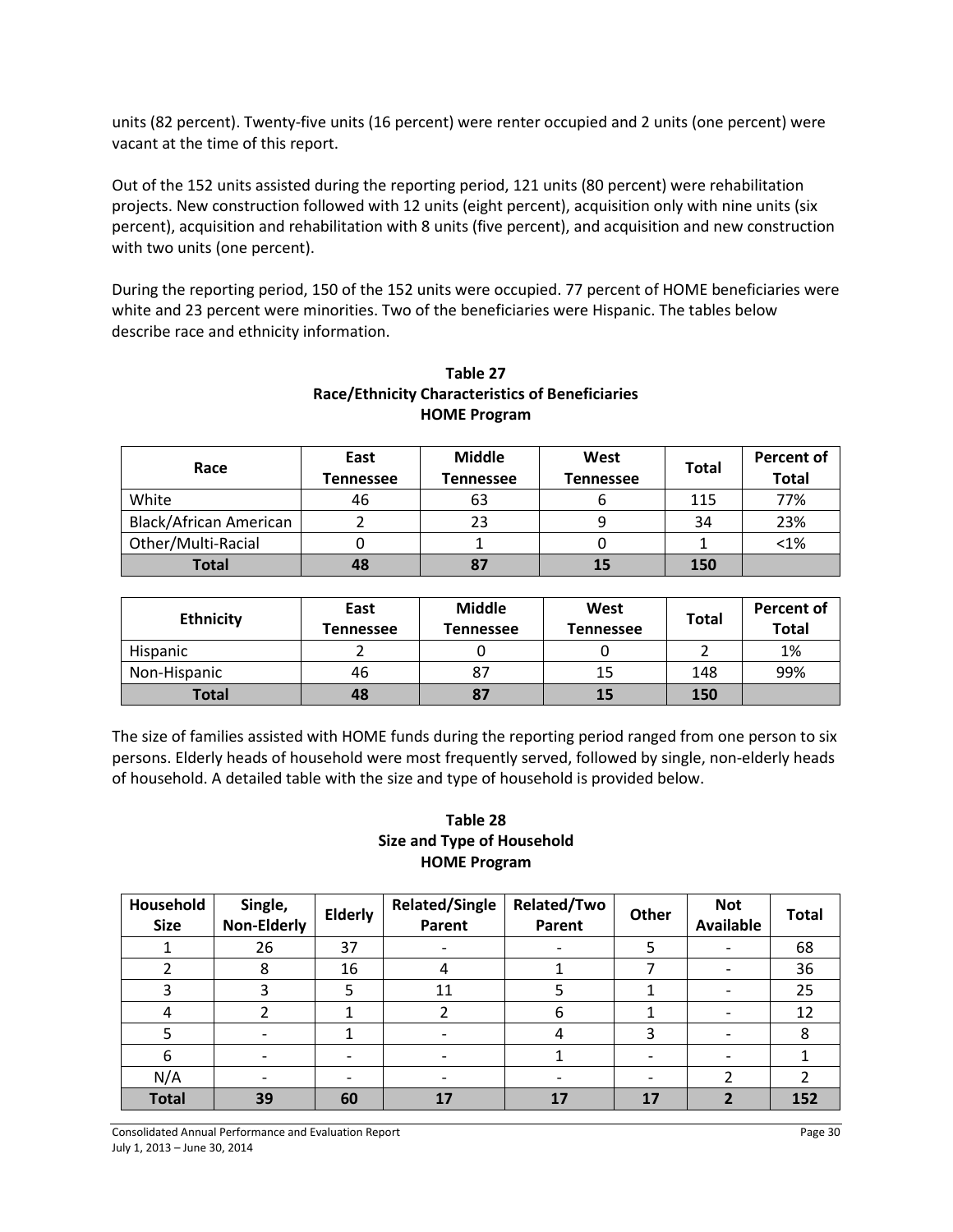### C. Emergency Solutions Grants (ESG)

Demographic information has been summarized in the following tables. More detailed demographic information regarding ESG beneficiaries served may be found in Appendix C of this document. East Tennessee served 75 percent of the total beneficiaries during the reporting period, followed by Middle with 17 percent of total beneficiaries and West Tennessee with the remaining 8 percent. White beneficiaries were served most frequently with ESG funds and comprised approximately 75 percent of the total clients served. Black/African American followed with 20 percent of the beneficiaries. The table below shows the number of individuals served by race for each Grand Division.

| Race                                 | East<br><b>Tennessee</b> | <b>Middle</b><br><b>Tennessee</b> | West<br><b>Tennessee</b> | <b>Total</b> |
|--------------------------------------|--------------------------|-----------------------------------|--------------------------|--------------|
| White                                | 11,663                   | 1,897                             | 900                      | 14,460       |
| <b>Black/African American</b>        | 2,409                    | 921                               | 598                      | 3,928        |
| Black/African American & White       | 71                       | 50                                | 33                       | 154          |
| Native Hawaiian/Pacific Islander     | 5                        | 23                                | 3                        | 31           |
| Asian                                | 20                       | 24                                | 0                        | 44           |
| Asian/White                          | 3                        | 9                                 | 0                        | 12           |
| American Indian/Alaskan Native       | 5                        | 0                                 | 6                        | 11           |
| American Indian/Alaskan Native/White | 40                       |                                   | 0                        | 41           |
| American Indian/Alaskan Native/Black | 0                        | 3                                 | 0                        | 3            |
| Other/Multi Racial                   | 291                      | 357                               | 12                       | 660          |
| <b>Total</b>                         | 14,507                   | 3,285                             | 1,552                    | 19,344       |

#### **Table 29 Beneficiaries by Race ESG Funds**

Of the total beneficiaries served with ESG funds, 55 percent were female and 41 percent were male. For four percent of the total beneficiaries, the gender information was unavailable. The table below shows the gender of beneficiaries by Grand Division.

#### **Table 30 Beneficiaries by Gender ESG Funds**

| Gender       | East<br>Tennessee | <b>Middle</b><br>Tennessee | West<br><b>Tennessee</b> | <b>Total</b> |
|--------------|-------------------|----------------------------|--------------------------|--------------|
| Female       | 8,290             | 2,043                      | 723                      | 11,056       |
| Male         | 6,217             | 1,242                      | 829                      | 8,288        |
| Unavailable  |                   |                            |                          |              |
| <b>Total</b> | 14,507            | 3,285                      | 1,552                    | 19,344       |

Seventy percent of the total beneficiaries served with ESG funds earn between zero and 30 percent of the Area Median Income (AMI). Seven percent earned between 30 and 60 percent of the AMI and just one percent earned between 60 and 80 percent of the AMI. For 22 percent of ESG beneficiaries, income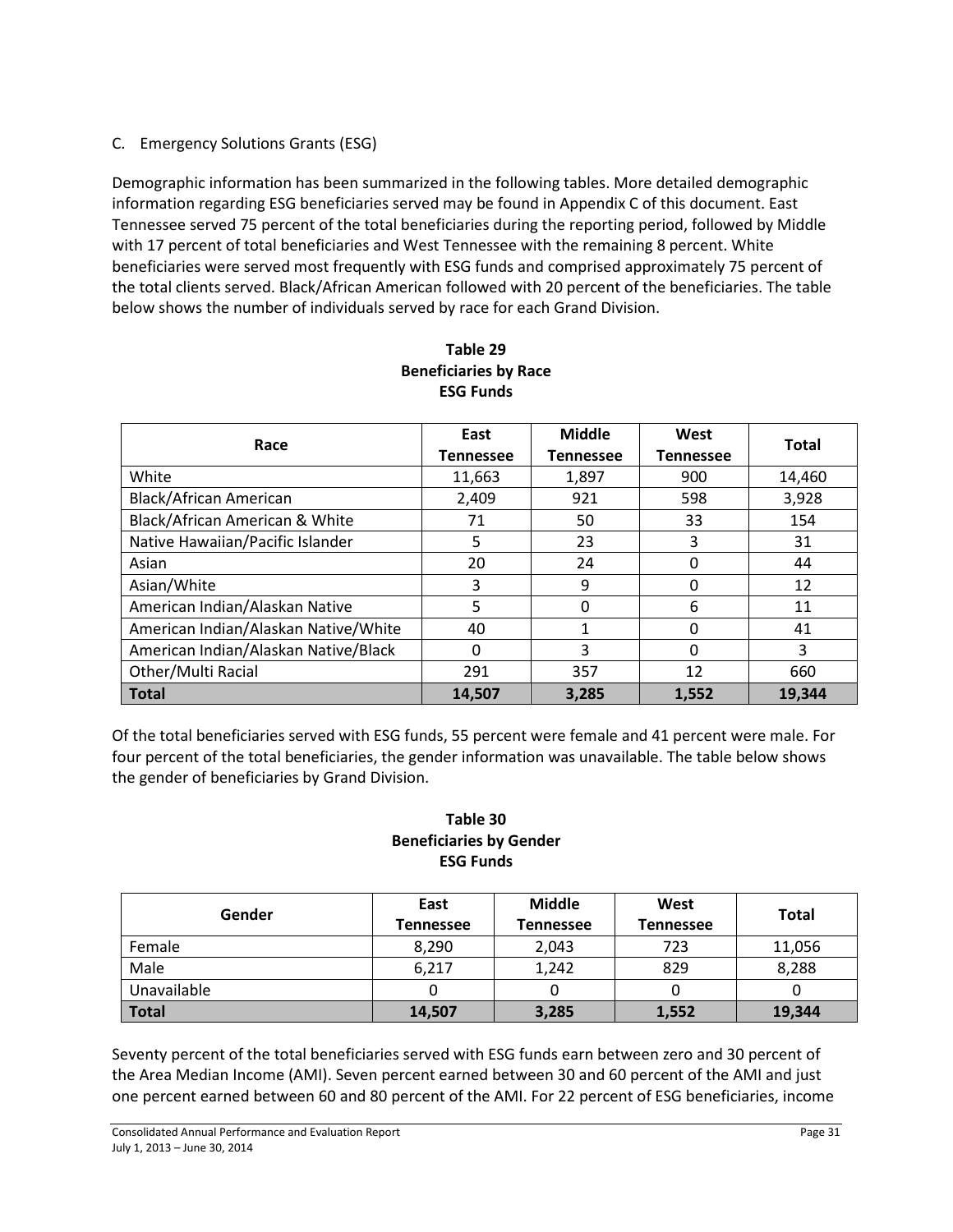information was unavailable. The table below shows the income category of ESG beneficiaries by Grand Division. It is important to note that domestic violence victims are served regardless of income and are included in the total count of beneficiaries.

| <b>Income</b>      | East<br><b>Tennessee</b> | <b>Middle</b><br><b>Tennessee</b> | West<br><b>Tennessee</b> | <b>Total</b> |
|--------------------|--------------------------|-----------------------------------|--------------------------|--------------|
| $0 - 30\%$ of AMI  | 10,053                   | 2,274                             | 1,201                    | 13,528       |
| $30 - 60\%$ of AMI | 802                      | 471                               | 113                      | 1,386        |
| 60 - 80% of AMI    | 201                      | 29                                | 22                       | 252          |
| Unavailable        | 3,451                    | 511                               | 216                      | 4,178        |
| <b>Total</b>       | 14,507                   | 3,285                             | 1,552                    | 19,344       |

### **Table 31 Income of Beneficiaries ESG Funds**

D. Housing Opportunities for Persons with AIDS (HOPWA)

During the reporting period, the HOPWA program reported activity for 443 individuals with HIV/AIDS and 358 affected family members as beneficiaries of HOPWA services. A total of 801 beneficiaries were served. Of those beneficiaries, 67.3 percent were male, 32.3 percent were female and 0.3 percent were transgender. The race, ethnicity and income of HOPWA beneficiaries is presented below.

#### **Table 32 Race and Ethnicity of Beneficiaries HOPWA Program**

| Race                                                    | <b>Number of</b>     | Percent of           |
|---------------------------------------------------------|----------------------|----------------------|
|                                                         | <b>Beneficiaries</b> | <b>Beneficiaries</b> |
| American Indian/Alaskan Native                          | 3                    | 0.4%                 |
| Asian                                                   | 0                    | 0%                   |
| Black/African American                                  | 245                  | 30.6%                |
| Native Hawaiian/Other Pacific Islander                  | 0                    | 0%                   |
| White                                                   | 550                  | 68.7%                |
| American Indian/Alaskan Native & White                  |                      | 0.1%                 |
| Asian & White                                           | 0                    | 0%                   |
| Black/African American & White                          | 0                    | 0%                   |
| American Indian/Alaskan Native & Black/African American |                      | 0.1%                 |
| <b>Other Multi-Racial</b>                               | 1                    | 0.1%                 |
| <b>Total</b>                                            | 801                  | 100%                 |
| <b>Hispanic</b>                                         | 43                   | 5.4%                 |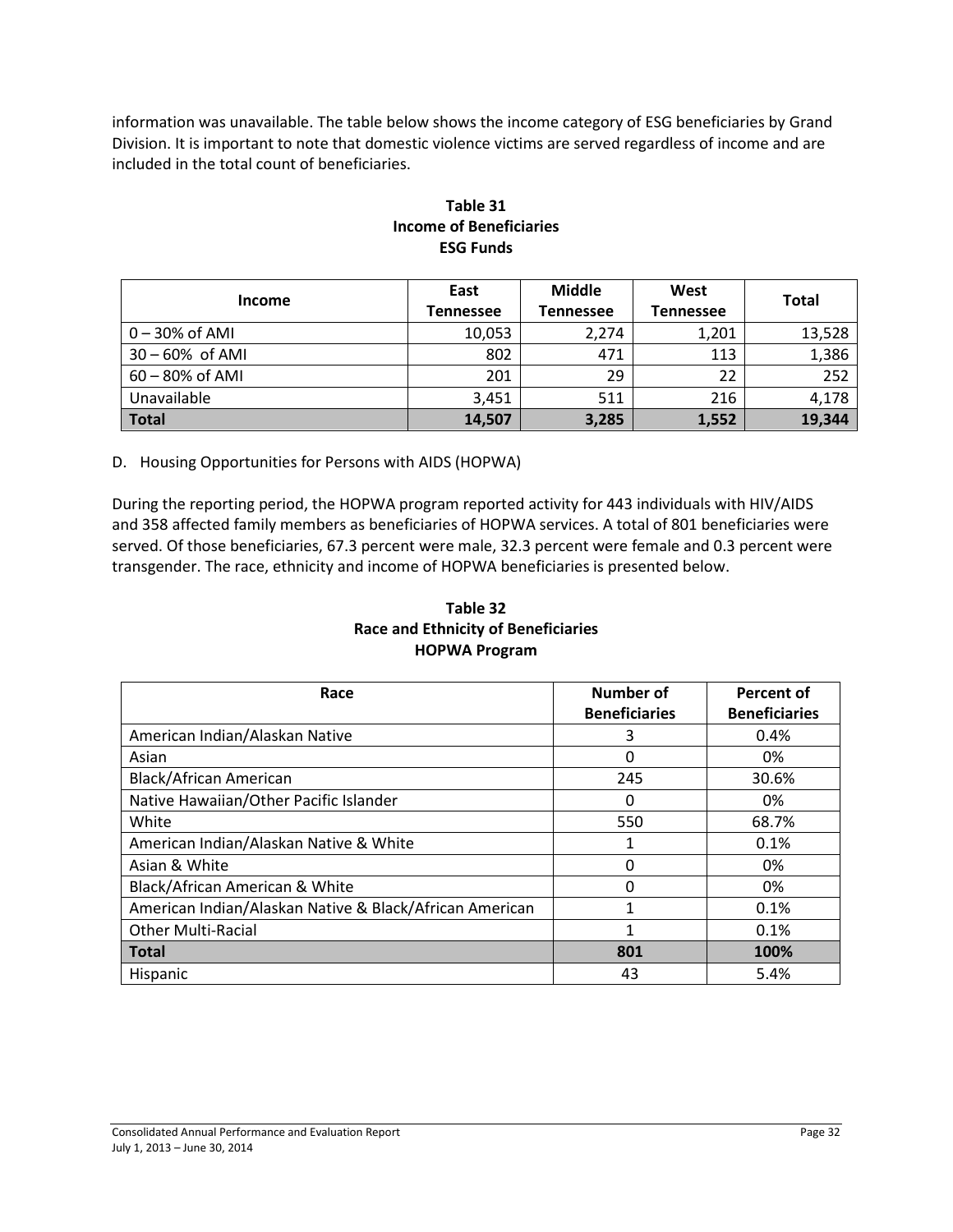#### **Table 33 Income of Beneficiaries HOPWA Program**

|                 | Number of         | Percent of        |
|-----------------|-------------------|-------------------|
| <b>Income</b>   | <b>Households</b> | <b>Households</b> |
| $0-30\%$ of AMI | 235               | 53%               |
| 30 - 60% of AMI | 169               | 38%               |
| 60 - 80% of AMI | 39                | 9%                |
| <b>Total</b>    | 443               | 100%              |

#### **Other Resources Made Available**

E. HUD Section 8 Tenant Based Housing Choice Voucher Program

THDA manages the Section 8 Tenant Based Rental Assistance Program. The following tables represent basic demographic data based on the 6,693 heads of household participating in the program. Out of the 6,693 households, 64 percent were families with dependents and 12 percent were elderly. Ninety percent of the households had a female head of household. Information on income and race/ethnicity is presented below.

#### **Table 34 Select Demographic Data Section 8 Tenant Based Housing Choice Voucher Program**

| <b>Annual Household Income</b> | <b>Number of Participant</b><br><b>Households</b> | <b>Percent of Total Participant</b><br><b>Households</b> |
|--------------------------------|---------------------------------------------------|----------------------------------------------------------|
| \$0                            | 10                                                | 0.2%                                                     |
| $$1 - $5,000$                  | 243                                               | 3.6%                                                     |
| $$5,001 - $10,000$             | 1,626                                             | 24.3%                                                    |
| $$10,001 - $15,000$            | 1,936                                             | 28.9%                                                    |
| $$15,001 - $20,000$            | 1,145                                             | 17.1%                                                    |
| $$20,001 - $25,000$            | 811                                               | 12.1%                                                    |
| Above \$25,000                 | 922                                               | 13.8%                                                    |
| <b>Total</b>                   | 6,693                                             | 100%                                                     |

| <b>Sources of Household</b>                        | <b>Number of Participant</b> | <b>Percent of Total Participant</b> |  |  |  |
|----------------------------------------------------|------------------------------|-------------------------------------|--|--|--|
| Income*                                            | <b>Households</b>            | <b>Households</b>                   |  |  |  |
| Any wages                                          | 2,321                        | 34.7%                               |  |  |  |
| <b>TANF</b>                                        | 835                          | 12.5%                               |  |  |  |
| SS/SSI                                             | 2,018                        | 30.2%                               |  |  |  |
| Child Support                                      | 1,791                        | 26.8%                               |  |  |  |
| Other Income                                       | 6,157                        | 92.0%                               |  |  |  |
| *Household may have more than one source of income |                              |                                     |  |  |  |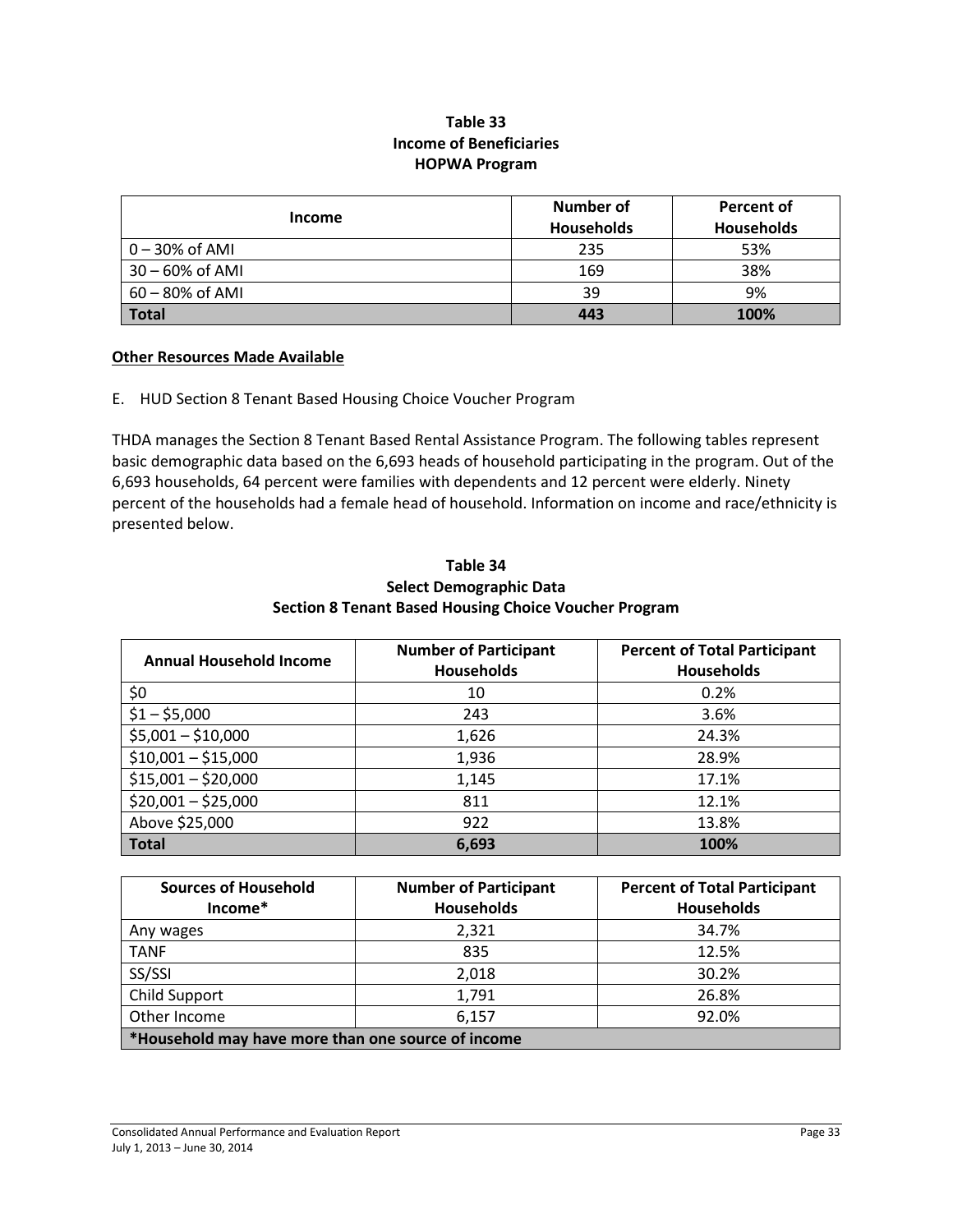| Race                                      | <b>Number of Participant</b><br><b>Households</b> | <b>Percent of Total Participant</b><br><b>Households</b> |
|-------------------------------------------|---------------------------------------------------|----------------------------------------------------------|
| White                                     | 2,486                                             | 37.14%                                                   |
| <b>Black/African American</b>             | 4,181                                             | 62.47%                                                   |
| Asian                                     | 9                                                 | 0.13%                                                    |
| Native Hawaiian/Other Pacific<br>Islander | 8                                                 | 0.12%                                                    |
| American Indian/Alaska Native             | q                                                 | 0.13%                                                    |
| <b>Total</b>                              | 6,693                                             | 100%                                                     |

| <b>Ethnicity</b> | <b>Number of Participant</b><br><b>Households</b> | <b>Percent of Total Participant</b><br><b>Households</b> |
|------------------|---------------------------------------------------|----------------------------------------------------------|
| Hispanic         | 124                                               | 1.9%                                                     |
| Non-Hispanic     | 6.569                                             | 98.1%                                                    |
| Total            | 6.693                                             | 100%                                                     |

#### F. HUD Section 8 Contract Administration Program

THDA also manages the Section 8 Project Based Rental Assistance program. The table below provides point in time demographic information regarding the tenants who occupy the Section 8 units. There are a total of 49,468 total family and non-family members in the 29,219 units.

#### **Table 35 Tenant Characteristics Section 8 Project Based Rental Assistance**

| <b>Section 8 Project Based Participants</b> | East   | <b>Middle</b> | West   | Total  |
|---------------------------------------------|--------|---------------|--------|--------|
| Race                                        |        |               |        |        |
| White                                       | 13,168 | 8,476         | 3,578  | 25,222 |
| <b>Black</b>                                | 3,395  | 6,611         | 13,453 | 23,459 |
| Asian                                       | 36     | 122           | 32     | 190    |
| American Indian Or Alaska Native            | 106    | 56            | 22     | 184    |
| Native Hawaiian Or Other Pacific Islander   | 8      | 16            | 6      | 30     |
| Unknown                                     | 187    | 191           | 5      | 383    |
| <b>Total Residents</b>                      | 16,900 | 15,472        | 17,096 | 49,468 |
| Ethnicity                                   |        |               |        |        |
| <b>Hispanic</b>                             | 334    | 343           | 117    | 794    |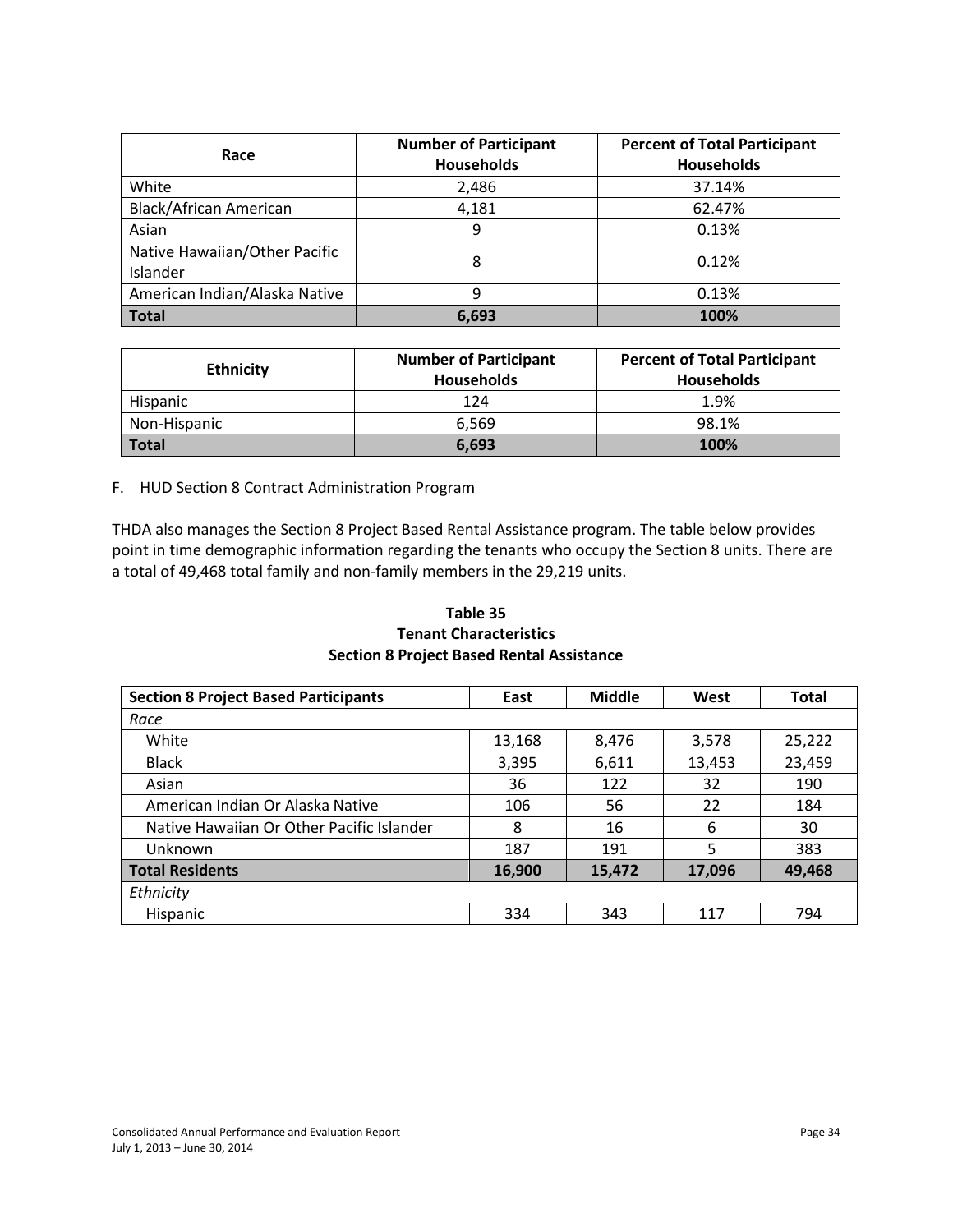#### **Table 36 Head of Household Characteristics Section 8 Project Based Rental Assistance**

| <b>Section 8 Project Based Participants</b> | East   | <b>Middle</b> | West  | Total  |
|---------------------------------------------|--------|---------------|-------|--------|
| <b>Income Category</b>                      |        |               |       |        |
| $0\% - 30\%$ of AMI                         | 9,813  | 8,332         | 8,374 | 26,519 |
| $31\% - 50\%$ of AMI                        | 962    | 922           | 720   | 2,604  |
| 51% - 80% of AMI                            | 37     | 35            | 24    | 96     |
| <b>Total Head of Households</b>             | 10,812 | 9,289         | 9,118 | 29,219 |
| Age                                         |        |               |       |        |
| 62 and older (as of 6/30/2014)              | 3,944  | 3,831         | 3,317 | 11,092 |
| Disability                                  |        |               |       |        |
| Mobility, Hearing, or Visually Impaired     | 226    | 274           | 197   | 697    |

G. Low Income Housing Tax Credit

During FY 2013-14, 41,402 residents benefitted from Low Income Housing Tax Credits (LIHTC). Of those residents, 36 percent lived in Middle Tennessee, 33 percent in West Tennessee, and 31 percent in East Tennessee. The state's most populous counties, Shelby and Davidson, had the highest number of residents living in LIHTC properties.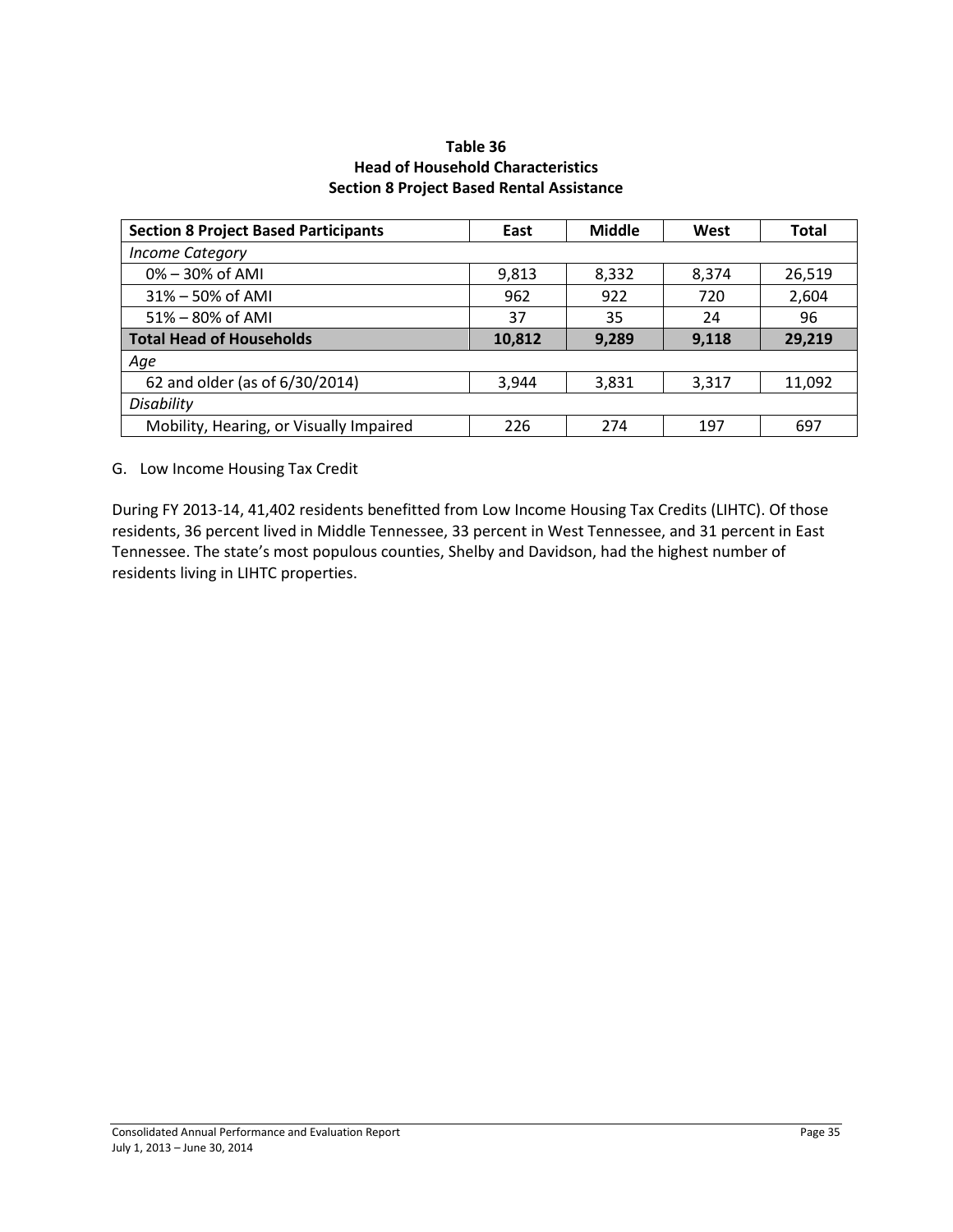#### **Table 37 Units Assisted by County and Grand Division LIHTC**

| <b>East</b>       | <b>Contract</b> |
|-------------------|-----------------|
| <b>Tennessee</b>  | <b>Units</b>    |
| Anderson          | 446             |
| <b>Bledsoe</b>    | 33              |
| Blount            | 93              |
| <b>Bradley</b>    | 530             |
| Campbell          | 161             |
| Carter            | 289             |
| Claiborne         | 58              |
| Cocke             | 277             |
| Cumberland        | 244             |
| Grainger          | 85              |
| Greene            | 244             |
| Hamblen           | 286             |
| Hamilton          | 1,892           |
| Hancock           | 46              |
| <b>Hawkins</b>    | 96              |
| Jefferson         | 93              |
| Johnson           | 44              |
| Knox              | 3,737           |
| Loudon            | 291             |
| Marion            | 41              |
| McMinn            | 316             |
| Monroe            | 130             |
| Morgan            | 40              |
| Polk              | 52              |
| Rhea              | 86              |
| Roane             | 179             |
| Scott             | 23              |
| Sevier            | 314             |
| Sullivan          | 1,395           |
| Unicoi            | 73              |
| Union             | 99              |
| Washington        | 1,016           |
| <b>East Total</b> | 12,709          |

| East              | <b>Contract</b> | <b>Middle</b>       | <b>Contract</b> | West                     | <b>Contract</b> |
|-------------------|-----------------|---------------------|-----------------|--------------------------|-----------------|
| <b>Tennessee</b>  | <b>Units</b>    | <b>Tennessee</b>    | <b>Units</b>    | <b>Tennessee</b>         | <b>Units</b>    |
| Anderson          | 446             | <b>Bedford</b>      | 368             | Benton                   | 107             |
| <b>Bledsoe</b>    | 33              | Cannon              | 50              | Carroll                  | 45              |
| Blount            | 93              | Cheatham            | 136             | Chester                  | 60              |
| <b>Bradley</b>    | 530             | Clay                | 56              | Crockett                 | 30              |
| Campbell          | 161             | Coffee              | 460             | Dyer                     | 131             |
| Carter            | 289             | Davidson            | 5,438           | Fayette                  | 160             |
| Claiborne         | 58              | DeKalb              | 79              | Gibson                   | 76              |
| Cocke             | 277             | Dickson             | 597             | Hardin                   | 120             |
| Cumberland        | 244             | Fentress            | 211             | Haywood                  | 364             |
| Grainger          | 85              | Franklin            | 91              | Henderson                | 86              |
| Greene            | 244             | Giles               | 167             | Henry                    | 231             |
| Hamblen           | 286             | Grundy              | 107             | Lake                     | 114             |
| Hamilton          | 1,892           | Hickman             | 39              | Lauderdale               | 236             |
| Hancock           | 46              | Humphreys           | 20              | Madison                  | 1,295           |
| <b>Hawkins</b>    | 96              | Jackson             | 48              | McNairy                  | 86              |
| Jefferson         | 93              | Lawrence            | 111             | Obion                    | 60              |
| Johnson           | 44              | Lincoln             | 103             | Shelby                   | 9,994           |
| Knox              | 3,737           | Macon               | 59              | Tipton                   | 348             |
| Loudon            | 291             | Marshall            | 114             | Weakley                  | 117             |
| Marion            | 41              | Maury               | 542             | <b>West Total</b>        | 13,660          |
| McMinn            | 316             | Montgomery          | 1,111           |                          |                 |
| Monroe            | 130             | Moore               | 34              |                          |                 |
| Morgan            | 40              | Overton             | 45              |                          |                 |
| Polk              | 52              | Putnam              | 278             |                          |                 |
| Rhea              | 86              | Robertson           | 367             |                          |                 |
| Roane             | 179             | Rutherford          | 1,242           |                          |                 |
| Scott             | 23              | Sequatchie          | 86              | <b>Summary of Units</b>  |                 |
| Sevier            | 314             | Smith               | 96              | <b>By Grand Division</b> |                 |
| Sullivan          | 1,395           | Sumner              | 860             | <b>Division</b>          | <b>Units</b>    |
| Unicoi            | 73              | Van Buren           | 47              | East TN                  | 12,709          |
| Union             | 99              | Warren              | 269             | Middle TN                | 15,033          |
| Washington        | 1,016           | Wayne               | 168             | West TN                  | 13,660          |
| <b>East Total</b> | 12,709          | White               | 127             | <b>Total</b>             | 41,402          |
|                   |                 | Williamson          | 355             |                          |                 |
|                   |                 | Wilson              | 1,152           |                          |                 |
|                   |                 | <b>Middle Total</b> | 15,033          |                          |                 |

| West              | Contract     |
|-------------------|--------------|
| <b>Tennessee</b>  | <b>Units</b> |
| Benton            | 107          |
| Carroll           | 45           |
| Chester           | 60           |
| Crockett          | 30           |
| Dyer              | 131          |
| Fayette           | 160          |
| Gibson            | 76           |
| Hardin            | 120          |
| Haywood           | 364          |
| Henderson         | 86           |
| Henry             | 231          |
| Lake              | 114          |
| Lauderdale        | 236          |
| Madison           | 1,295        |
| McNairy           | 86           |
| Obion             | 60           |
| Shelby            | 9,994        |
| Tipton            | 348          |
| Weakley           | 117          |
| <b>West Total</b> | 13,660       |

| <b>Summary of Units</b>         |        |  |  |  |
|---------------------------------|--------|--|--|--|
| <b>By Grand Division</b>        |        |  |  |  |
| <b>Division</b><br><b>Units</b> |        |  |  |  |
| East TN                         | 12,709 |  |  |  |
| Middle TN                       | 15,033 |  |  |  |
| West TN                         | 13,660 |  |  |  |
| <b>Total</b>                    | 41,402 |  |  |  |

Of the total beneficiaries of the LIHTC program, 45 percent identified as Black or African American, while 38 percent identified as White. One percent of the beneficiaries are of Hispanic or Latino origin. The table below details the demographic characteristics of the beneficiaries.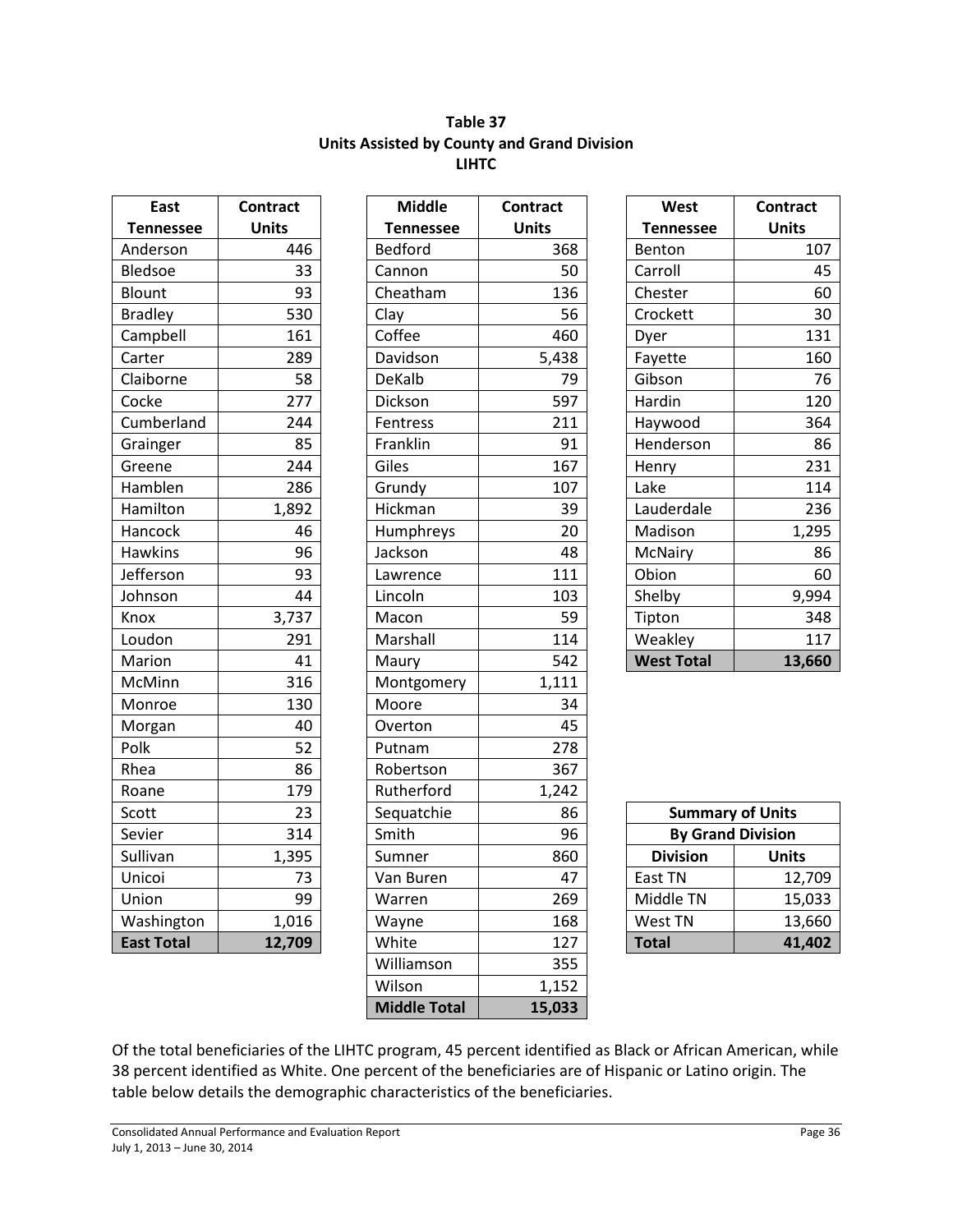#### **Table 38 Demographics of Participants Low Income Housing Tax Credit (LIHTC)**

| Race                                   | <b>Number of Tenants</b> | <b>Percent of Tenants</b> |
|----------------------------------------|--------------------------|---------------------------|
| American Indian/Alaska Native          | 50                       | 0.1%                      |
| Asian                                  | 211                      | 0.5%                      |
| Black/African American                 | 18,518                   | 44.7%                     |
| Native Hawaiian/Other Pacific Islander | 58                       | 0.1%                      |
| White                                  | 15,643                   | 37.8%                     |
| Other                                  | 135                      | 0.3%                      |
| No Response                            | 6,787                    | 16.4%                     |
| <b>Ethnicity</b>                       | <b>Number of Tenants</b> | <b>Percent of Tenants</b> |
| Hispanic or Latino                     | 413                      | 1.0%                      |
| Not Hispanic or Latino                 | 34,201                   | 82.6%                     |
| No Response                            | 6,788                    | 16.4%                     |
| Gender                                 | <b>Number of Units</b>   | <b>Percent of Units</b>   |
| Female                                 | 29,710                   | 71.8%                     |
| Male                                   | 11,683                   | 28.2%                     |

#### H. Multifamily Bond Authority

Demographic information is not compiled separately for the Multifamily Bond Authority program. Demographic information for this program has been included in LIHTC data and can be found in Table 37 of this report.

I. THDA Homeownership Programs

During FY 2013-14, there were 1,927 first mortgage loans made through the THDA homeownership programs. The largest number of loans was made to married couples, followed by single female and single male households. Detailed information regarding all of THDA's loan programs presented in Table 38.

#### **Table 39 THDA Loans by Household Type THDA Homeownership Programs**

| <b>ALL LOANS</b>         | 1 Person | 2 Persons | 3 Persons | 4+ Persons | <b>Total</b> |
|--------------------------|----------|-----------|-----------|------------|--------------|
| <b>Married Couple</b>    |          | 287       | 211       | 239        | 744          |
| Single Male              | 262      | 79        | 15        | 4          | 360          |
| Single Female            | 344      | 47        | 9         |            | 405          |
| Other                    | 11       | 4         |           | 6          | 23           |
| Male with Child          | 13       | 27        | 32        | 29         | 101          |
| Female with Child        | 5        | 136       | 90        | 43         | 274          |
| Single Parent with Child | 10       | 6         |           |            | 20           |
| <b>Total</b>             | 652      | 586       | 361       | 328        | 1,927        |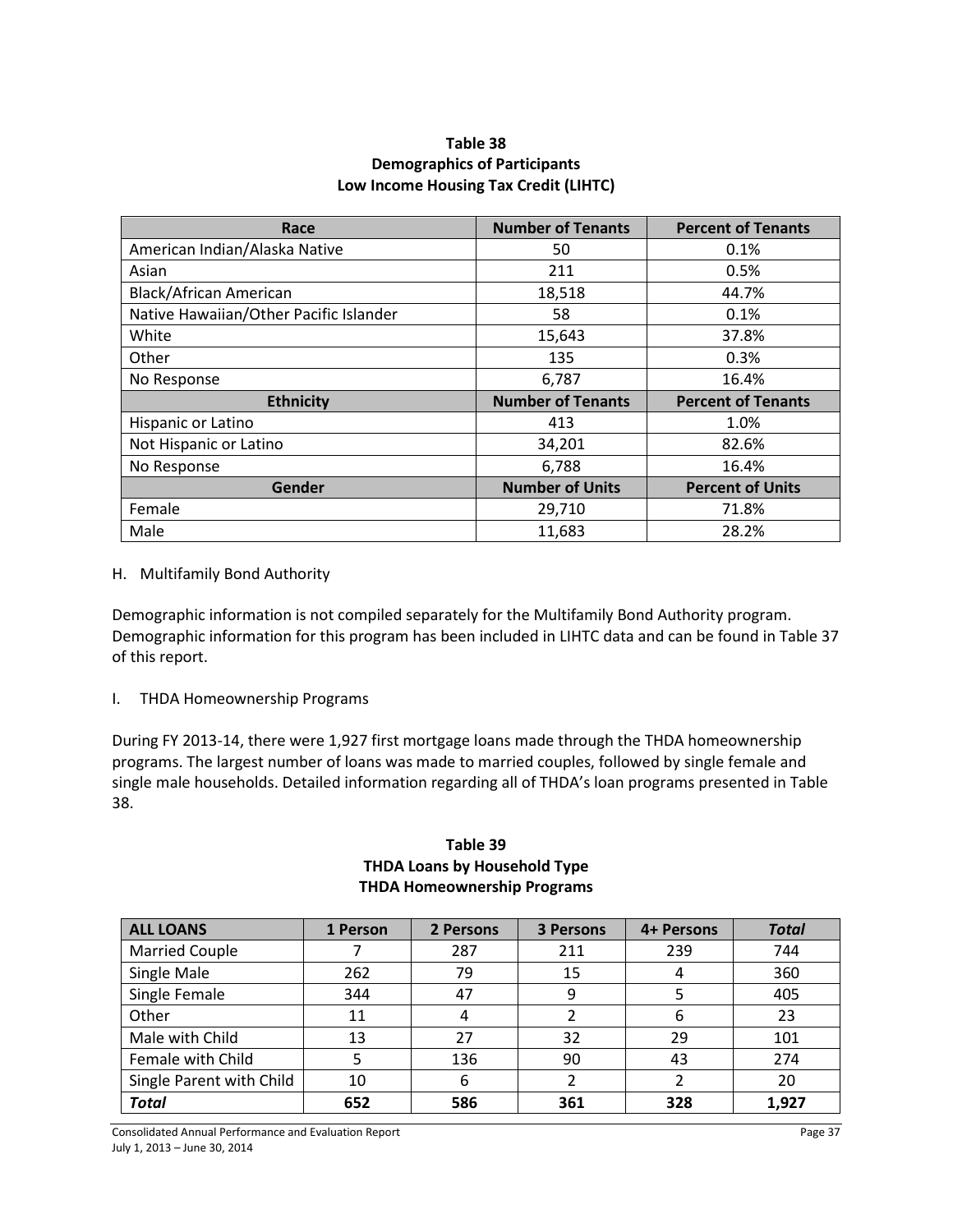| <b>Great Start</b>       | 1 Person | 2 Persons | 3 Persons | 4+ Persons | <b>Total</b> |
|--------------------------|----------|-----------|-----------|------------|--------------|
| <b>Married Couple</b>    | 4        | 140       | 114       | 103        | 361          |
| Single Male              | 133      | 38        |           |            | 179          |
| Single Female            | 188      | 23        |           |            | 215          |
| Other                    |          |           |           |            |              |
| Male with Child          | 9        | 12        | q         | 11         | 41           |
| Female with Child        |          | 73        | 25        | 18         | 117          |
| Single Parent with Child | 4        |           |           |            |              |
| <b>Total</b>             | 342      | 289       | 158       | 135        | 924          |

| <b>Great Advantage</b>   | 1 Person | 2 Persons | 3 Persons | 4+ Persons | <b>Total</b> |
|--------------------------|----------|-----------|-----------|------------|--------------|
| <b>Married Couple</b>    |          |           |           |            | 13           |
| Single Male              |          |           |           |            |              |
| Single Female            |          |           |           |            |              |
| Other                    |          |           |           |            |              |
| Male with Child          |          |           |           |            |              |
| Female with Child        |          |           |           |            |              |
| Single Parent with Child |          |           |           |            |              |
| <b>Total</b>             |          | 10        |           |            |              |

| <b>Great Rate</b>        | 1 Person | 2 Persons | 3 Persons | 4+ Persons | <b>Total</b> |
|--------------------------|----------|-----------|-----------|------------|--------------|
| <b>Married Couple</b>    |          | 20        | 11        | 11         | 43           |
| Single Male              | 18       | b         |           |            | 25           |
| Single Female            | 17       |           |           |            | 26           |
| Other                    |          |           |           |            |              |
| Male with Child          |          |           |           |            | 10           |
| Female with Child        |          |           | 6         |            | 15           |
| Single Parent with Child |          |           |           |            |              |
| <b>Total</b>             | 40       |           |           | 18         | 121          |

| <b>New Start</b>         | 1 Person | 2 Persons | 3 Persons | 4+ Persons | <b>Total</b> |
|--------------------------|----------|-----------|-----------|------------|--------------|
| <b>Married Couple</b>    |          |           |           |            | 19           |
| Single Male              |          |           |           |            |              |
| Single Female            | ь        |           |           |            |              |
| Other                    |          |           |           |            |              |
| Male with Child          |          |           |           |            |              |
| Female with Child        |          |           | 18        |            | 39           |
| Single Parent with Child |          |           |           |            |              |
| <b>Total</b>             | 15       |           | 25        | 25         | 86           |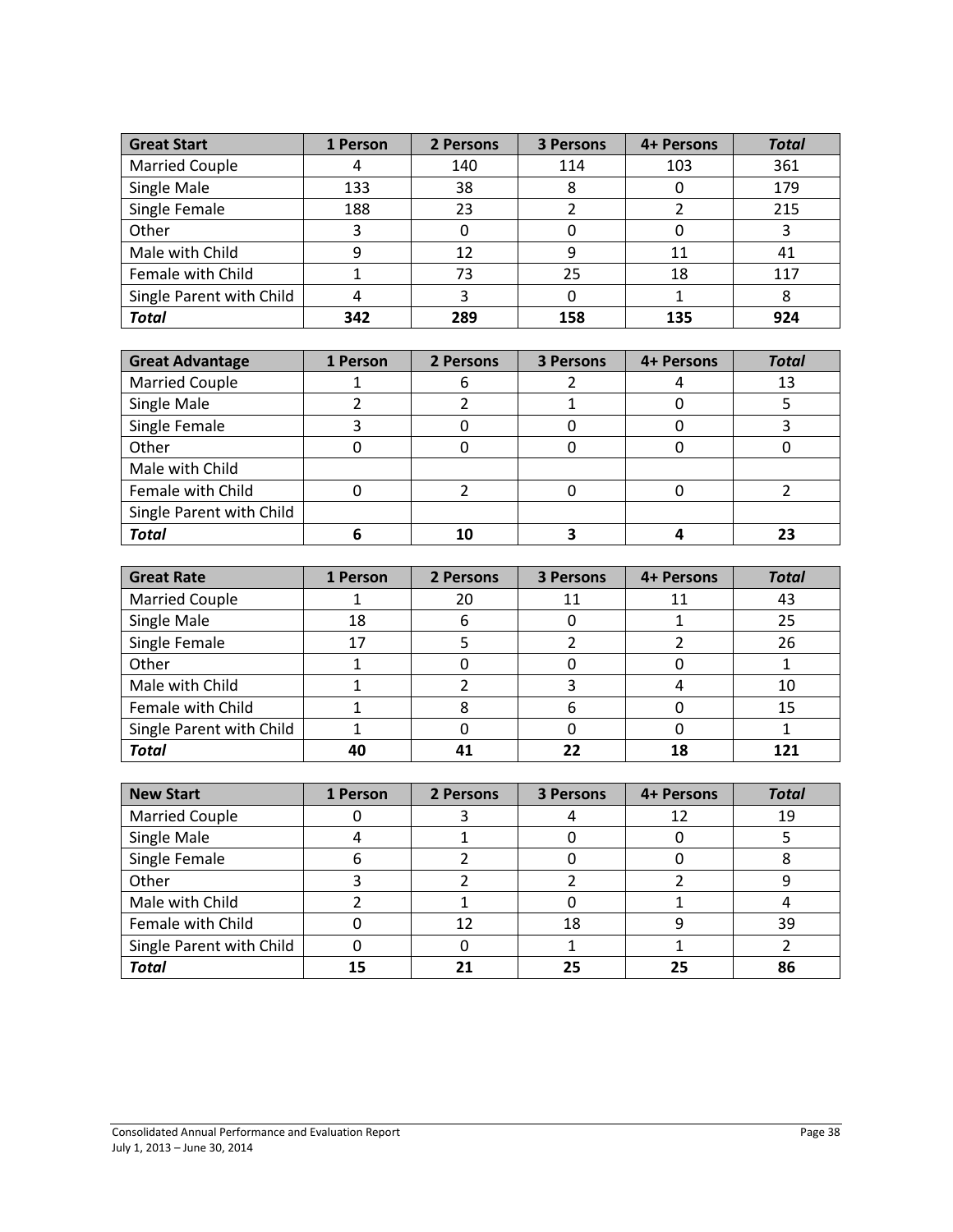| <b>Great Choice</b>      | 1 Person | 2 Persons | <b>3 Persons</b> | 4+ Persons | <b>Total</b> |
|--------------------------|----------|-----------|------------------|------------|--------------|
| <b>Married Couple</b>    |          | 10        |                  |            | 21           |
| Single Male              | 12       |           |                  |            | 16           |
| Single Female            | 9        |           |                  |            |              |
| Other                    |          |           |                  |            |              |
| Male with Child          |          |           |                  |            |              |
| Female with Child        |          |           |                  |            |              |
| Single Parent with Child |          |           |                  |            |              |
| <b>Total</b>             |          |           |                  | 14         |              |

| <b>Great Choice Plus</b> | 1 Person | 2 Persons | 3 Persons | 4+ Persons | <b>Total</b> |
|--------------------------|----------|-----------|-----------|------------|--------------|
| <b>Married Couple</b>    |          | 108       | 78        | 100        | 287          |
| Single Male              | 93       | 30        |           |            | 130          |
| Single Female            | 121      | 17        |           |            | 144          |
| Other                    | 4        |           |           |            |              |
| Male with Child          |          | 12        | 18        | 12         | 43           |
| Female with Child        | 3        | 38        | 39        | 14         | 94           |
| Single Parent with Child |          |           |           |            |              |
| <b>Total</b>             | 228      | 210       | 146       | 132        | 716          |

The income levels for homeownership loans varied by loan program. For the Great Start program, the average income level was \$51,201, Great Advantage was \$55,201, Great Rate was \$46,151 and New Start was \$27,341. Average income by household type for each of the programs is presented in the below table. The average income levels for THDA's newest loan programs, Great Choice and Great Choice Plus, are \$44,365 and \$53,060 respectively.

#### **Table 40 Average Income by Household Type THDA Homeownership Programs**

| Program                  |            | <b>ALL LOANS</b>      |
|--------------------------|------------|-----------------------|
| <b>Household Type</b>    | <b>HHs</b> | <b>Average Income</b> |
| <b>Married Couple</b>    | 744        | \$57,616              |
| Single Male              | 360        | \$48,916              |
| Single Female            | 405        | \$44,216              |
| Other                    | 23         | \$38,317              |
| Male with Child          | 101        | \$51,682              |
| Female with Child        | 274        | \$44,841              |
| Single Parent with Child | 20         | \$41,002              |
| <b>Total</b>             | 1,927      | \$50,647              |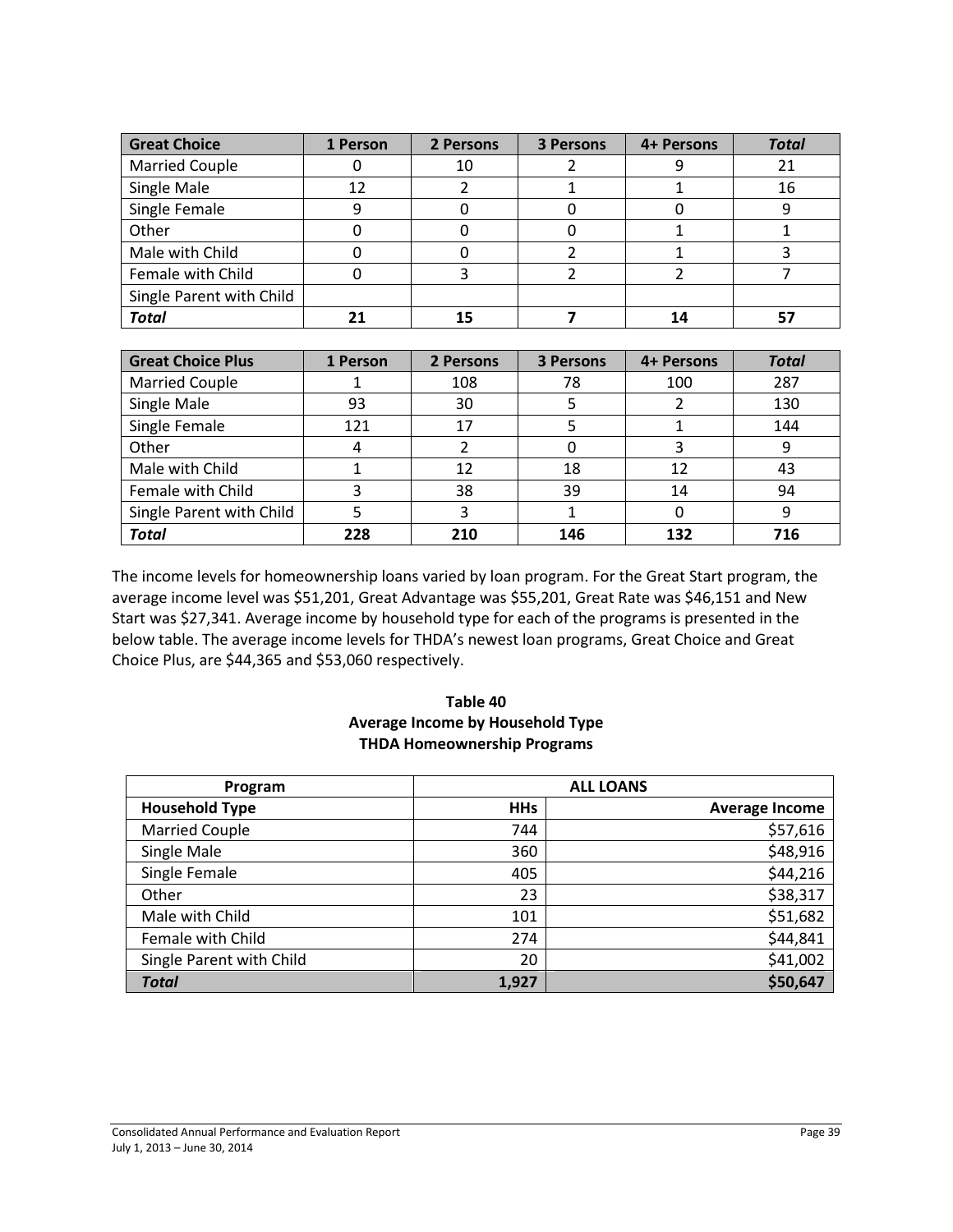| Program               | <b>Great Start</b> |                       | <b>Great Advantage</b> |                       | <b>Great Rate</b> |                       |
|-----------------------|--------------------|-----------------------|------------------------|-----------------------|-------------------|-----------------------|
| <b>Household Type</b> | <b>HHs</b>         | <b>Average Income</b> | <b>HHs</b>             | <b>Average Income</b> | <b>HHs</b>        | <b>Average Income</b> |
| <b>Married Couple</b> | 361                | \$59,308              | 13                     | \$60,036              | 43                | \$51,501              |
| Single Male           | 179                | \$49,503              | 5                      | \$49,361              | 25                | \$44,807              |
| Single Female         | 215                | \$44,024              | 3                      | \$45,326              | 26                | \$41,258              |
| Other                 | 3                  | \$31,778              | 0                      | ΝA                    | 1                 | \$26,033              |
| Male with Child       | 41                 | \$51,161              | $\Omega$               | <b>NA</b>             | 10                | \$56,704              |
| Female with Child     | 117                | \$48,002              | 2                      | \$53,189              | 15                | \$36,971              |
| Single Parent with    |                    |                       |                        |                       |                   |                       |
| Child                 | 8                  | \$39,290              | 0                      | ΝA                    | 1                 | \$29,225              |
| <b>Total</b>          | 924                | \$51,810              | 23                     | \$55,201              | 121               | \$46,151              |

| Program                  | <b>New Start</b> |                       | <b>Great Choice</b> |                       | <b>Great Choice Plus</b> |                       |
|--------------------------|------------------|-----------------------|---------------------|-----------------------|--------------------------|-----------------------|
| <b>Household Type</b>    | <b>HHs</b>       | <b>Average Income</b> | <b>HHs</b>          | <b>Average Income</b> | <b>HHs</b>               | <b>Average Income</b> |
| <b>Married Couple</b>    | 19               | \$28,611              | 21                  | \$48,192              | 287                      | \$58,903              |
| Single Male              | 5                | \$25,840              | 16                  | \$43,881              | 130                      | \$50,389              |
| Single Female            | 8                | \$21,844              | 9                   | \$42,062              | 144                      | \$46,392              |
| Other                    | 9                | \$26,115              | 1                   | \$56,493              | 9                        | \$51,318              |
| Male with Child          | 4                | \$25,373              | 3                   | \$53,547              | 43                       | \$53,327              |
| Female with Child        | 39               | \$28,411              | 7                   | \$31,285              | 94                       | \$49,810              |
| Single Parent with Child | 2                | \$29,580              | 0                   | NА                    | 9                        | \$46,370              |
| <b>Total</b>             | 86               | \$27,341              | 57                  | \$44,365              | 716                      | \$53,060              |

The following table presents mortgage program data by race/ethnicity and age. During the reporting period, 27.1 percent of all mortgages were made to minorities and 72.9 percent were made to nonminorities. Following White households, Black/African American Households were most frequently served by THDA's Homeownership Programs.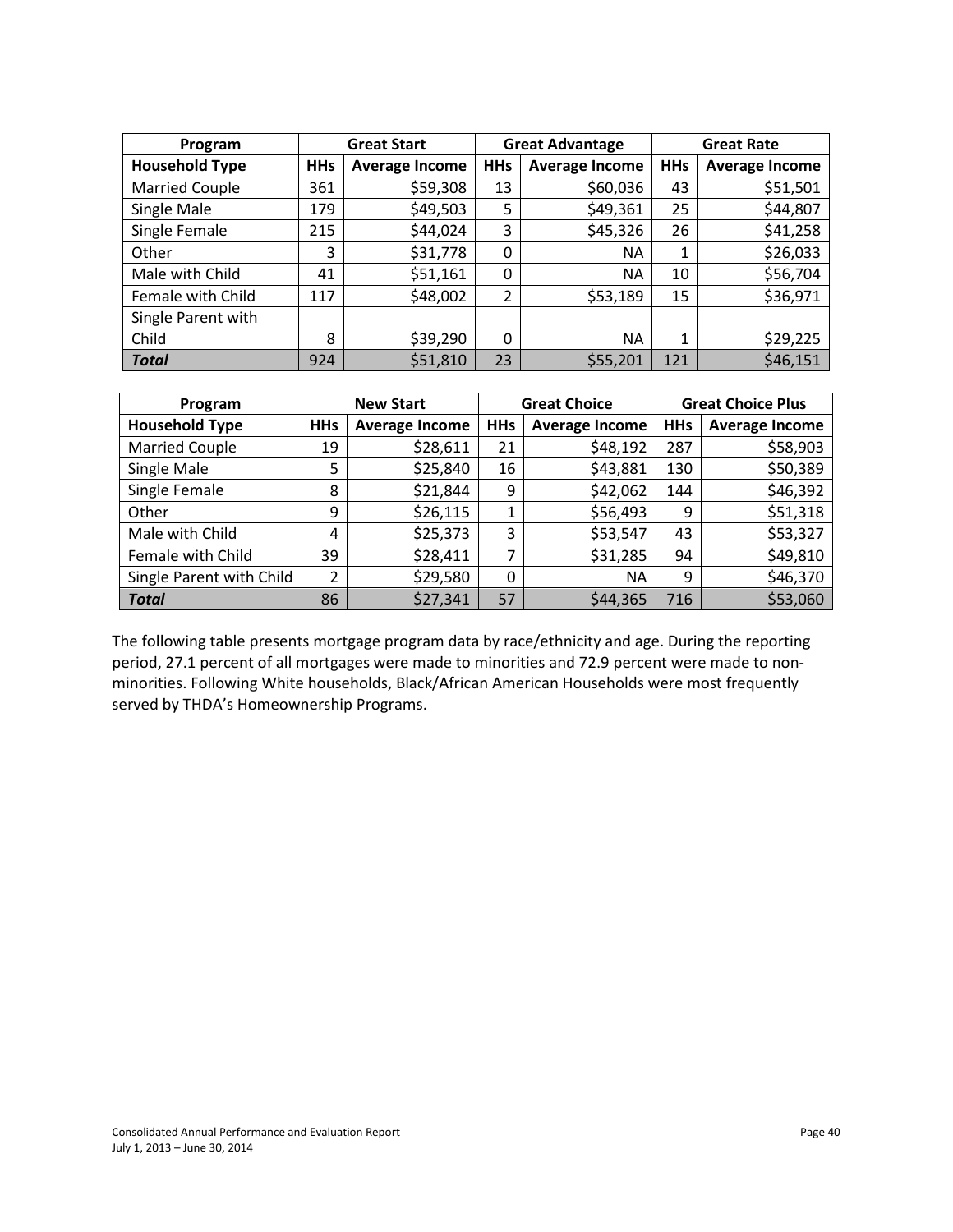#### **Table 41 Race/Ethnicity of Borrower THDA Homeownership Programs**

| Race                             | <b>Number of Primary</b><br><b>Borrowers</b> | <b>Percent of Primary Borrowers</b> |
|----------------------------------|----------------------------------------------|-------------------------------------|
| White                            | 1,404                                        | 72.9%                               |
| Black/African American           | 469                                          | 24.3%                               |
| Asian                            | 24                                           | 1.2%                                |
| American Indian/Alaskan Native   | 1                                            | 0.1%                                |
| Native Hawaiian/Pacific Islander | 3                                            | 0.2%                                |
| Multi-Racial                     | 0                                            | 0%                                  |
| Other/Unknown                    | 26                                           | 1.3%                                |
| <b>Total</b>                     | 1,927                                        | 100%                                |
| <b>Ethnicity</b>                 | <b>Number of Primary</b><br><b>Borrowers</b> | <b>Percent of Primary Borrowers</b> |
| Hispanic                         | 90                                           | 4.7%                                |
| Non-Hispanic                     | 1,837                                        | 95.3%                               |
| <b>Total</b>                     | 1,927                                        | 100%                                |

Households ages 29 and younger accounted for 41.7 percent of all mortgages made during the reporting period. The table below shows mortgages by age of the primary borrower.

#### **Table 42 Age of Borrowers THDA Homeownership Programs**

| <b>Age Group</b> | <b>Number of Primary Borrowers</b> | <b>Percent of Total Primary</b><br><b>Borrowers</b> |
|------------------|------------------------------------|-----------------------------------------------------|
| Less than 25     | 388                                | 20.1%                                               |
| $25 - 29$        | 415                                | 21.5%                                               |
| $30 - 34$        | 382                                | 19.8%                                               |
| $35 - 39$        | 210                                | 10.9%                                               |
| $40 - 44$        | 138                                | 7.2%                                                |
| $45 +$           | 394                                | 20.5%                                               |
| <b>Total</b>     | 1,927                              | 100%                                                |

#### J. BUILD Loan Program

There was no activity to report in the BUILD Loan Program for FY 2013-14.

K. Community Investment Tax Credit

During FY 2013-14, THDA and the Tennessee Department of Revenue, awarded credits through CITC for 33 different affordable housing projects with a total investment amount of \$28,986,963. The projects eligible under the CITC program will contribute to the availability of approximately 777 units of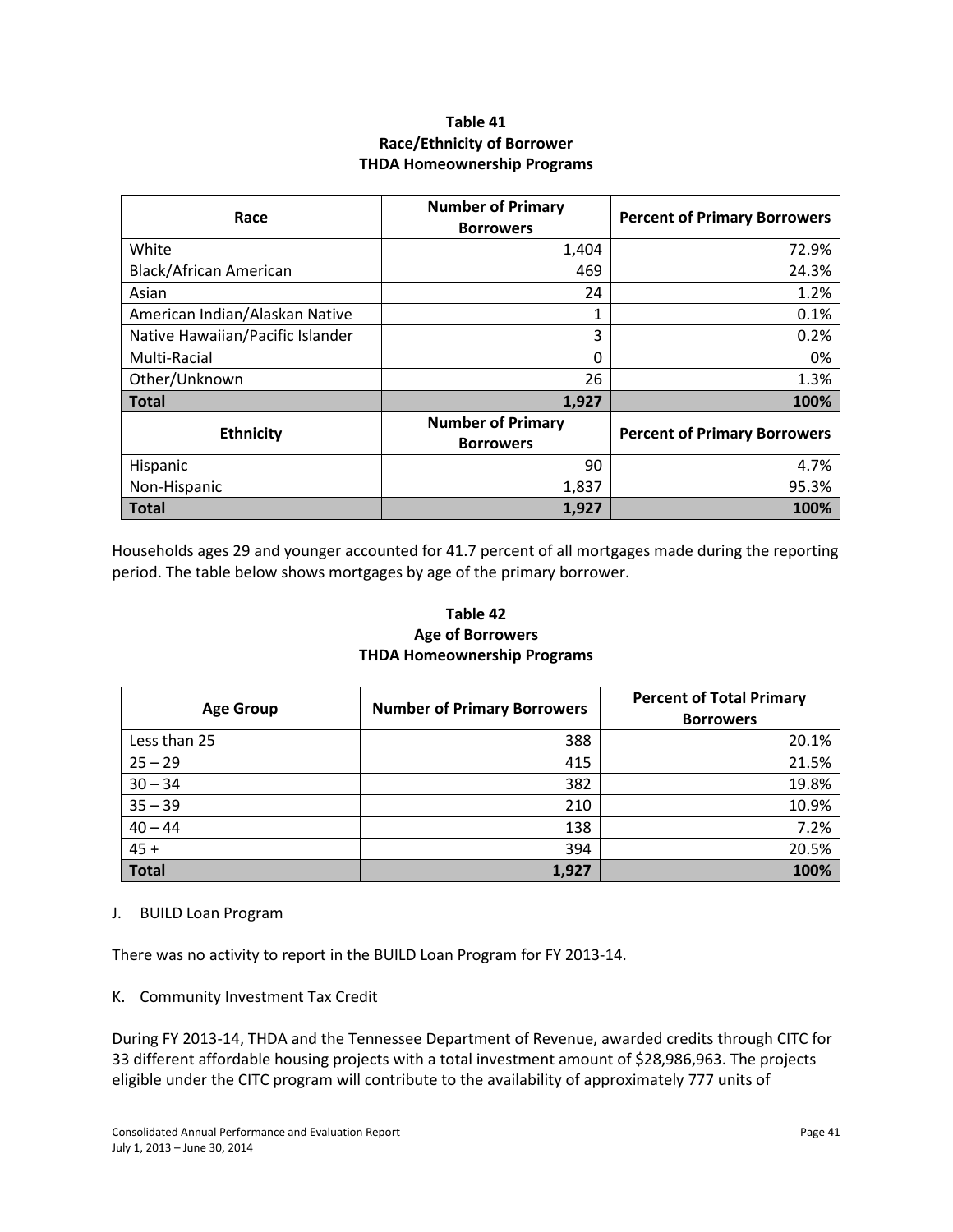affordable housing for 997 beneficiaries. Demographic data regarding the beneficiaries of CITC projects was not available at the time of this report.

#### L. Emergency Repair Program

The Emergency Repair Program (ERP) provides grants to low-income homeowners that are age 60 years or older to correct, repair or replace an essential system and/or critical structural problem. During the reporting period, the ERP assisted 151 units and 227 total family members. The majority of beneficiaries were in East Tennessee (37.1 percent), followed by West Tennessee (33.1 percent) and Middle Tennessee (29.8 percent). While all of the beneficiaries of the ERP are elderly and low-income, more detailed beneficiary information can be found below.

| <b>Income Category</b> | East | <b>Middle</b> | West | Total |
|------------------------|------|---------------|------|-------|
| $0 - 30\%$ of AMI      | 20   |               | 19   | 60    |
| 31-50% of AMI          | 27   | 19            | 22   | 68    |
| 51-60% of AMI          |      |               | 8    | 21    |
| Unknown                |      |               |      |       |
| <b>Total Heads of</b>  |      |               |      |       |
| Household              | 56   | 45            | 50   |       |

#### **Table 43 Beneficiary Characteristics Emergency Repair Program**

| Race                        | East | <b>Middle</b> | West | Total |
|-----------------------------|------|---------------|------|-------|
| White                       | 50   | 27            | 13   | 90    |
| Black/African American      |      | 17            | 36   | 59    |
| Asian                       |      |               |      |       |
| Unknown                     | -    |               |      |       |
| Total Heads of<br>Household | 56   | 45            | 50   | 151   |

| <b>Ethnicity</b>                   | East                     | <b>Middle</b> | West | Total |
|------------------------------------|--------------------------|---------------|------|-------|
| Hispanic                           | $\overline{\phantom{a}}$ | -             |      |       |
| Not Hispanic                       | 56                       | 45            | 48   | 149   |
| Unknown                            | $\overline{\phantom{0}}$ |               |      |       |
| <b>Total Heads of</b><br>Household | 56                       | 45            | 50   | 151   |

#### M. Rural Repair

All of the beneficiaries of THDA's Rural Repair Program, which is administered in partnership with USDA, are low-income. During the reporting period, the Rural Repair Program assisted 137 units. The table presents other information regarding the program's beneficiaries.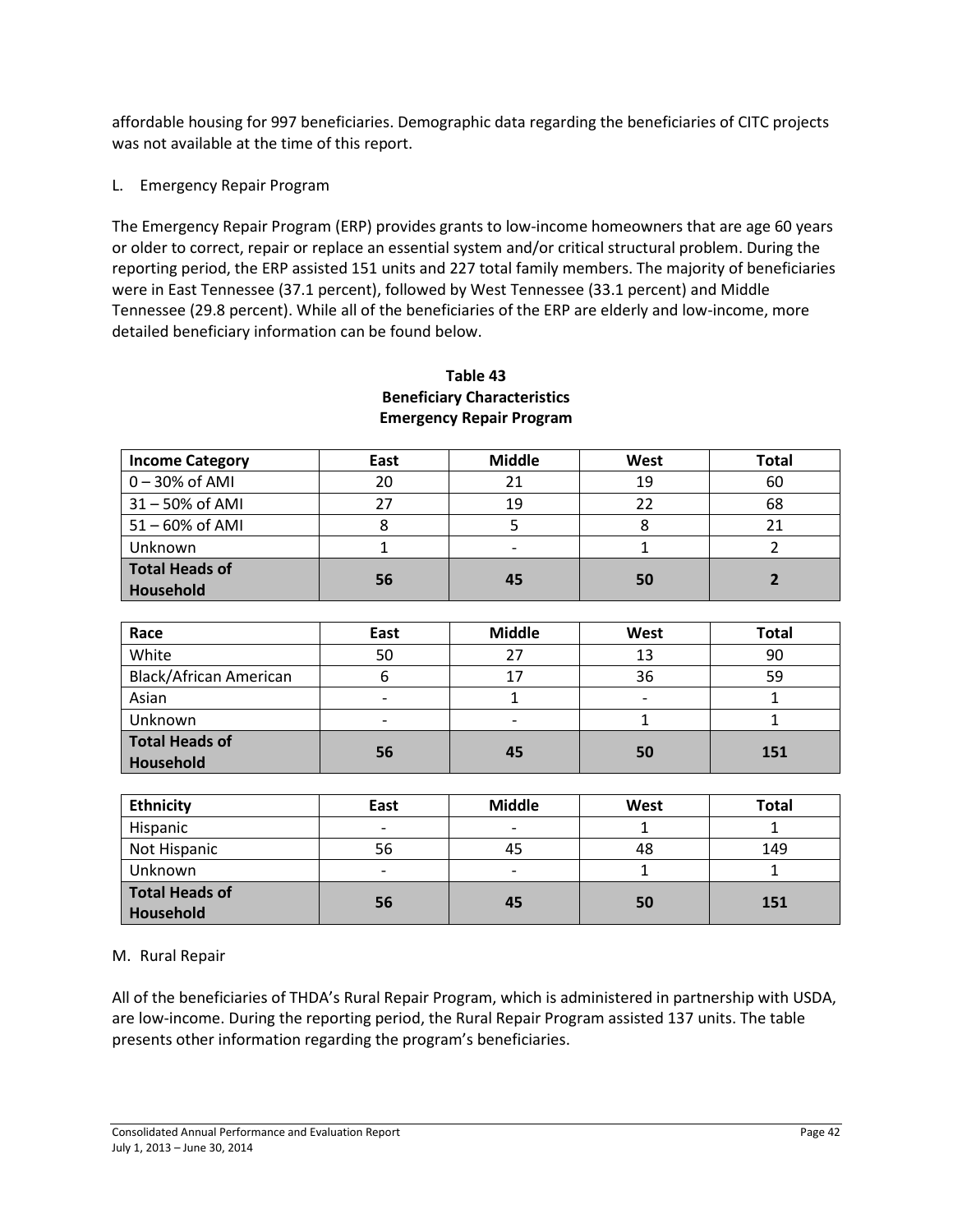| Table 44                               |
|----------------------------------------|
| <b>Demographics and Household Size</b> |
| <b>Rural Repair Program</b>            |

| <b>Rural Repair Participants</b> | East  | <b>Middle</b> | West  | <b>Total</b> |
|----------------------------------|-------|---------------|-------|--------------|
| Household Type                   |       |               |       |              |
| <b>Elderly or Disabled</b>       | 98.4% | 100%          | 94.1% | 97.8%        |
| Non-Elderly/Non-Disabled         | 1.6%  | 0%            | 5.9%  | 2.1%         |
| Race                             |       |               |       |              |
| White                            | 96.7% | 78.6%         | 20.6% | 72.3%        |
| <b>Black</b>                     | 3.3%  | 19.0%         | 79.4% | 27.0%        |
| Other Race                       | 0%    | 2.4%          | 0%    | 0.7%         |
| Household Size                   |       |               |       |              |
| 1                                | 72.1% | 64.3%         | 67.7% | 68.6%        |
| 2                                | 23.0% | 28.6%         | 17.7% | 23.4%        |
| 3                                | 1.6%  | 7.1%          | 2.9%  | 3.7%         |
| 4                                | 3.3%  | 0%            | 2.9%  | 2.2%         |
| 5                                | 0%    | 0%            | 5.9%  | 1.4%         |
| 6                                | 0%    | 0%            | 2.9%  | 0.7%         |
| <b>Total Heads of Household</b>  | 61    | 42            | 34    | 137          |

#### **Summary**

Overall, the four formula programs assisted 272,004 individuals and an additional 152 households. The CDBG program served 251,859 persons and the majority of the beneficiaries were low- to moderateincome. During the reporting period, the HOME program completed 152 units and 79 percent of the households receiving assistance were very low-income. The remaining households were low-income. The ESG funds assisted 19,344 homeless individuals or individuals who are at risk of homelessness. The HOPWA program assisted 443 individuals with HIV/AIDS and an additional 358 affected family members for a total of 801 beneficiaries. All of the HOPWA beneficiaries were low-income.

Other resources contributing to affordable housing and community development also assisted a large number of Tennesseans. The Section 8 Tenant Based Housing Choice Voucher program assisted 6,693 households and the Section 8 Project Based Rental Assistance program provided assistance to 49,468 individuals. The LIHTC and Multifamily Bond authority assisted 41,402 individuals and the THDA Homeownership Programs helped 1,927 households secure a loan. The CITC program contributed to 777 units of affordable housing that benefitted 997 individuals. The ERP assisted 277 persons and Rural Repair assisted 137 persons.

Together, the four Consolidated Plan Grant Programs and programs providing other affordable housing resources served 372,855 individuals and an additional 152 units of affordable housing.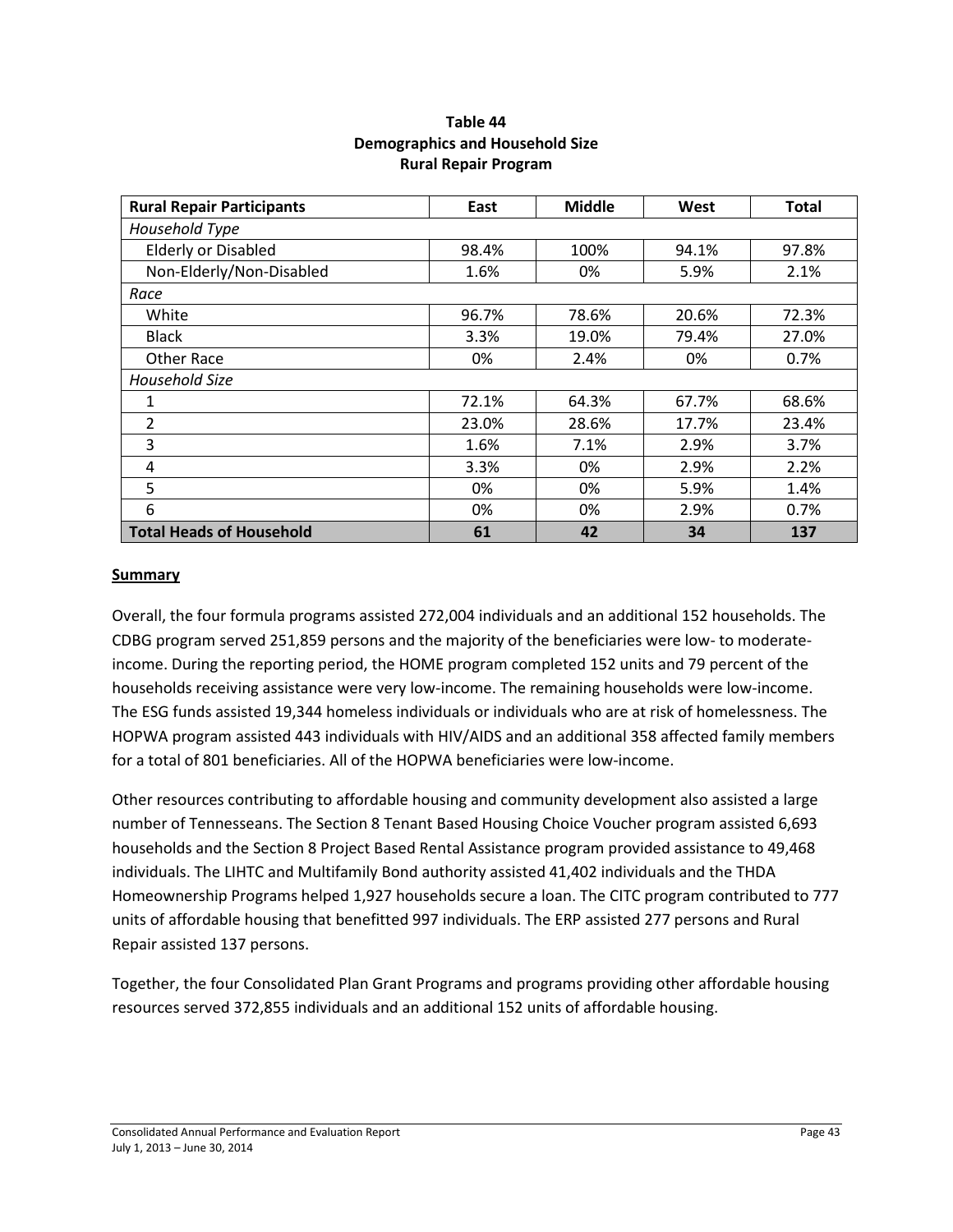## **STATE OF TENNESSEE FISCAL YEAR 2013-14 CAPER PART II ASSESSMENT OF ANNUAL PERFORMANCE**

### **V. REVIEW AND ASSESSMENT OF PRIORITIES AND ACTION STEPS**

#### **A. Review of Priorities and Action Steps**

The HUD Performance Measurement Outcome System states the following three objectives: to create a suitable living environment, to provide decent housing and to create economic activities. In the five-year Consolidated Plan, the State of Tennessee established four priorities that compliment HUD's three performance measurement objectives and are related to housing and non-housing community development needs. These priority areas were approved by HUD in the State's 2010-15 Consolidated Plan. Each of the four priorities list action steps that coincide with the intent of the four priority areas. The "Assessment of Annual Performance" section of the FY 2013-14 CAPER focuses specifically on the four priority areas and the State's progress in meeting objectives. The four priorities and their corresponding actions steps are as follows:

#### **Housing**

1. Preserve the affordable housing stock, increase the amount of affordable housing and increase home ownership opportunities.

#### Action Steps:

- 1) Preserve the affordable housing stock through housing rehabilitation targeted toward very low-, low- and moderate-income populations in the state.
- 2) Encourage the production of multifamily housing to serve low-income individuals in the state.
- 3) Target funds towards housing for elderly residents in the state with an emphasis on handicapped accessibility.
- 4) Encourage the preservation of 2-3 bedroom affordable housing units for low-income families in the state.
- 5) Increase/maintain the number of housing facilities in the state for homeless individuals.
- 6) Increase the ownership rates, especially among lower income and minority households.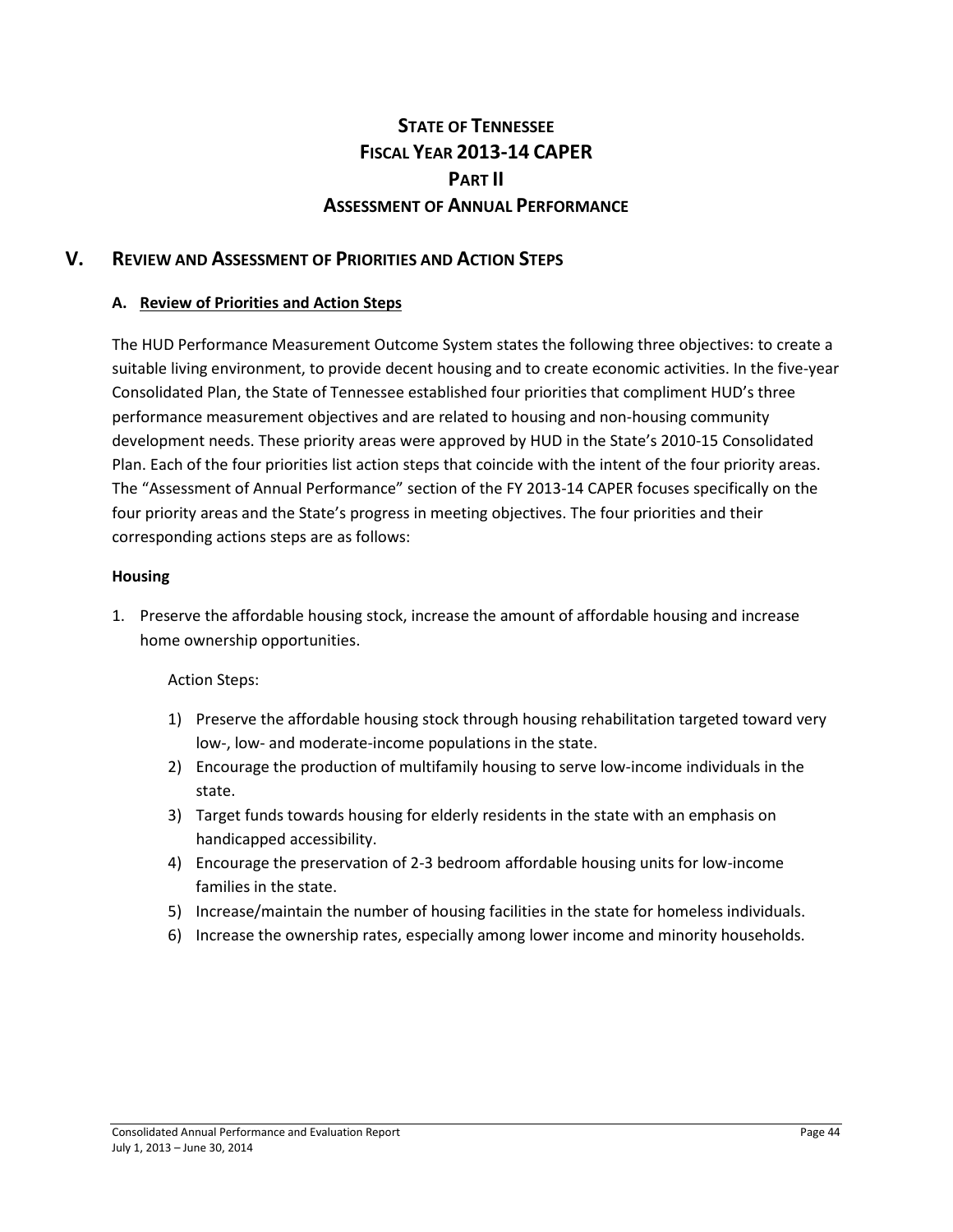#### **Non-Housing Community Development Needs**

2. Provide for the viability of communities through ensuring infrastructure, community livability, health and safety, and economic development.

Action Steps:

- 7) Provide for the safety and well-being of low- and moderate- income families in the state by improving the quality and quantity of water in areas which do not have safe, reliable water sources.
- 8) Provide safe, reliable wastewater services to low- and moderate-income families in underserved areas of the state.
- 9) Provide economic development opportunities through financing of infrastructure development, manufacturing facilities and equipment that support job creation for low and moderate income people.
- 10) General enhancement of quality of life of low and moderate income neighborhoods throughout the state.
- 3. Provide for the housing and supportive services needs of homeless individuals and other special needs populations.

Action Steps:

- 11) Support the acquisition and rehabilitation of facilities to house homeless persons or those at risk of homelessness.
- 12) Provide funds to assist persons at risk of homelessness.
- 13) Increase the amount of services provided to mentally ill homeless.
- 14) Encourage programs to support children in homeless facilities to receive preventative and emergency medical care, as well as other development or cognitive services.
- 15) Provide supportive services and housing-related services for persons who are HIV positive or have AIDS.
- 4. Affirmatively further fair housing and ensure access to business opportunities in the state for women and minority-owned businesses.

Action Steps:

- 16) Conduct an Analysis of Impediments to Fair Housing Choice in the state.
- 17) Convene fair housing and Title VI workshops in the state for local governments, grantees, housing providers, advocates and consumers.
- 18) Provide fair housing information throughout the state, informing citizens of their housing rights.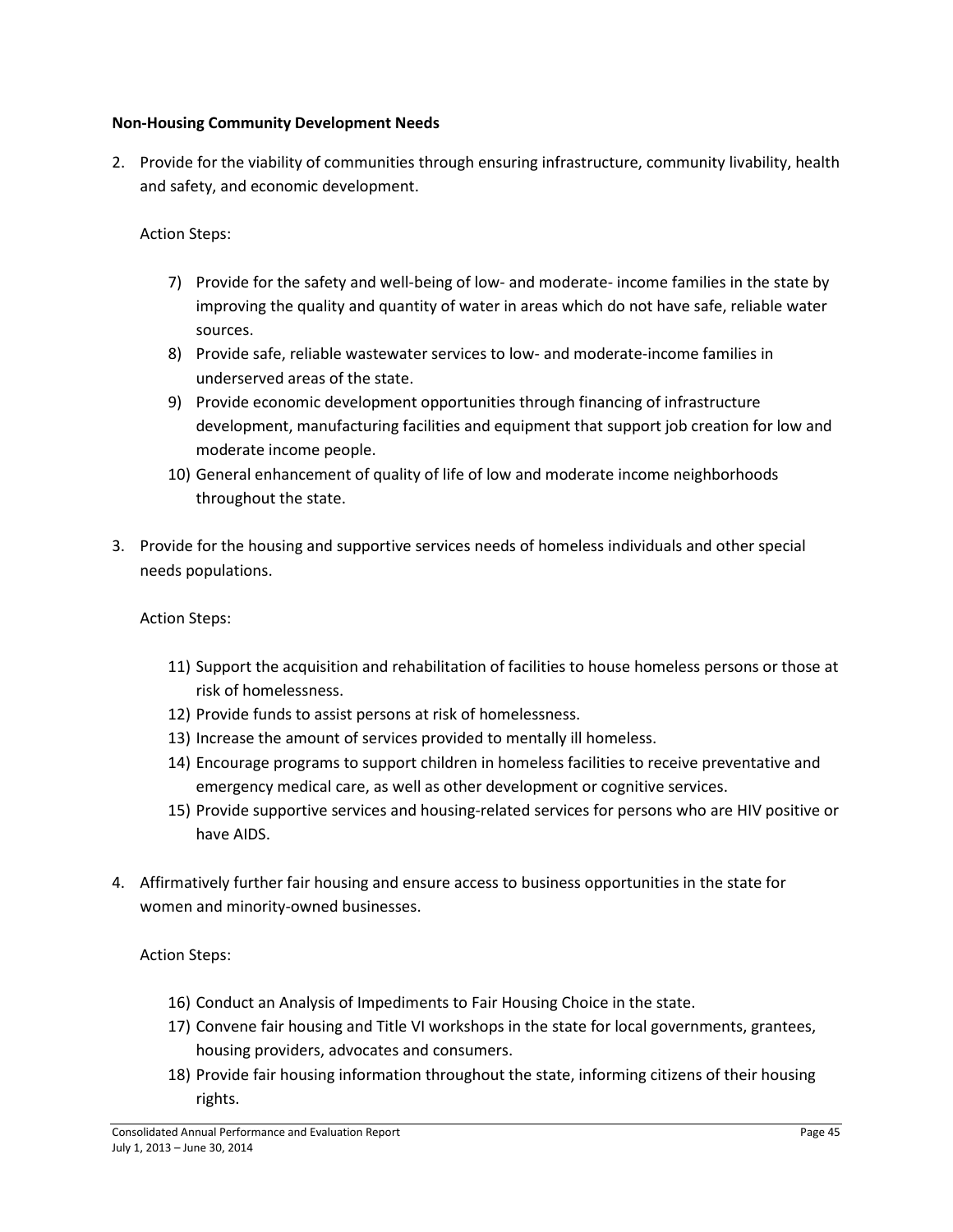19) Encourage reporting of fair housing violations by making citizens aware of their rights and providing information on access to fair housing advocates and organizations in the state.

## **B. Assessment of Progress in Meeting Priorities**

This section speaks generally about the state's progress in working towards each of the four priority areas discussed above. The following section discusses in greater detail the state's progress in providing affordable housing and the state's performance in terms of the specific action steps associated with each of the four priority areas. While the action steps focus on shorter-term goals that can be accomplished in one to three years, the priority areas represent general and longer-term goals of the four Consolidated Partners.

#### **Housing**

1. Preserve the affordable housing stock, increase the amount of affordable housing and increase home ownership opportunities.

The State of Tennessee's first priority area specifically focuses on the provision of affordable housing opportunities throughout the state, whether through preserving the affordable housing stock that already exists, increasing the number of new affordable housing stock or by creating new homeownership opportunities. Each aspect of the first priority area and the state's progress is addressed individually.

In regards to preserving the affordable housing stock, both the CDBG and HOME Programs work towards this goal through homeowner and rental rehabilitation activities. In FY 2013-14, CDBG applicants proposed to rehabilitate 10 homes. In FY 2013-14, the HOME Program completed 113 homeowner rehabilitations, which comprised 74 percent of the total projects completed under the HOME Program during the reporting period. Sixteen rental rehabilitations were also completed during the fiscal year.

Other programs that contribute to preservation of the affordable housing stock through rehabilitation include: THDA's BUILD Loan Program, the Community Investment Tax Credit (CITC) Program, the Low Income Housing Tax Credit (LIHTC) Program and Multifamily Bond Authority Programs, the Emergency Repair Program (ERP) and the Rural Repair Program (RRP). ERP corrected, repaired or replaced an essential system and/or critical structural problem for 151 units during the reporting period and the Rural Repair Program completed an additional 137 rehabilitations. A portion of the 777 units to be created by the CITC Program, which will house up to 997 households, will be rehabilitated units. The LIHTC Program, along with the Multifamily Bond Authority, will provide 1,137 rehabilitated units.

A number of programs work to increase the amount of affordable housing in Tennessee by creating new single family and multifamily units and maintaining existing units. Fourteen new construction units were completed during the fiscal year with funds previously awarded through the HOME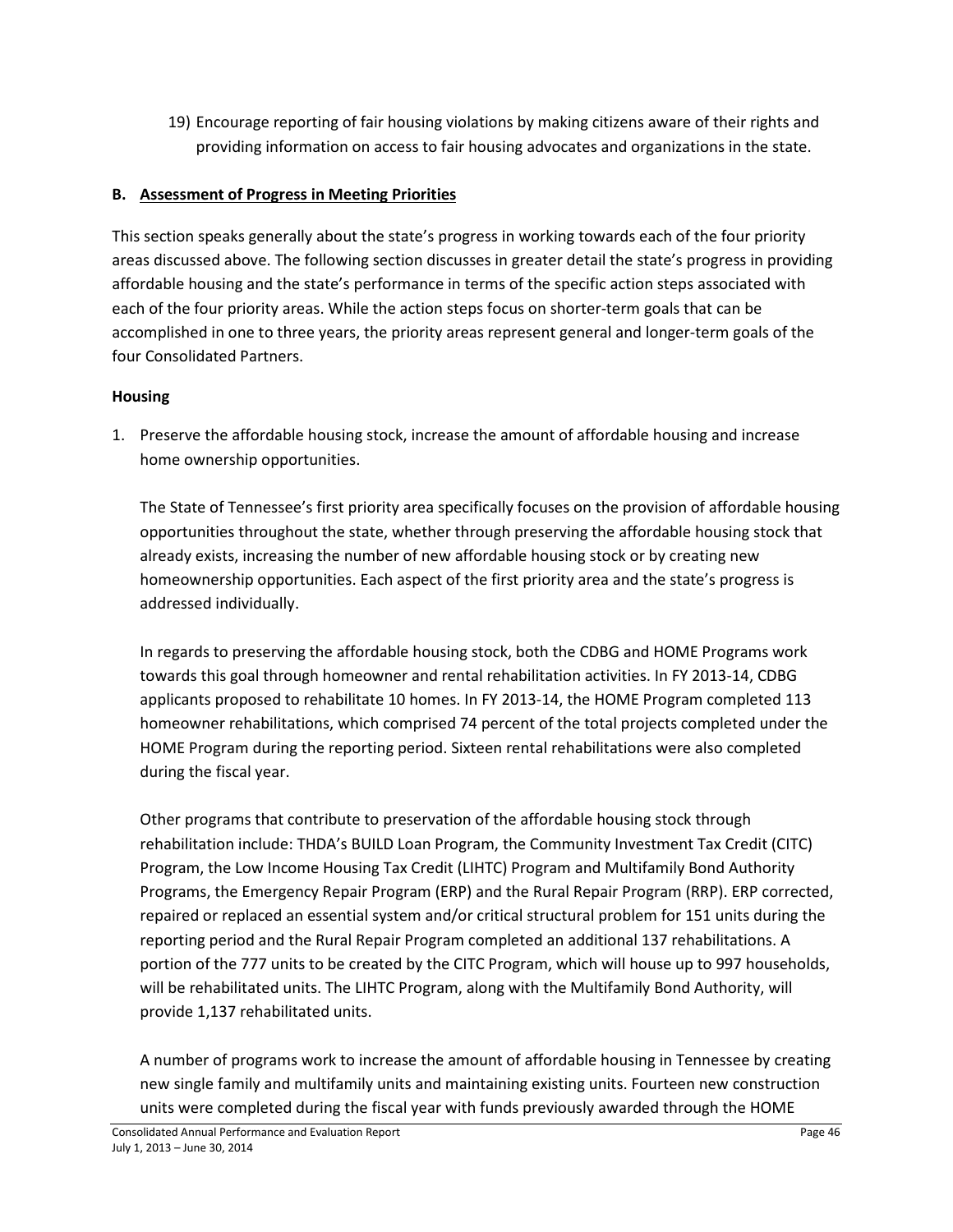Program. Other programs working to create new units include the CITC program, which will provide 32 new units, along with the LIHTC program and Multifamily Bond Authority program, which will together provide 1,003 new low-income multifamily units<sup>[9](#page-46-0)</sup>. During the fiscal year, these programs will contribute to the creation of 1,035 total units of affordable housing.

New homeownership opportunities are created through the HOME Program and THDA's various Homeownership Programs. THDA's Homeownership programs provided loans to 1,927 households in the amount of \$227,421,240. Starting in October 2013, THDA discontinued offering Great Rate, Great Start and Great Advantage program loans and introduced the Great Choice and Great Choice Plus loan programs.

The above programs and projects contribute to the completion of action steps one through six.

#### **Community Development Needs**

2. Provide for the viability of communities through ensuring infrastructure, community livability, health and safety, and economic development.

All four of the Consolidated Plan grant programs contribute to each aspect of the second priority either directly or indirectly through the provision of services that contribute to the enhancement of infrastructure, community livability, health and safety and economic development. Each aspect of the priority area is discussed separately below.

In regards to infrastructure, three of the four Consolidated Plan grant programs contribute to the improvement of infrastructure in Tennessee. The CDBG program contributed 79 percent of its FY 2013-14 awards to public facilities and water and sewer programs. Approximately 12 percent of the funds will go towards clearance and relocation and approximately three percent will go towards residential rehabilitation. Each of these activities seeks to improve existing infrastructure or build new infrastructure. The HOME Program seeks to improve existing housing infrastructure or build new infrastructure through the provision of new affordable housing and the rehabilitation of existing affordable housing. ESG funds may be used towards the rehabilitation or conversion of shelters, which also contributes to existing housing infrastructure.

Other programs included in this report and contributing to the maintenance of housing infrastructure through both single and multi-family housing rehabilitation include: the LIHTC Program, the Multifamily Bond Authority, the BUILD Loan Program, the CITC Program, the ERP and the Rural Repair Program. Programs contributing to housing infrastructure through new construction of single and multi-family housing include: the LIHTC Program, the Multifamily Bond Authority, the BUILD Loan Program and the CITC Program.

l

<span id="page-46-0"></span> $9$  The LIHTC program will also contribute to the creation of 14 market rate multifamily units.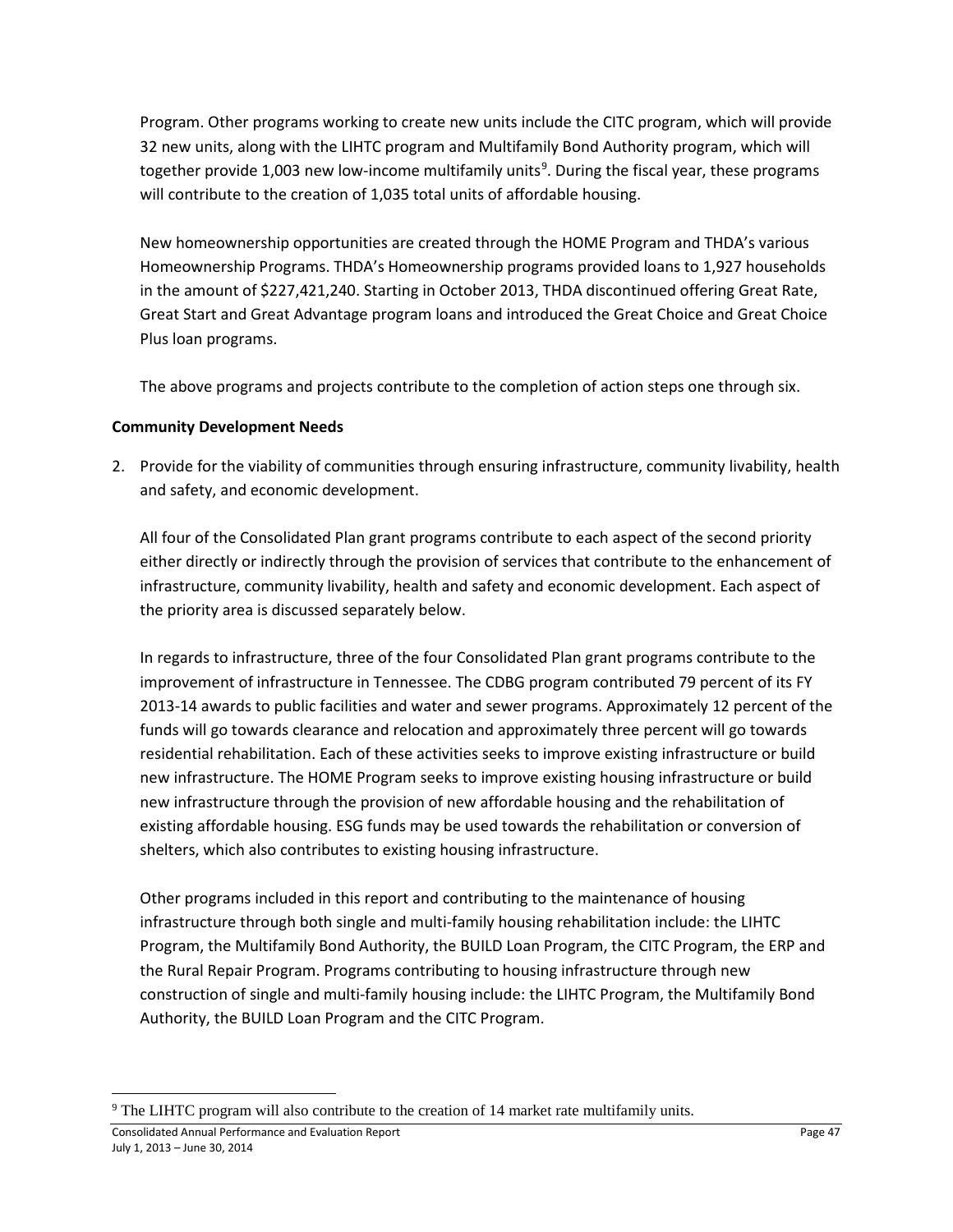The four Consolidated Partners see the availability of affordable housing and affordable housing opportunities as contributing to community livability. Similarly, the health and safety of neighborhoods and communities contribute to a community's livability. Each of the four formula programs contributes to community livability and the health and safety of communities. The CDBG program contributes to livability through its housing rehabilitation, public facilities and water and sewer projects as well as to projects that are specifically qualified as Community Livability projects and involve the purchase of fire trucks, drainage improvements, building health and community centers and other proposed projects that contribute to the health and safety of the community. For the 2013-14 year, those projects totaled \$2,761,299. New construction and upgrades to public facilities, as well as water and sewer projects directly contribute to the health and safety of neighborhoods. Access to essential services and clean water are important to the health and safety of a community.

The HOME Program also contributes to the livability of communities by improving the availability of affordable housing through rehabilitation and new construction activities. Upgrades to existing housing works to create safe rental units and homeowner occupied units. All of the FY 2013-14 HOME funds, with the exception of administrative costs and homeowner down payment assistance, will be used towards rehabilitation and new construction of affordable housing. Access to the special services provided through the HOPWA and ESG programs also contribute to the livability of communities and the health and safety of those communities. Emergency shelters make communities more livable for homeless persons and those at risk of homelessness. The services provided through homeless prevention and rapid re-housing address the availability of safe and affordable housing. Finally, the HOPWA Program though its Supportive Services and Short-Term Rent, Mortgage, and Utility (STRMU) Assistance program make communities more livable for its beneficiaries. Supportive Services provided through the program also contribute to the health and safety of its participants.

Other programs that contribute to the livability of communities by providing new affordable housing, rehabilitation of existing affordable housing and rental opportunities include: the Section 8 Project Based and Tenant Based Housing Choice Voucher programs, the LIHTC Program, the Multifamily Bond Authority, the BUILD Loan Program, the CITC Program, THDA Homeownership Programs, the ERP and the Rural Repair Program.

Out of the four formula programs, the CDBG program is most involved in economic development activities. Economic development is one of the project categories in which CDBG funds can be used. Of the funds available in FY 2013-14, 82 percent was used towards public facilities and water and sewer projects. These projects contribute to the economic development opportunities in the communities where the CDBG projects take place. Additionally, CDBG has funds available for specific economic development projects that are tied to direct job creation. FY 2013-14 funds were not set aside for these projects because the CDBG Economic Development Loan program has loan repayment funds available that must be drawn down prior to the allocation of regular round funding. In addition to the CDBG Program, the HOME Program contributes to economic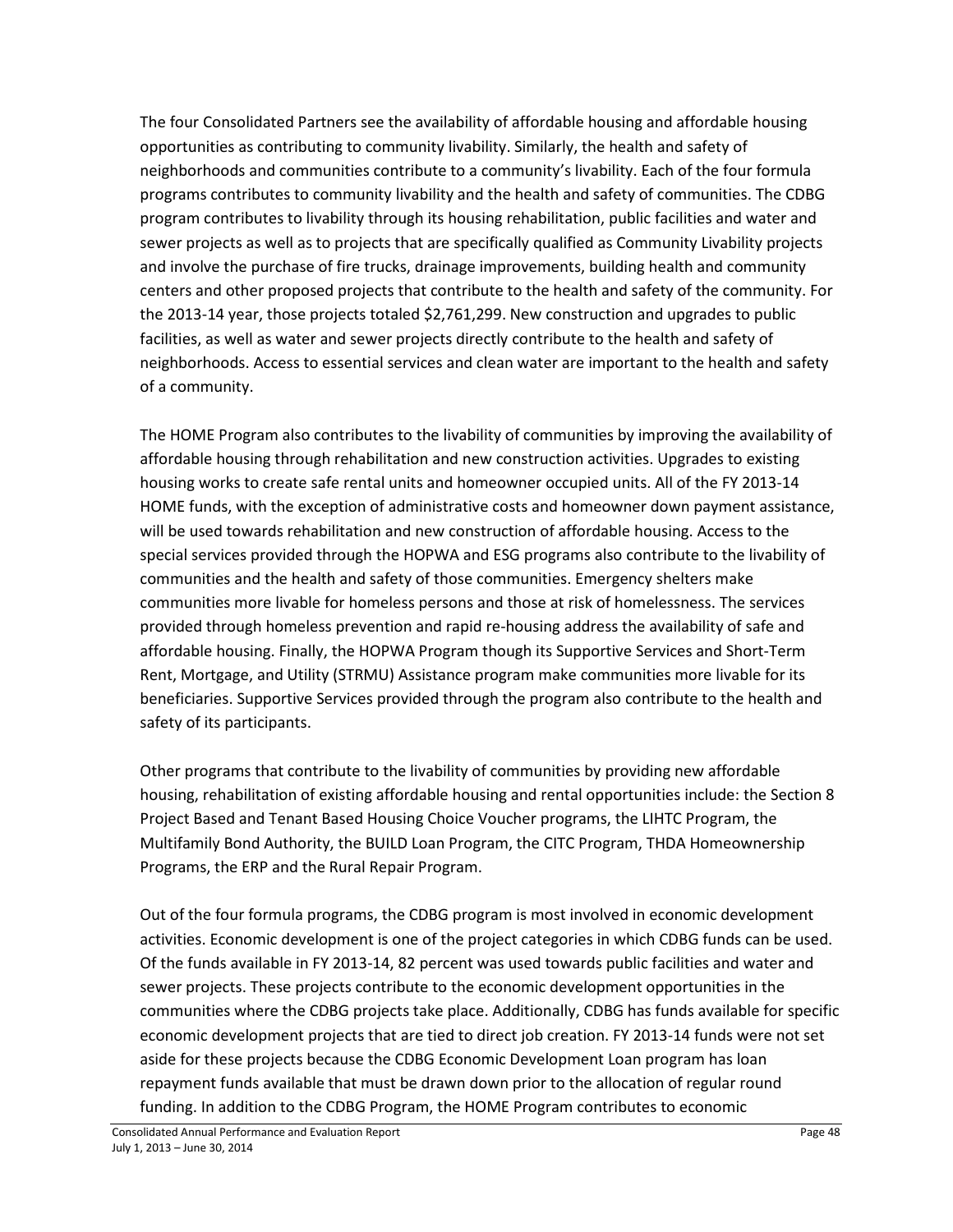development through the jobs that are created as a result of new construction and affordable housing rehabilitation. The HOME program contributes to the local economy through ongoing construction and rehabilitation.

Each year, THDA estimates the economic impact of THDA activities on the broader economy. In addition to benefiting individuals and families, THDA's affordable housing programs create additional jobs, income and spending in the local economy and add to state and local revenues. In 2013, the total contribution of THDA's affordable housing programs to the local economy was estimated at \$835 million. This estimation is the sum of direct THDA spending, indirect business to business transactions in Tennessee's economy and additional employee spending. Programs contributing to the total economic impact include: the Emergency Solutions Grant (ESG) Program, THDA Homeownership Programs, LIHTC, the Multifamily Bond Authority, the Section 8 Housing Choice Voucher Program, the CITC Program, the Rural Repair Program, the ERP for the Elderly and other THDA programs that are not detailed in this report.

Projects and programs discussed above contribute to the completion of action steps seven through ten.

3. Provide for the housing and supportive services needs of homeless individuals and other special needs populations.

The third priority area focuses on supportive services for homeless individuals and other special needs populations. The two formula programs that are primarily responsible for addressing this priority area are the ESG and HOPWA Programs. ESG specifically provides services for individuals and families who are homeless and persons who are at risk of homelessness. The HOPWA Program provides housing assistance and related supportive services to persons living with HIV/AIDS and their families, which is considered a special needs population.

The 2013 ESG Allocation of funds, \$2,226,946, was not allocated until July 1, 2014. ESG funds were awarded for the operation and maintenance of homeless shelters, essential services, homeless prevention, rapid re-housing, HMIS and program administrative costs.

During the reporting period, the HOPWA program assisted 443 individuals with HIV/AIDS and 358 affected family members. Beneficiaries of the program receive assistance in five areas. The first program area is the housing information services program, which may include counseling, information and referral services to help clients locate, acquire, finance and maintain housing. The second area is Short-Term Rent, Mortgage and Utility (STRMU) assistance, which intends to prevent homelessness of either a tenant or mortgage holder over a specified period of time. The supportive services program is the third program component and includes health, mental health, drug and alcohol abuse treatment and counseling, day care, nutritional services, intensive care and assistance in gaining other local, state and federal government services. The fourth program area is the permanent housing placement program, which provides housing placement services to help clients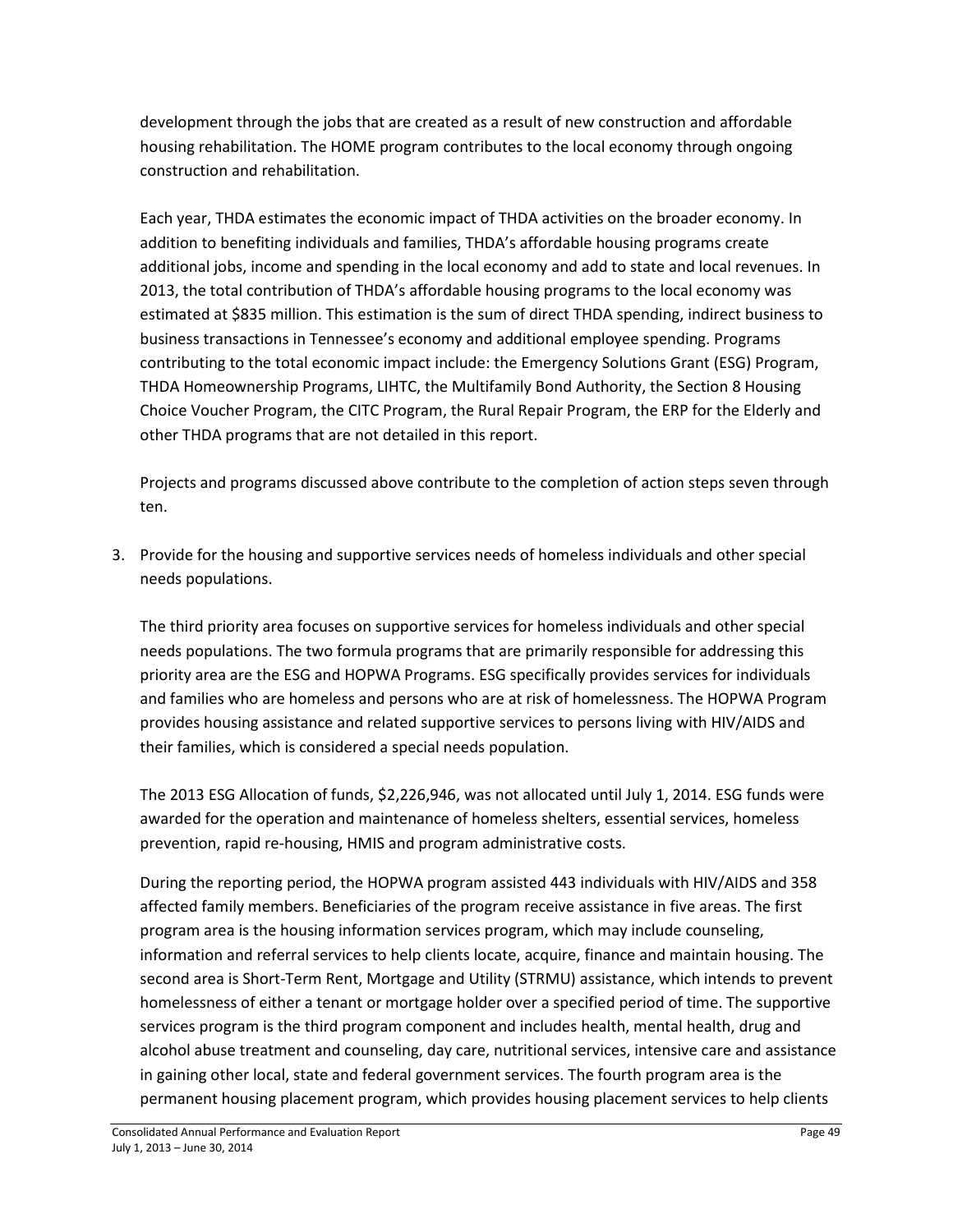establish a new residence. The final program area is the Ongoing Housing Assessment Plan, which provides periodic reviews of housing needs, investigation of homelessness and current health issues to help assist individuals manage resources, track progress and access community care.

The HOME Program also contributes to special needs populations' housing though the Special Needs Set Aside, which may comprise up to 10 percent of the total allocation of HOME funds. During the reporting period, THDA distributed the state's 2012 allocation of \$9,924,071 along with the majority of the 2013 allocation of \$9,474,797, including reallocating \$1,488,312 from 2011 funds and \$330,436 in program income from 2012 and 2013. In total, THDA distributed \$18,833,983 in program funds during FY 2013-14. Of the funds allocated during the reporting period, \$1,030,361 was awarded in the Supportive Housing Development Round.

The programs and activities discussed above work towards action steps 11-15.

4. Affirmatively further fair housing and ensure access to business opportunities in the state for women and minority-owned businesses.

Each of the four formula programs contributed towards this priority area through program administration and in other efforts related to affirmatively furthering fair housing. The development of a statewide Analysis of Impediments to Fair Housing Choice and improvements made to activities that affirmatively further fair housing are explained in detail in Section VIII of this report. This section discusses how each program ensures subrecipients of the four formula programs are also working towards the action steps associated with each priority area.

In regards to the administration of the program, ECD ensures requirements related to fair housing and women and minority-owned businesses are fulfilled through its program requirements. All grantees of CDBG funds are required to comply with Civil Rights requirements and the Fair Housing Act. Grantees must demonstrate: affirmative steps to promote fair and equal access to housing; regardless of the grant or amount of grant; equal opportunities are afforded to all persons and no person shall be excluded or denied program benefits on the basis of race, color, religion, sex, national origin, age or disability; minority and female-owned businesses must be informed of grant funded contracts and affirmative steps must be taken to assure this; and to the greatest extent feasible, Section 3 resident and business concerns should be given preference in employment, training and contracting. The ways in which ECD has completed action steps and contributed to this priority area are described in Section VIII of this report.

The HOME Program, administered by THDA, states that "no person in the United States shall on the grounds of race, color, religion, sex, familiar status, national origin, age or disability be excluded from participation, denied benefits or subjected to discrimination under any program funded in whole or in part by HOME funds." Subrecipients of HOME funds must comply with all federal requirements that are applicable to HOME projects. THDA also requires local programs to adopt affirmative marking procedures and requirements, which must be approved by THDA prior to any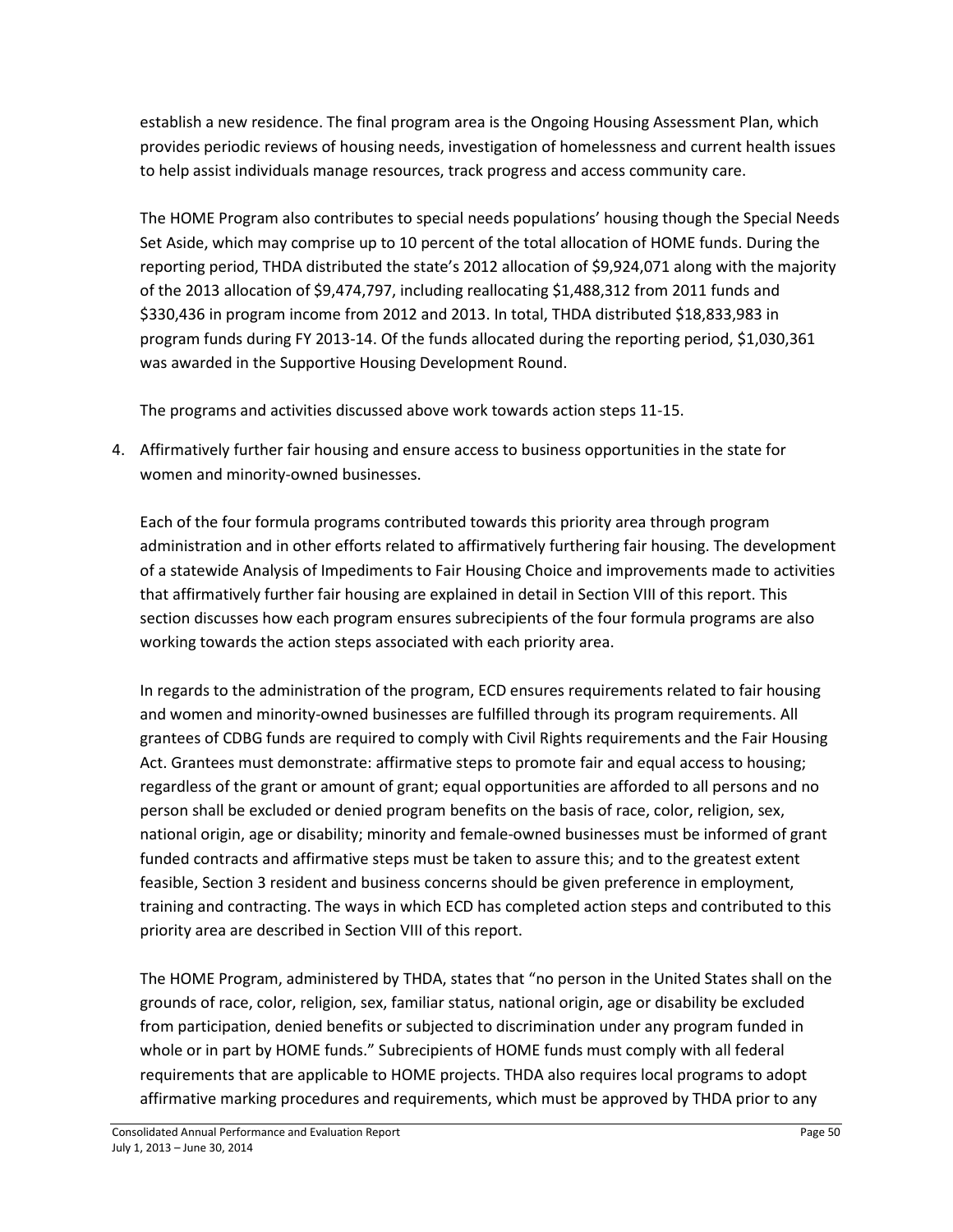HOME funds being committed to a project of five or more units. Subrecipients are required to maintain records of their actions for HUD's Office of Fair Housing and Equal Opportunity (FHEO) monitoring purposes, including advertisements for employment and documentation of subsequent applications and individuals hired. HOME subrecipients receive fair housing training when they attend the HOME Workshops, which include a session dedicated to fair housing. Activities in which THDA engaged to fulfill its obligation to further fair housing and work towards this priority area are included in Section VIII of this report.

All ESG subrecipients must perform and document actions in the area of enforcement and promotion of affirmatively furthering fair housing. They must also carry out a minimum of one activity a year to promote fair housing. Non-discrimination and equal opportunity laws are also applicable to ESG projects and subrecipients. Publicity surrounding the availability of shelter facilities reaches all persons regardless of handicap, race, color, religion, sex, age, familial status or national origin. Activities conducted by THDA and related to this priority area are found in Section VIII of this document.

HOPWA project sponsors are required to comply with anti-discrimination legislation including the Americans with Disabilities Act, Title VI and the Fair Housing Act. Title II of the ADA directly influences neighborhoods where minimal public investment has led to poor living standards. HOPWA funds are made available to help upgrade and transform these neighborhoods. All HOPWA funds are used to assist clients regardless of race, color, religion, national origin, disability and familial status. HOPWA's contract with project sponsors contains anti-discrimination conditions and grantees are required to show proof of nondiscrimination and must post notices of nondiscrimination. Actions related to this priority area and completed during the reporting period by DOH are included in Section VII of this report.

The above actions by the Consolidated Partners in reference to the administration of their programs work towards the completion of action steps 18 and 19. Actions taken to conduct an Analysis of Impediments to Fair Housing Choice (action step 16) and efforts to convene fair housing and Title VI workshops (action step 17) are detailed in Section VII of this report.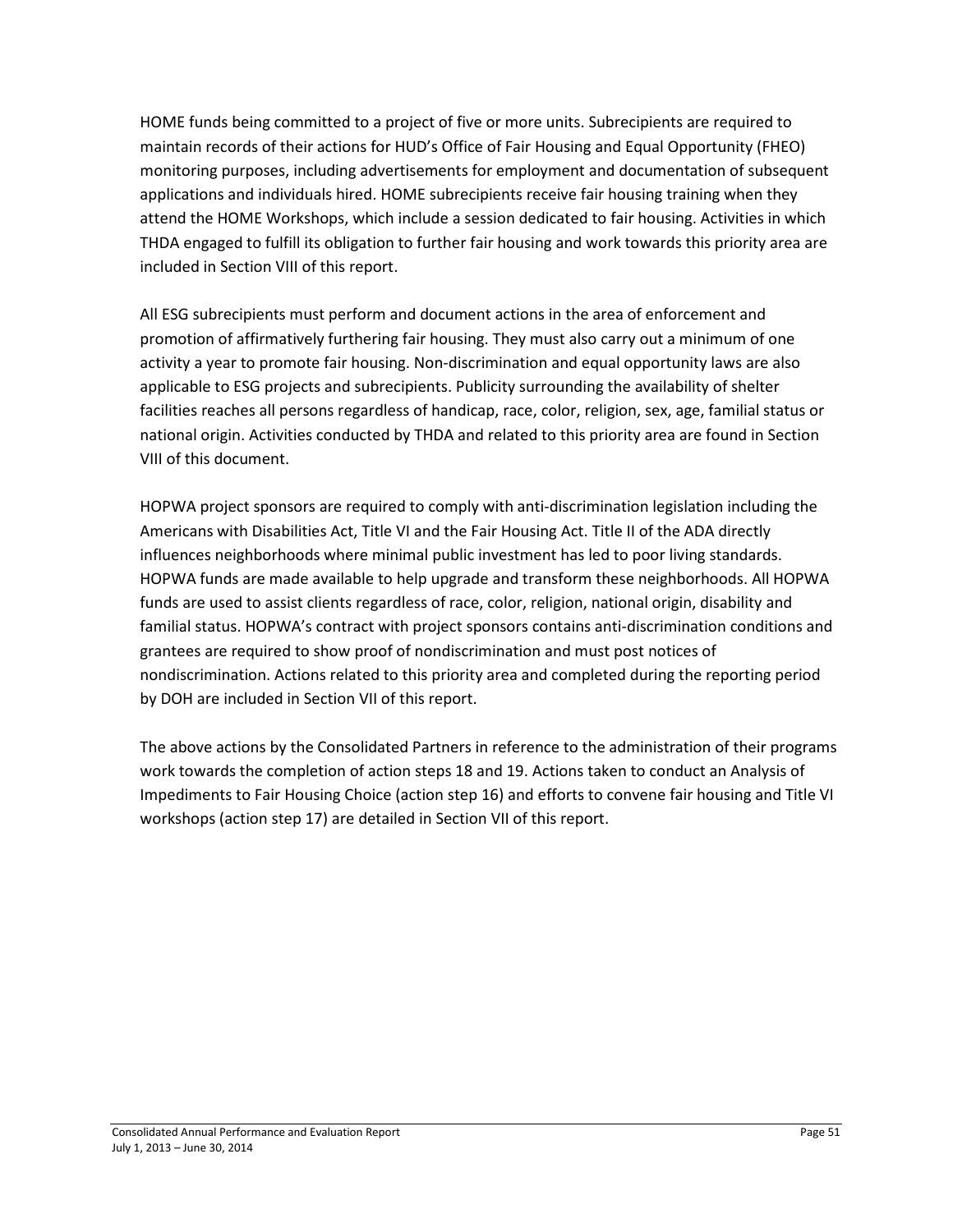## **VI. EVALUATION OF THE JURISDICTION'S PROGRESS IN PROVIDING AFFORDABLE HOUSING**

#### **HUD Resources Made Available Under the Consolidated Planning Programs**

HUD's Performance Measurement Outcome System and the State of Tennessee's four priority areas emphasize the importance of providing affordable housing throughout the state. The following section provides an evaluation of the jurisdiction's progress in meeting the objective of providing affordable housing and also assesses the State's progress in terms of the action steps associated with each of the four priority areas. Each program, including programs that contribute to affordable housing, outside of the four Consolidated Plan grant programs, is addressed individually and the ways in which it contributes to the priority of providing affordable housing is described below. State Table 3B, included in Appendix E of this document, also shows the State of Tennessee's completion of affordable housing goals.

A. Community Development Block Grant (CDBG) Small Cities Program

During the reporting period, CDBG funds assisted with 1 affordable housing activity. The CDBG program rehabilitated 8 existing units. With FY 2014-15 funds, the CDBG Program proposes rehabilitating or rebuilding 28 housing units in three communities. Rehabilitation activities delivered through the CDBG Program specifically addresses Action Steps 1, 4, and 10.

B. HOME Investment Partnership (HOME)

The HOME Program works to provide affordable housing through homeowner rehabilitation, rental rehabilitation, homeownership and new construction. In FY 2013-14, the HOME Program contributed to the completion of 152 units of affordable housing, utilizing funds from various program years. Subrecipients of FY 2013-14 funds have proposed to provide for or rehabilitate an additional 464 units of affordable housing. All beneficiaries of the HOME program are low- and moderate-income. The activities provided by the HOME Program specifically address Action Steps, 1, 2, 3, 4, 6 and 10.

C. Emergency Solutions Grants (ESG)

ESG works to provide affordable housing through its Homeless Assistance and Homeless Prevention activities, which include Rapid Re-Housing and Homelessness Prevention. During the reporting period, the ESG Program assisted over 19,000 Tennesseans with ESG funds. The ESG program provided 759 bed spaces during the reporting period. Activities and services delivered through the ESG Program, specifically address Action Steps 5, 11, 12, 13 and 14.

D. Housing Opportunities for Persons with AIDS (HOPWA)

During the reporting period, the HOPWA program assisted 443 individuals with HIV/AIDS and 358 family members. The HOPWA Program provides for affordable housing through its Housing Information Services Program, Short-term Rent, Mortgage and Utility Payment Program and its Permanent Housing Placement Program. The programs and services offered through the HOPWA Program specifically address Action Steps 11, 12, 14 and 15.

#### **Other Resources Made Available**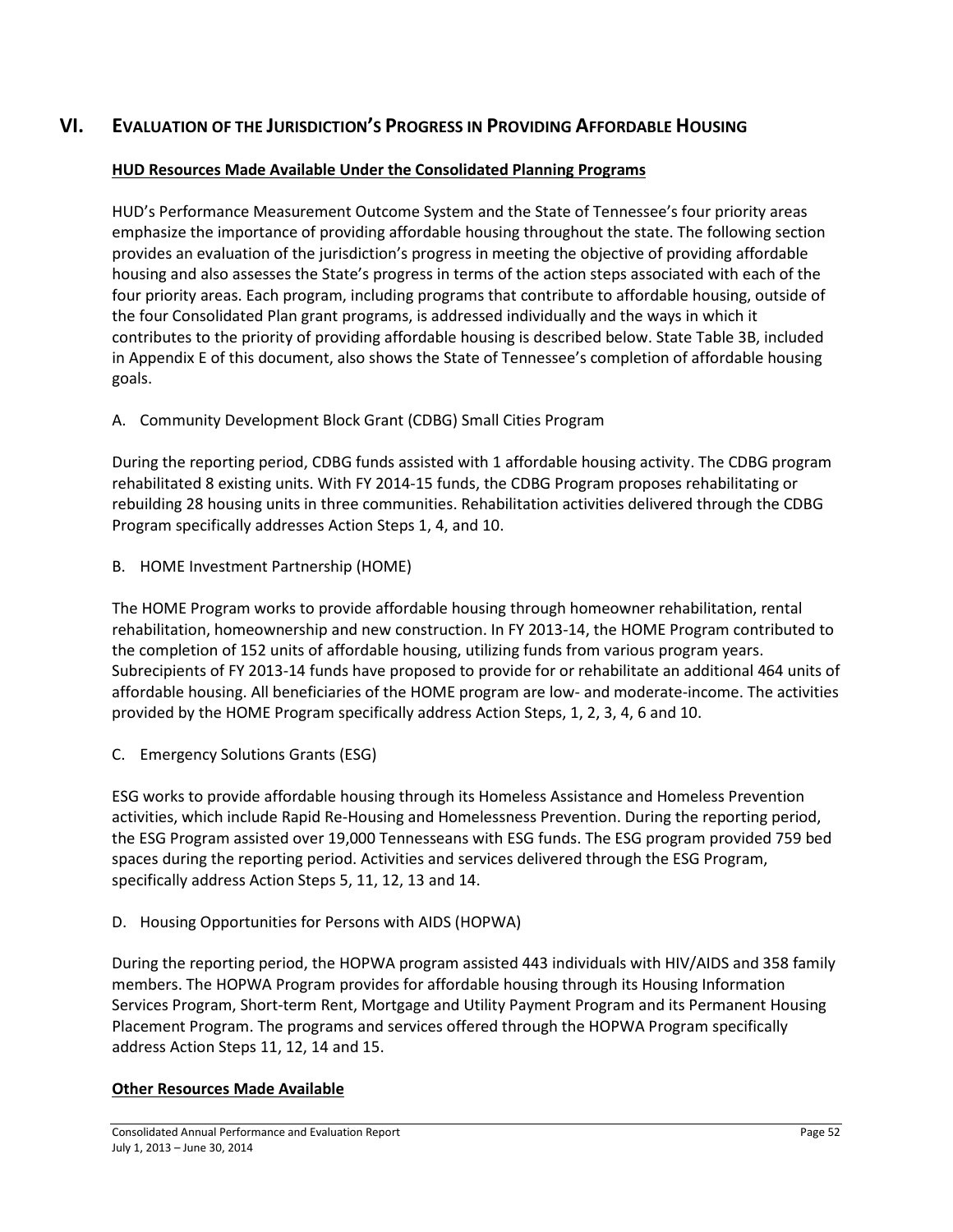E. HUD Section 8 Housing Choice Voucher Program

At the end of the reporting period, the Section 8 Housing Choice Voucher provided rental assistance to 6,693 households and \$33,842,784 was made available for the program. This program specifically addresses Action Steps 1, 2, 3 and 4.

F. HUD Section 8 Contract Administration Program

During FY 2013-14 the HUD Section 8 Contract Administration Program provided 29,219 units of affordable housing and Housing Assistance Payments in the amount of \$153,970,916. This program also addresses Action Steps 1, 2, 3 and 4.

G. Low Income Housing Tax Credit (LIHTC) Program

LIHTC issued \$15,811,221 in 2013 tax credits. The LIHTC Program will contribute to the creation or rehabilitation of 2,154 units of affordable housing. The LIHTC Program addresses Action Steps 1, 2 and 4.

H. Multifamily Bond Authority

The Multifamily Bond Authority made \$20,173,874 available to local issuers during Calendar Year 2013. These funds will contribute to the creation or rehabilitation of 512<sup>[10](#page-52-0)</sup> units of affordable housing. The Multifamily Bond Authority addresses Action Steps 1, 2 and 4.

I. THDA Homeownership Programs

THDA's previous homeownership programs: Great Rate, Great Start, Great Advantage and New Start, along with the two new homeownership programs: Great Choice and Great Choice Plus, provide opportunities for low- and moderate-income persons to purchase their first home. During the reporting period, THDA made 1,927 homeownership loans totaling \$227,421,240. The THDA Homeownership Programs address Action Steps 1 and 6.

J. BUILD Loan Program

The BUILD Loan Program builds the capacity of nonprofit organizations to provide affordable housing to low income Tennesseans. There was no BUILD activity to report during FY 13-14. The BUILD Loan Program addresses Action Steps 1, 2 and 4.

K. Community Investment Tax Credit (CITC)

The CITC Program allows financial institutions to obtain a credit against the sum total of taxes imposed when qualified loans, investments, grants or contributions are extended to eligible housing entities for engaging in low income housing activities. Credits were awarded for 33 affordable housing projects with a total investment amount of \$28,986,963 during the reporting period. The CITC Program addresses Action Steps 1, 2 and 4.

<span id="page-52-0"></span> $10$  The 512 units from the Multifamily Bond Authority Program are also included in the 2,154 units created by the LIHTC Program. l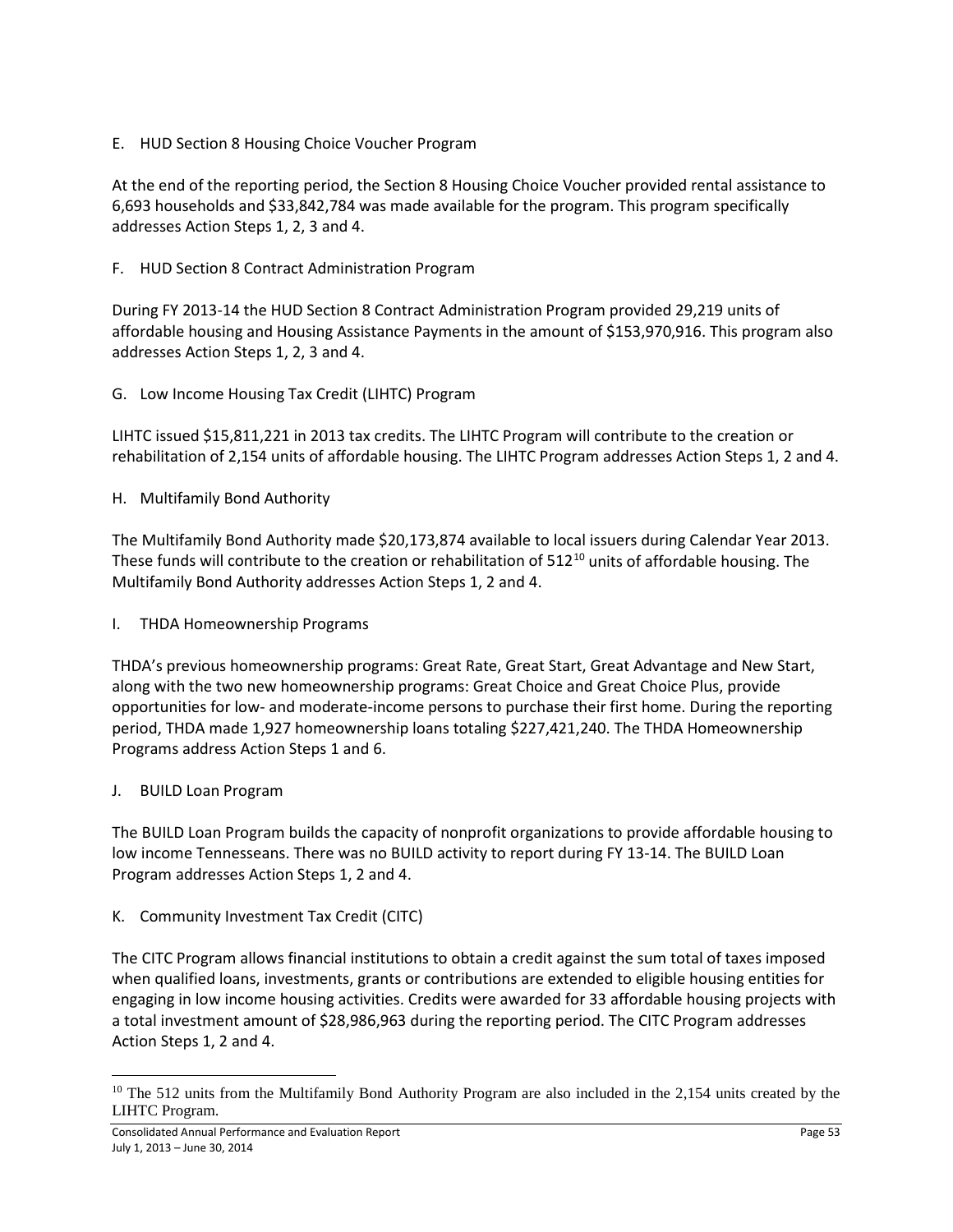L. Emergency Repair Program for the Elderly (ERP)

ERP provides grants to low income homeowners who are 60 years or older to correct, repair or replace an essential system and/or critical structural problem. During the reporting period, 151 units and 227 individuals were assisted with ERP funds. The ERP Program specifically addresses Action Steps 1, 3 and 4.

#### M. Rural Repair Program

The Rural Repair Program provides funds for the repair of homes of low income individuals. During the reporting period, the Rural Repair Program assisted 137 units of housing and 201 individuals. The Rural Repair Program specifically addresses Action Steps 1, 3 and 4.

## **VII. OTHER ACTIONS INDICATED IN THE CONSOLIDATED PLAN AND ACTION PLAN**

#### **A. Section 8 Family Self Sufficiency Program**

The Family Self Sufficiency (FSS) Program is a part of the HUD Section 8 Housing Choice Voucher Program, which began in 1990 as an effort to enable Section 8 participants to become self-sufficient or independent of welfare assistance. The program is administered by the Rental Assistance Division of THDA with additional federal funds to support FSS staff.

FSS participants sign a five-year contract in which they agree to find employment and identify goals for achieving financial independence. Staff assists participants in identifying goals and provides referrals for resources in the community. Participants are eligible for the establishment of an escrow account, which is based on increased income as a result of employment. The funds in the escrow account may be accessed by the participant once the contract is fulfilled or the family is paying all of their rent.

In 1998, the FSS program was mandated to have 181 participants. Since 1998, over 181 participants have graduated from the program, making the program voluntary. THDA has opted to have 235 slots available to Housing Choice Voucher participants.

#### **B. Rental Assistance Homeownership Voucher Program**

The THDA Homeownership Voucher Program offers a mortgage subsidy to low-income families who are not able to afford to purchase a home through traditional financing. With the Homeownership Voucher Program, families typically pay 30 percent of their monthly-adjusted income (or the family's Total Tenant Payment) towards homeownership expenses and THDA pays the difference between the family Total Tenant Payment and the actual monthly mortgage payment. The mortgage assistance payment is paid directly to the lender or loan servicing company and not to the family. At the end of the reporting period, June 30, 2014, 70 home closings had occurred using this program.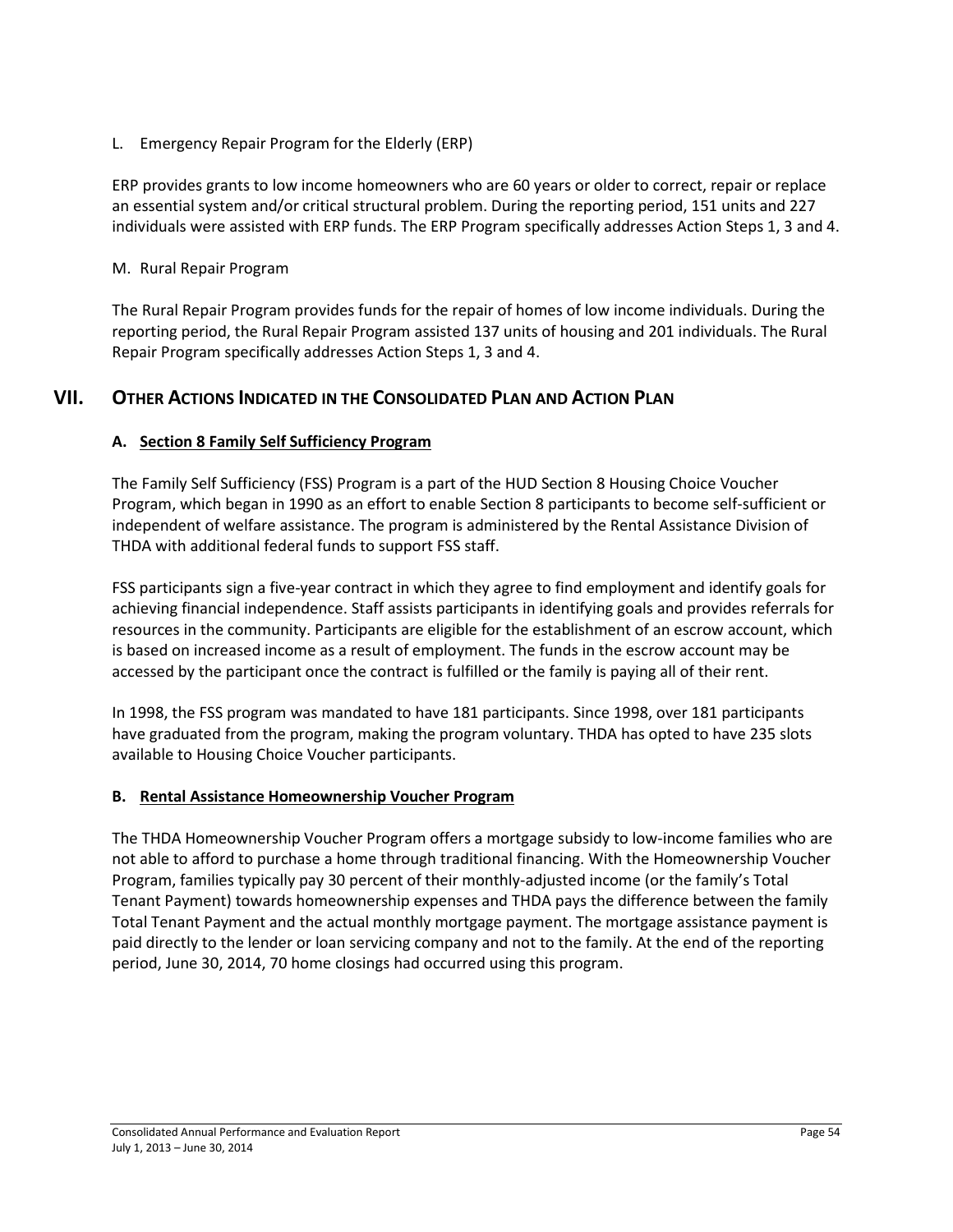### **C. Lead Based Paint**

Title X of the federal Residential Lead Based Paint Hazard Reduction Act of 1992 became effective on December 6, 1996. On September 26, 2000, the Tennessee Department of Environment and Conservation (TDEC) implemented a certification program and compiled a registry of certified lead inspectors, risk assessors, contractors and training facilitators.

In April 2001, HUD and the Environmental Protection Agency (EPA) issued a joint memorandum to clarify Title X requirements for rehabilitation of housing to clarify the definition of abatement under regulations issued by EPA and HUD. It also asserted in the memorandum that HUD and EPA regulations were complementary. On May 2, 2011, THDA and TDEC issued a joint memorandum that allows for the use of HUD regulations in rehabilitation projects. TDEC certified that lead based paint professionals must be used. These joint efforts have enabled rehabilitation efforts to continue.

Each of the four Consolidated Planning grant programs have lead based paint requirements. In regards to the CDBG and HOME programs, subrecipients must give participants of the program notice of possible lead hazards within the unit when the house is dated pre-1978 and must inform them of possible dangers. The Lead Chapter of the HOME Operations manual, which provides further guidance for compliance with HUD regulations, is made available to all grantees and can be found on THDA's website. THDA monitors for compliance with lead based paint regulations during project monitoring. Housing assisted with ESG funds are also subject to the Lead Based Paint Poisoning Prevention Act and based on the activity, must comply with various subparts of the Act.

## **VIII. ACTIONS TAKEN TO AFFIRMATIVELY FURTHER FAIR HOUSING**

## **A. Statewide Analysis of Impediments to Fair Housing Choice**

In October of 2011, the consolidated partners began a series of meetings to modify the current procedures regarding the Analysis of Impediments (AI) to Fair Housing Choice and the state's obligation to affirmatively further fair housing, as a result of comments made by HUD's Office of Fair Housing and Equal Opportunity (FHEO) in regards to the FY 2011-12 CAPER. These conversations continued throughout 2012 and resulted in a decision by the consolidated partners to hire a third-party consultant to assist in the development of a state-wide AI. In October of 2012, a Request for Proposals (RFP) was issued to secure a consultant. Six responses to the RFP were received and were scored and ranked by ECD and THDA staff according to state procurement policies. Western Economic Services (WES) was selected to complete the AI.

A planning meeting was held with ECD, THDA and WES in January, 2013. It was determined that WES would conduct a survey of the 40 largest non-entitlement municipalities in the state to assess local practices and land uses that may span a number of jurisdictions and might not be in the spirit of affirmatively furthering fair housing. WES would hold three fair-housing forums across the state to present information on the AI based on a review of the data available from sources such as the U.S. Census Bureau, the U.S. Bureau of Labor Statistics, the U.S. Bureau of Economic Analysis, etc. A Fair Housing Survey would also be conducted online to give all partners throughout the state a chance to answer questions about their view of fair housing in the state, the challenges and what is needed.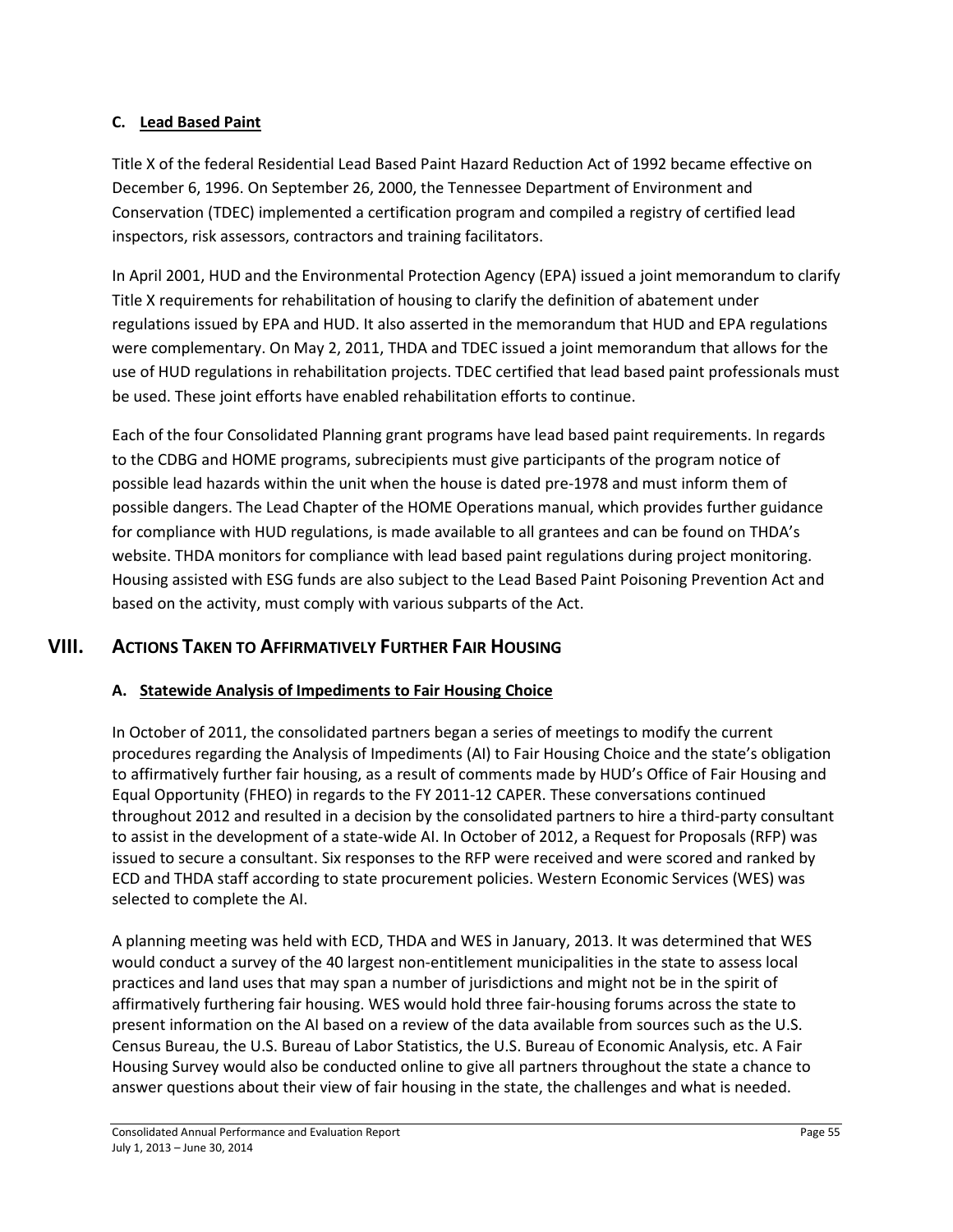The Forums were held in Jackson, Nashville and Knoxville during the week of March 18, 2013. Participants included housing advocates, representatives of local service agencies, real estate agents, local elected officials and others. More than 140 people attended the forums and were given the chance to view, ask questions of and comment on the preliminary findings of the AI.

The Fair Housing survey was sent out in February 2013 and available through April 2013. More than 850 people completed the survey weighing in on fair housing issues in the public and private sectors. Data from these sources combined with information on the Fair Housing complaints received in the state and data from the Community Reinvestment Act (CRA) and Home Mortgage Disclosure Act (HMDA) were combined to develop a list of impediments to fair housing choice in the state.

The draft of the AI was on the THDA and ECD websites for public comment in May 2013. Comments received were addressed by WES and incorporated in the final draft that was produced in June 2013 and submitted to ECD in July 2013.

In October 2013, WES presented the AI at the Tennessee Governor's Housing Summit (sponsored by THDA). This was the final piece of outreach for the initial release of the study. At the same session, the Metropolitan Development and Housing Authority for Nashville-Davidson County presented their AI to assist the audience in understanding fair housing issues facing the state as a whole as well as a local urban jurisdiction.

Public and private sector impediments were identified along with suggested actions. Based on the AI, THDA and ECD developed Fair Housing Activities, presented in the Annual Action Plan, which were implemented in FY 2013-14. These activities address the identified impediments and show the Consolidated Partners' commitment to affirmatively furthering fair housing in Tennessee. The Consolidated Partners will use the AI, along with the Fair Housing Plan developed from the AI, for the next several years to continue to address impediments, including the current year's Annual Action Plan. The final AI is available on the THDA and ECD websites.

## **B. Fair Housing Activities and Training**

The activities of each agency administering the four Consolidated Plan grant programs are described below.

## 1. Tennessee Department of Economic and Community Development (ECD), CDBG Program

ECD assumed the lead role for developing and securing a statewide Analysis of Impediments to Fair Housing Choice (AI) study in 2012-13 which was distributed to each of the grantees this year. ECD worked to ensure each grantee had access to the study and used it to develop their fair housing activity that is required as part of their grant agreement. Completion of a Fair Housing Activity is not a specific budget line-item but it is an eligible expense for the communities. For the 2013-14 year, approximately 75 fair housing activities will be conducted in the local communities between the regular round and disaster applications. The Annual Action Plan addresses other fair housing activities and the expected costs of completion.

The overall programmatic activities funded through the CDBG program work towards furthering fair housing across the state. CDBG projects are targeted at improvements, which benefit low and moderate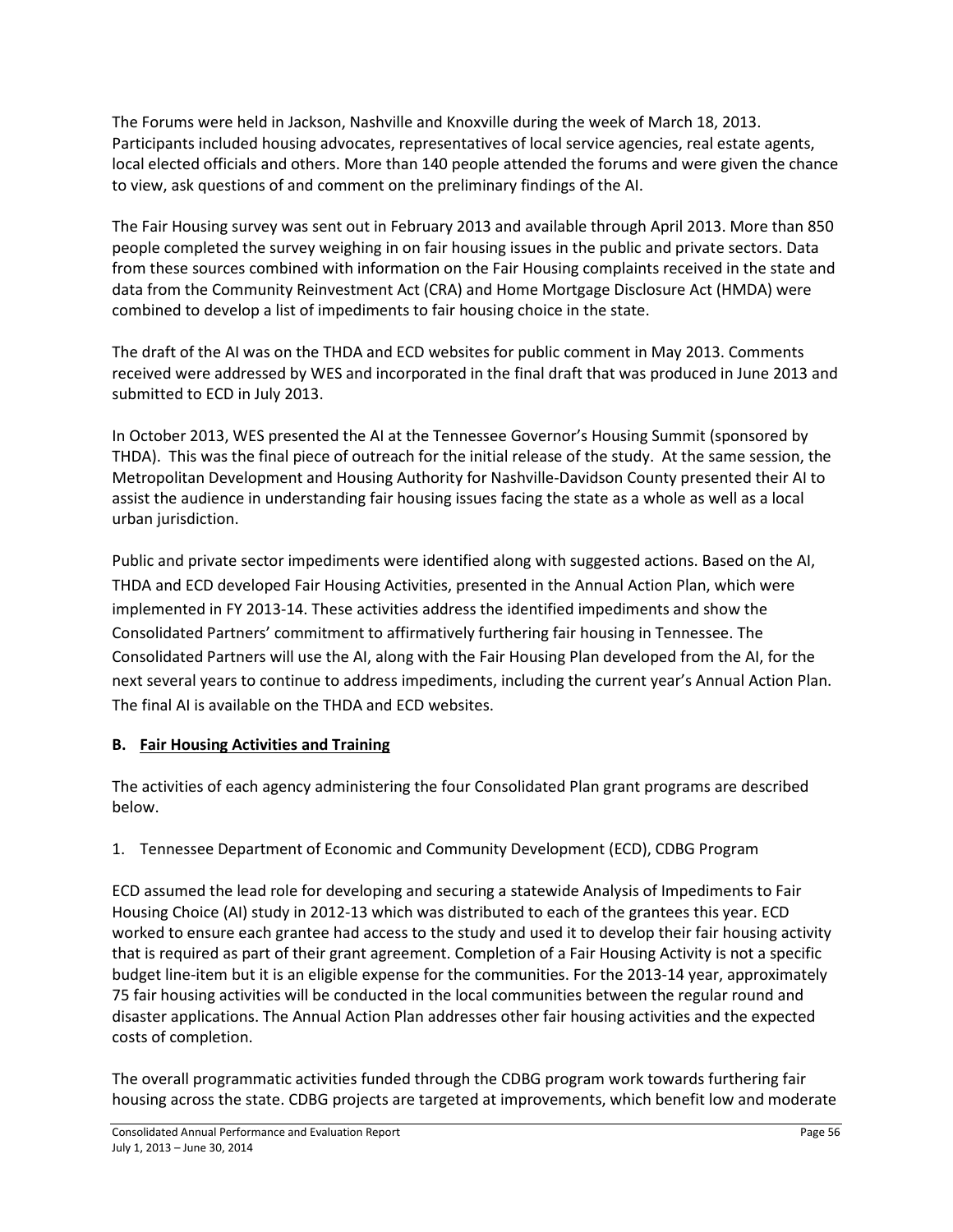income people, as well as minorities, persons with disabilities, elderly persons and female-headed households. ECD collects and analyzes data on those served by CDBG projects and reports findings to HUD annually.

In its CDBG manual, ECD informs all grantees of their roles and responsibilities and program requirements. Each grantee is required to conduct a fair housing activity, those activities have to be approved by the Director of Federal Programs. Based on the impediments in the AI, during the 2013- 2014 program year, the grantees focused more on educating elected officials about fair housing laws and responsibilities and on communicating fair housing laws to realtors and bankers in their communities. Other activities included various ways to educate the public about their rights. Each grantee must also document relocation that occurs due to grant activities, must include equal opportunity language in their contracts, must create and post an Equal Opportunity Employer policy, must follow Section 3 requirements, must follow Section 504, must involve minority and female contractors and must complete contractor activity reports that outline contracts.

ECD also sponsored, assisted in the planning for, and attended the Tennessee Fair Housing Matters Conference during fair housing month. Together with the consolidated partners, ECD will assist in creating and implementing a strategy to address impediments found in the AI. Throughout the year, ECD will continue to disseminate findings of the AI to subrecipients and will provide educational opportunities for subrecipients on identifying fair housing issues and working to improve existing impediments. A guide for grantees is in development to help them plan for the Fair Housing Activity and assure that it addresses impediments identified in the AI.

Additional fair housing related activities completed by ECD during FY 2013-14 are included in the following table.

| <b>Action</b>                                                                     | Cost    |
|-----------------------------------------------------------------------------------|---------|
| Fair Housing Matters Conference sponsorship                                       | \$1,700 |
| Continue to give "Fair Housing Equal Opportunity for All" brochure to program     | \$250   |
| beneficiaries and monitor subrecipients to ensure compliance.                     |         |
| Make improvements to fair housing webpage, make AI available for review,          | \$200   |
| and add fair housing brochures and educational pieces provided by HUD.            |         |
| Continue to monitor subrecipients for compliance with Fair Housing and Equal      | \$250   |
| Opportunity, utilizing Fair Housing and Equal Opportunity checklists.             |         |
| Contract with the Tennessee Fair Housing Council or other fair housing            |         |
| education providers to conduct fair housing training at grantee workshops,        |         |
| with an emphasis on duty to affirmatively further fair housing, raising citizen   | \$500   |
| awareness of fair housing law, discrimination in rental, ramifications of failure |         |
| to make reasonable accommodation, codes, zoning and other priority areas.         |         |
| Explore opportunities to work with fair housing partners and local/county         |         |
| government associations, including West Tennessee Legal Services and the Fair     | \$800   |
| Housing Council, to develop sample ordinances, resolutions and policies to        |         |
| provide to local governments and subrecipients.                                   |         |

## **Table 45 FY 2013-14 Fair Housing Activities Completed by ECD**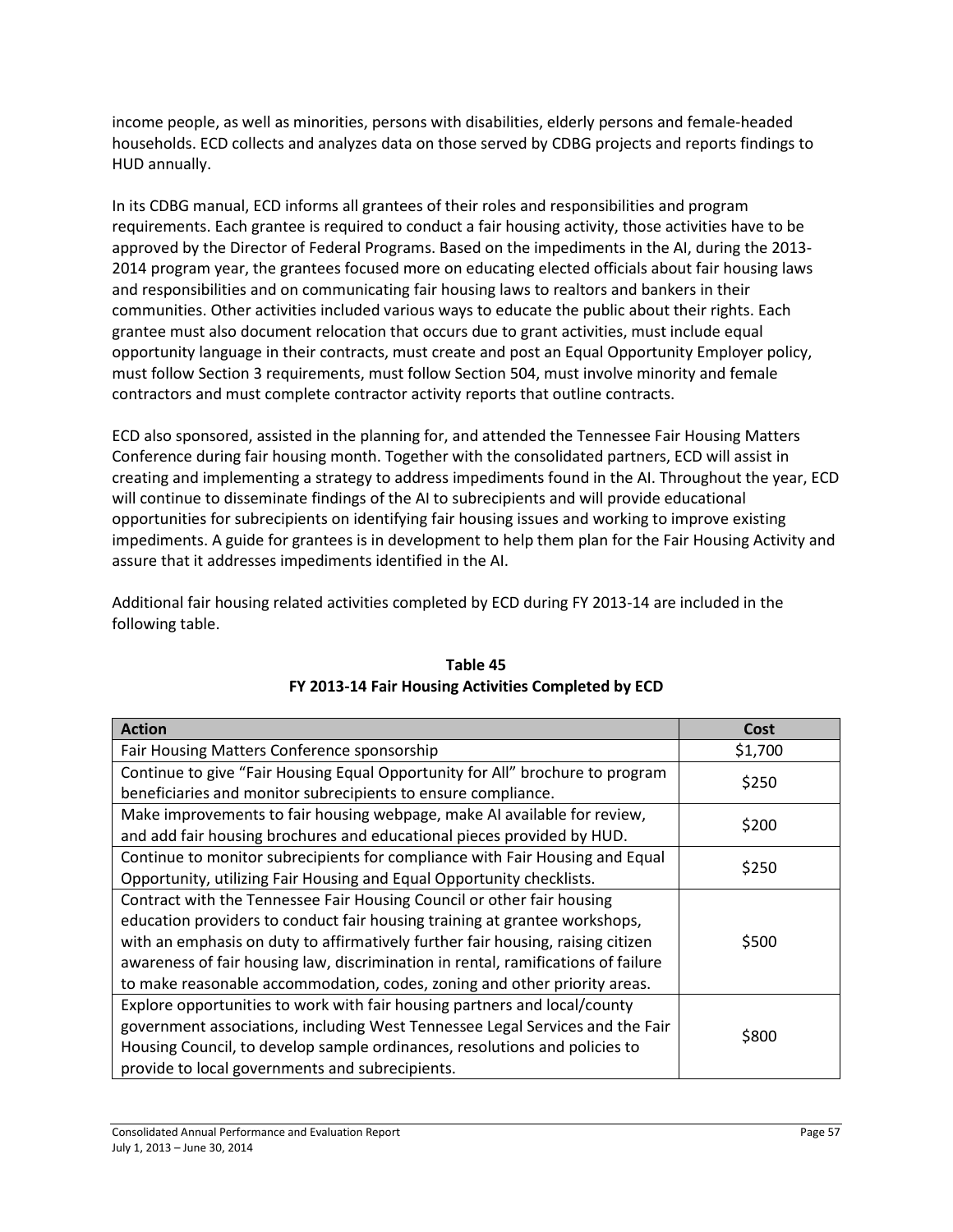| Present AI findings and fair housing activities at Governor's Housing Summit,<br>which is attended by housing stakeholders, citizens and local government<br>officials.                                                                                                                                                                                                                                                                                                                                                                                                      | \$500 |
|------------------------------------------------------------------------------------------------------------------------------------------------------------------------------------------------------------------------------------------------------------------------------------------------------------------------------------------------------------------------------------------------------------------------------------------------------------------------------------------------------------------------------------------------------------------------------|-------|
| Continue to educate local government staff and subrecipients by contracting<br>with the Tennessee Fair Housing Council or other fair housing education<br>providers to conduct fair housing training at grantee workshops, with an<br>emphasis on duty to affirmatively further fair housing, raising citizen<br>awareness of fair housing law, discrimination in rental housing, failure to make<br>reasonable accommodation, codes, zoning and other priority areas. Continue<br>to publish ECD notices and promote participation at fair housing events and<br>trainings. | \$500 |
| <b>Total FY 2013-14</b>                                                                                                                                                                                                                                                                                                                                                                                                                                                                                                                                                      |       |

## 2. Tennessee Housing Development Agency (THDA), HOME and ESG Programs

THDA has participated in the planning for a statewide AI with the Consolidated Partners over the last two years and assisted with the development of a timeline to complete the AI and a statewide Fair Housing Plan. THDA is also responsible for providing updates on the state's progress through Consolidated Planning documents, such as the Annual Action Plan and CAPER, and has provided periodic updates on progress as requested by FHEO. Aside from participating in the development of the AI and the state-wide Fair Housing Plan, THDA engages in a number of fair housing activities through the HOME and ESG programs, as well as other programs administered by THDA that are included in this report.

HOME Program Requirements detailed in the HOME Program Description state that "no person in the United States shall on the grounds of race, color, religion, sex, familiar status, national origin, age or disability be excluded from participation, denied benefits or subjected to discrimination under any program funded in whole or in part by HOME funds." The Program Description also details federal requirements as set forth in 24 CFR 5.105(a) that are applicable to HOME projects and include: 24 CFR Part 100, 24 CFR Part 107, 24 CFR Part 1, 24 CFR Part 146, 24 CFR Part 8, 24 CFR Part 6, 42 USC §12101 *et seq*., 24 CFR Parts 5, 200, 203, 236, 400, 570, 574, 882, 891 and 982, and 24 CFR Part 135. The HOME Operations Manual further discusses applicable federal laws, executive orders and regulations that pertain to fair housing and equal opportunity. THDA HOME grantees must comply with each of the federal laws, executive orders and regulations detailed in Chapter 6, Section 2.1 of the HOME Operations Manual.

Local programs are also required to adopt affirmative marketing procedures and requirements, which must be approved by THDA prior to any HOME funds being committed to a rental or homebuyer project of five or more units. One requirement of affirmative marketing is detailing the methods for informing the public, owners and potential tenants about fair housing laws and the local program's policies.

In addition to meeting all requirements of the HOME Program Description and HOME Operations Manual, grantees have certain responsibilities to ensure protected persons or groups are not denied benefits. Responsibilities of grantees, which are undertaken throughout the progress of the projects, are outlined in Chapter 6, Section 3 of the HOME Operations Manual. In addition, the HOME Operations Manual requires certain activities of grantees and include: a minimum of one fair housing activity, which includes distribution of the *Fair Housing Equal Opportunity for All* pamphlet to each program applicant, Section 3 activities and documentation, creation and distribution of a policy of nondiscrimination, Equal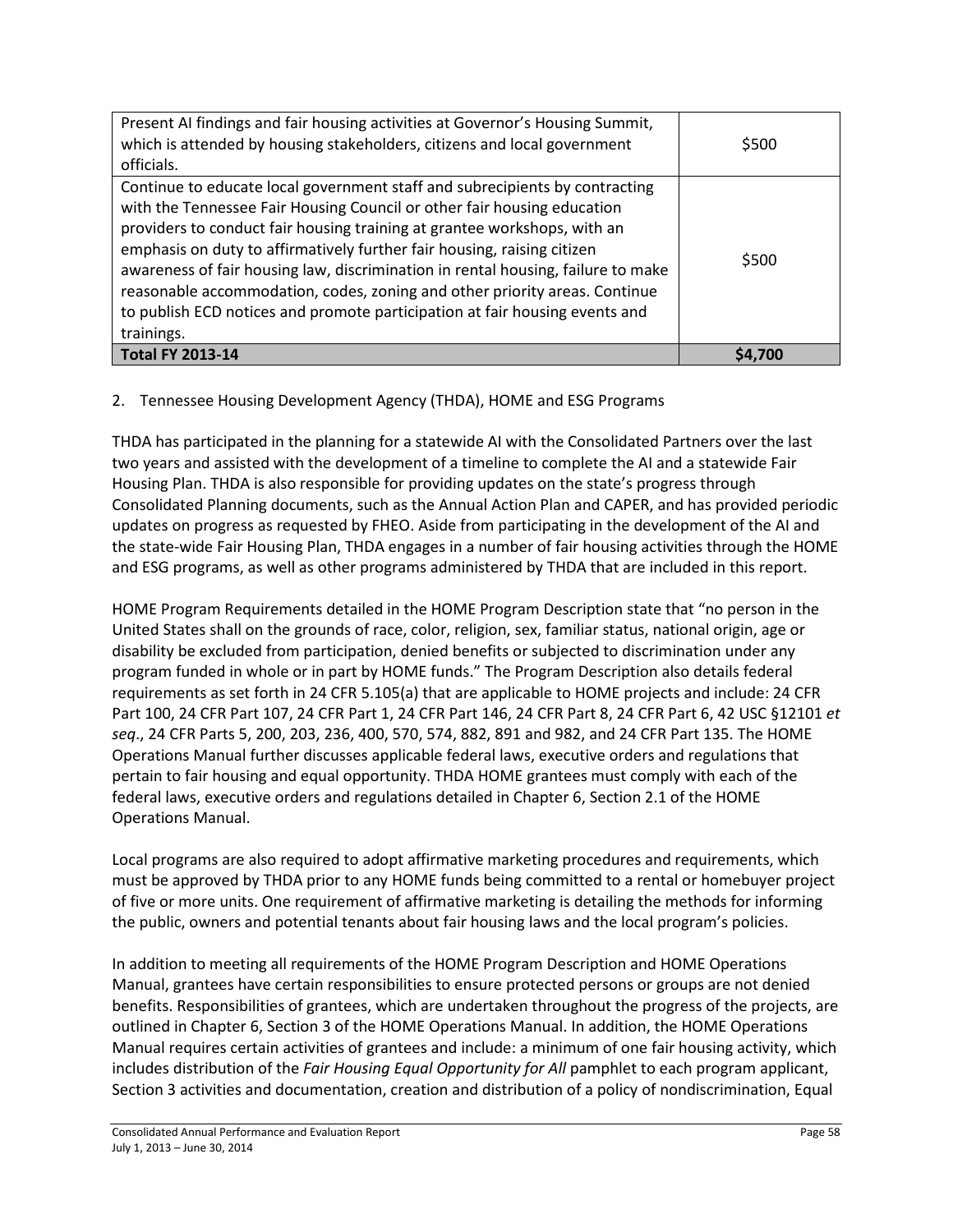Opportunity requirements in construction-generated employment, minority and female solicitation, Section 504 requirements, site and neighborhood standards and consideration of fair housing and local zoning ordinances.

Grantees are required to maintain records of their actions for FHEO monitoring purposes, including advertisements for employment and documentation of subsequent applications and individuals hired. An extensive list of recordkeeping requirements are found in Chapter 6, Section 5 of the HOME Operations Manual. Grantees are monitored during the duration of a project and an Equal Opportunity/Fair Housing/Title VI checklist is used by program monitors to determine compliance with requirements, responsibilities, activities and recordkeeping. This checklist also contains questions regarding complaints filed and any indications of Equal Opportunity and Fair Housing policy violations.

HOME Recipients attend the HOME Workshop, which includes a session dedicated to fair housing, each year at THDA's headquarters. Training for HOME grantees included fair housing basics, fair housing law, how to identify fair housing issues and ways to make the public and clients aware of fair housing and ways to affirmatively further fair housing. The training is attended by HOME administrators located throughout the state. Supplemental fair housing information is provided in the HOME Operations Manual, which is available to the public on THDA's website.

As detailed in the ESG Program Description, all ESG recipients must perform and document action in the area of enforcement and promotion to affirmatively further fair housing. During the grant year, recipients must carry out a minimum of one activity to promote fair housing. Nondiscrimination and equal opportunity laws are also applicable to ESG programs and recipients. The ESG Program Manual requires all grantees to make facilities and services available to all persons and families on a nondiscriminatory basis. Publicity surrounding the availability of shelter facilities should reach all persons regardless of handicap, race, color, religion, sex, age, familial status or national origin. Grantees must also establish additional procedures to disseminate information to those interested in handicap accessible services and facilities. Additionally, grantees are required to give each participant a "Fair Housing for All" brochure. Information regarding fair housing requirements and activities can be found in the ESG Program Guidelines and the ESG Program manual, which is available to the public on THDA's website.

Other THDA programs also engage in fair housing activities similar to those of the ESG and HOME Program. Tennessee's AI and our Action Plan both discuss a significant need of education around Fair Housing. Through multiple efforts, THDA supports the availability and accessibility of fair housing education across the state. Each year, THDA hosts the annual "Peer Session" for education providers of THDA's Homebuyer Education Initiative (HBEI). HBEI agencies providing education to potential homebuyers use the *Realizing the American Dream* manual and deliver training on the Fair Housing Act through multiple curriculum components. The manual used by HBEI agencies covers the rights of potential borrowers or homeowners and helps them identify fair housing issues through examples. Information is provided regarding the Equal Credit Opportunity Act, Truth in Lending Act, Fair Credit Billing Act, Fair Credit Reporting and the Fair Debt Collection Practices Act. Homebuyer education is required for THDA loan programs that provide down payment assistance (Great Choice and New Start) and is voluntary for THDA's other loan programs. The cost of homebuyer education used in conjunction with a THDA loan is paid by THDA. During the reporting period, THDA expended \$83,300 on providing training materials, such as *Realizing the American Dream's* pre-purchase customer's manual and *Keeping the American Dream's* post-purchase customer's manual, in support of HBEI.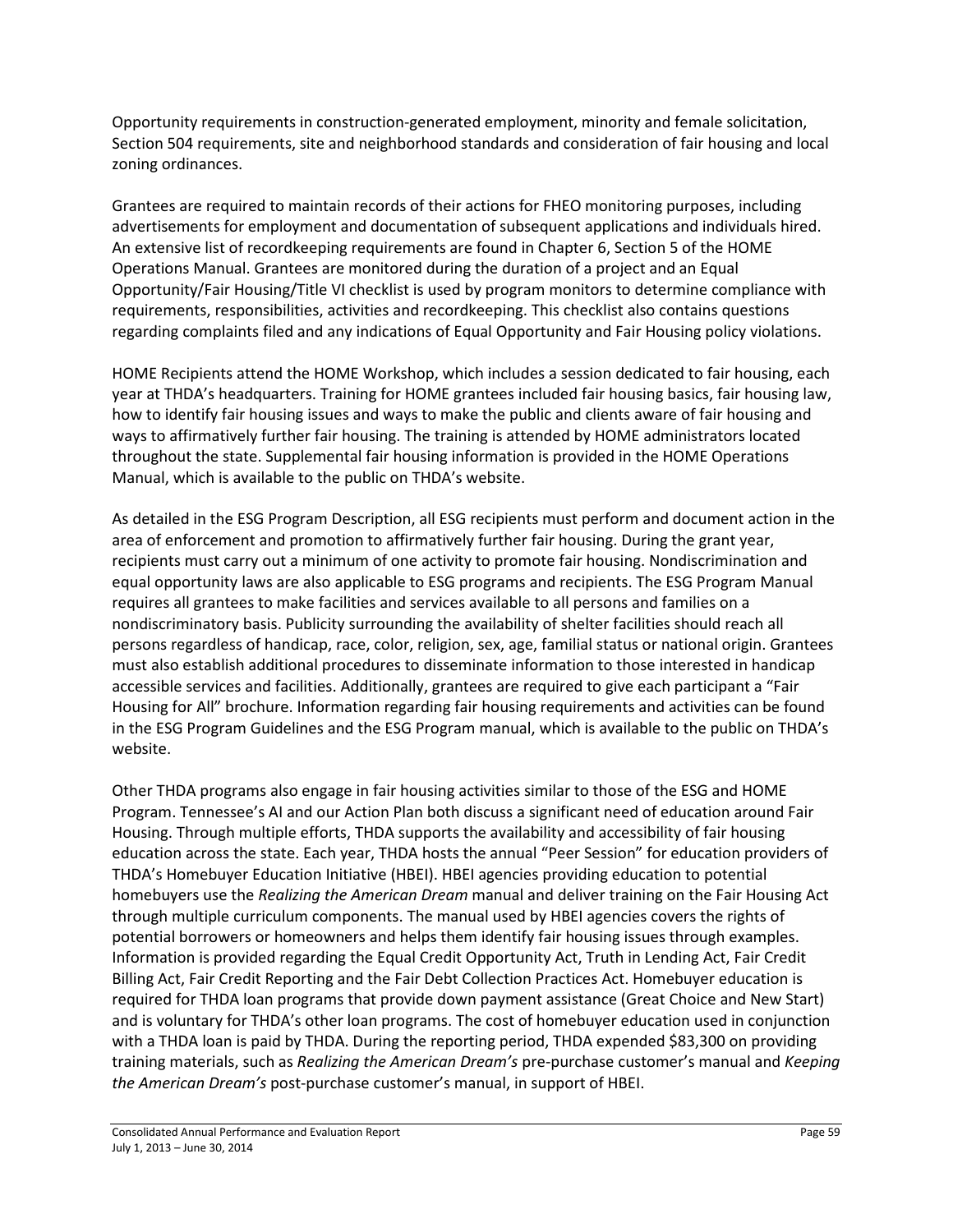During FY 2012-13, THDA contracted with the TN Fair Housing Council to complete a comprehensive Fair Housing training. During FY 2013-14, THDA completed the comprehensive training, which includes Fair Housing, Title VI and LEP training, with divisions not covered in FY 2012-2013. The Fair Housing component lasts approximately three to four hours and covers general and program information facilitated by Tracey McCartney of the TN Fair Housing Council. The Title VI component lasts approximately 30 minutes and is presented by THDA's Assistant Chief Legal Counsel, Bruce Balcom. The Limited English Proficiency component lasts approximately 30 minutes and is presented by Donna Duarte, Director of Civil Rights Compliance. For the divisions that completed comprehensive Fair Housing & Title VI training in FY 2012-13, refresher Title VI training focused on LEP was conducted by the THDA Director of Civil Rights Compliance & Title VI.

**Table 46 FY 2013-14 Comprehensive Fair Housing, Title VI & LEP Training**

| <b>Training Date</b>    | <b>Divisions Trained</b>  | <b>Number of Staff</b><br><b>Trained</b> | <b>Hours</b> | <b>Total</b><br><b>Payroll Cost</b> |
|-------------------------|---------------------------|------------------------------------------|--------------|-------------------------------------|
| July 2013               | Multiple Divisions - THDA | 54                                       |              | \$5,884                             |
| October 2013            | Multiple Divisions - THDA | 21                                       |              | \$2,288                             |
| <b>Total FY 2013-14</b> |                           | 75                                       |              | \$8,172                             |

**Table 47 FY 2013-14 Refresher Title VI (LEP) Training**

| <b>Training Date</b>    | <b>Divisions Trained</b>                                                                                   | <b>Number of Staff</b> | <b>Hours</b> | <b>Total</b>        |
|-------------------------|------------------------------------------------------------------------------------------------------------|------------------------|--------------|---------------------|
|                         |                                                                                                            | <b>Trained</b>         |              | <b>Payroll Cost</b> |
| April 2014              | Multifamily Development, Public<br>Affairs, Section 8 Rental Assistance                                    | 54                     | 1.5          | \$2,206             |
| May 2014                | Accounting and Finance, Community<br>Programs, Internal Audit, Legal,<br>Operations, Research and Planning | 44                     | 1.5          | \$1,798             |
| June 2014               | Connect Team, Human Resources,<br>Information Technology, Program<br>Compliance                            | 34                     | 1.5          | \$1,389             |
| <b>Total FY 2013-14</b> |                                                                                                            | 132                    | 4.5          | \$5,394             |

THDA implemented a language line provided by AVAZA Language Services. AVAZA training was held with all administrative assistants and call center personnel during FY 2013-14. The LEP and AVAZA training covers how to use AVAZA in interactions with LEP clients and lasts one hour.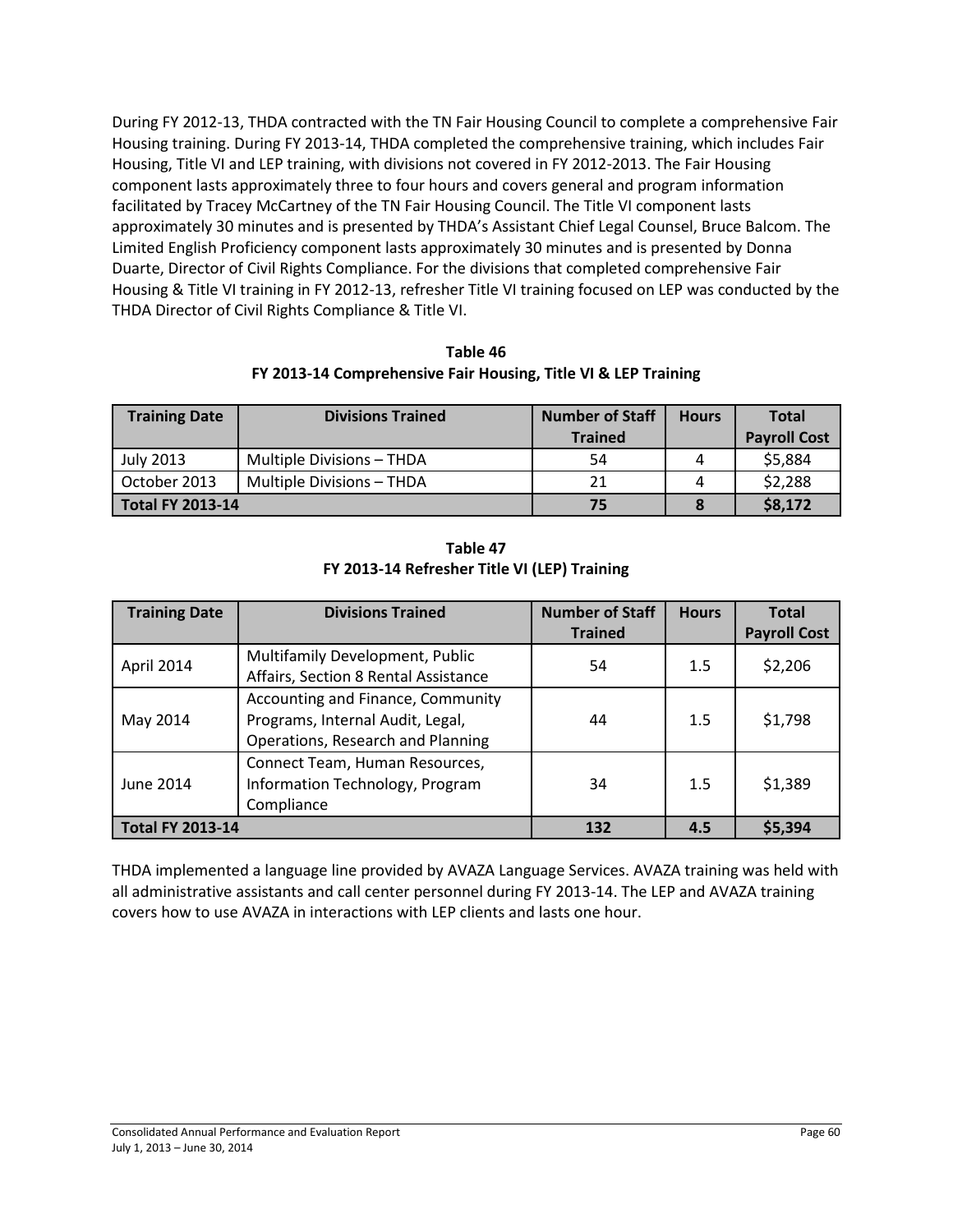**Table 48 FY 2013-14 Limited English Proficiency and AVAZA Training**

| <b>Training Date</b>                   | <b>Divisions Trained</b>                                      | <b>Number of Staff</b><br><b>Trained</b> | <b>Hours</b>   | <b>Total</b><br><b>Payroll Cost</b> |  |
|----------------------------------------|---------------------------------------------------------------|------------------------------------------|----------------|-------------------------------------|--|
| October 2013                           | Administrative Assistants and Call<br><b>Center Personnel</b> | 11                                       | 1              | \$300                               |  |
| February 2013                          | East Tennessee Rental Assistance Field<br>Office              | 6                                        | 1              | \$163                               |  |
|                                        | <b>Total FY 2013-14 AVAZA Training</b>                        | 17                                       | $\overline{2}$ | \$463                               |  |
|                                        |                                                               |                                          |                |                                     |  |
| <b>AVAZA Services Payments</b><br>Date |                                                               |                                          |                |                                     |  |
| Payment 1                              |                                                               | <b>July 2013</b>                         |                | \$94.60                             |  |
| Payment 2                              |                                                               | November 2013                            |                | \$17.05                             |  |
| <b>Total AVAZA Services Payment</b>    |                                                               |                                          |                |                                     |  |
| Total FY 2013-14 AVAZA Expenses        |                                                               |                                          |                |                                     |  |

Additionally, THDA staff members attend various statewide and national training events that include fair housing components. During the reporting period, more than 46 employees attended one or more of the following fair housing related training events:

| <b>Event/Host, Location and</b><br><b>Date</b>                                                                                          | <b>Number of</b><br><b>THDA</b> | <b>Hours</b>   | <b>Payroll</b><br>Cost | <b>Fees</b>                      | Sponsorship<br>Costs | <b>Total</b> |
|-----------------------------------------------------------------------------------------------------------------------------------------|---------------------------------|----------------|------------------------|----------------------------------|----------------------|--------------|
|                                                                                                                                         | <b>Participants</b>             |                |                        |                                  |                      |              |
| <b>East Tennessee Accessibility</b><br>Symposium, Knoxville, TN,<br>October 2013                                                        | $\mathbf{1}$                    | 8              | \$218                  | \$0                              | \$1,000              | \$1,218      |
| Governor's Housing Summit<br>- Presentation of AI<br>Findings, Nashville, TN,<br>October 2013                                           | Unknown                         | $\overline{2}$ | \$0                    | \$0                              | \$1,500              | \$1,500      |
| <b>National Council of State</b><br>Housing Finance Agencies,<br>HFA Institute, Washington,<br>DC, Fair Housing Update,<br>January 2014 | $\overline{2}$                  | $\overline{2}$ | \$0                    | *Part of<br>larger<br>conference | \$0                  | \$0          |
| TN Fair Housing Council and<br><b>West TN Legal Services:</b><br>"Mock Fair Housing Trial"<br>Nashville, TN, February<br>2014           | 5                               | 8              | \$1,090                | \$0                              | \$100                | \$1,190      |
| "Fair Housing Update" - TN<br>Day on the Hill, Nashville,<br>TN, February 2014                                                          | 3                               | 4              | \$0                    | \$0                              | \$500                | \$500        |

**Table 49 FY 2013-14 Nondiscrimination Training**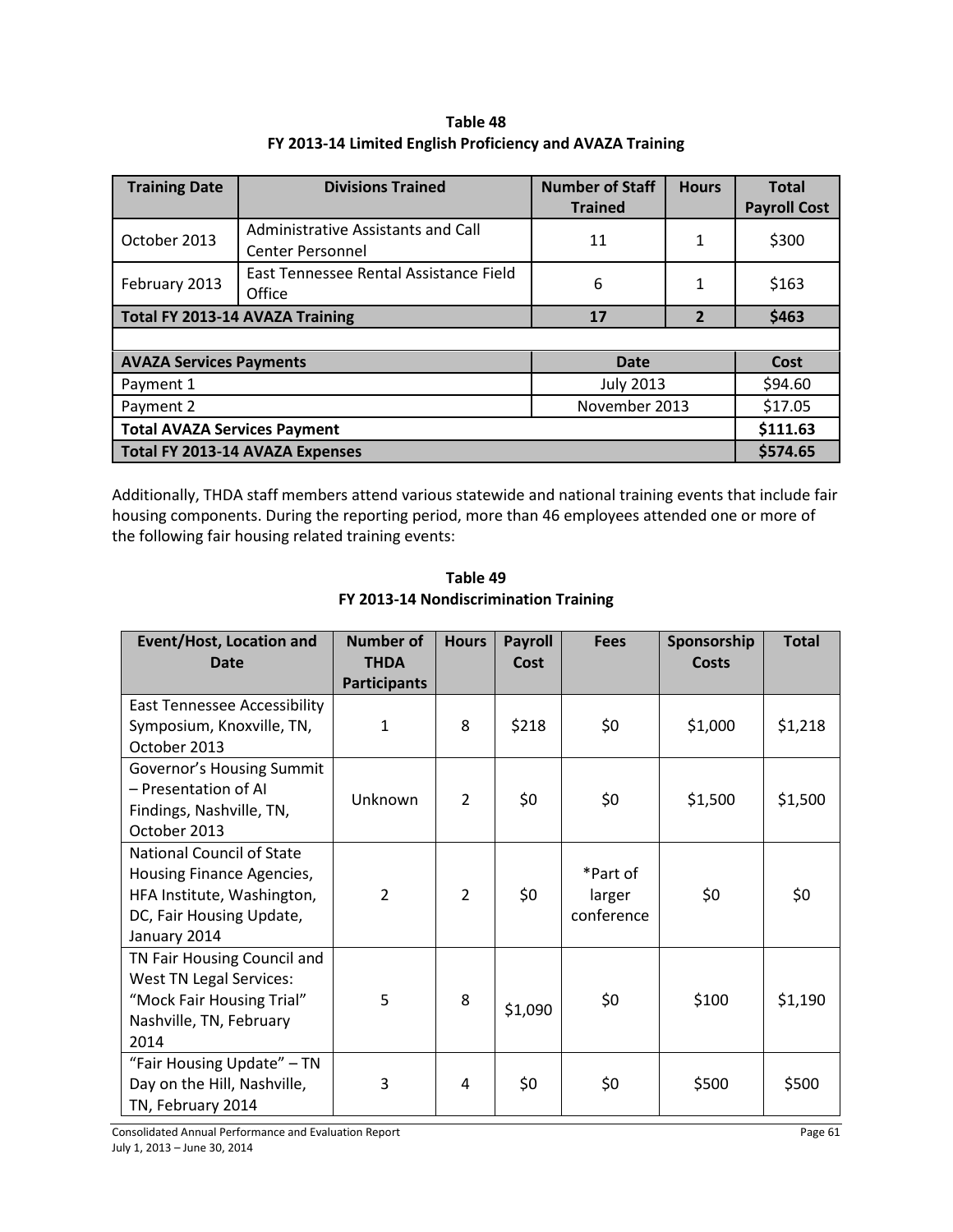| 2014 Tennessee Fair<br><b>Housing Matters</b><br>Conference, Nashville, TN,<br>April 2014                                                                           | 22           | 8  | \$4,794 | \$1,650<br>(575/pp)        | \$0     | \$6,444  |
|---------------------------------------------------------------------------------------------------------------------------------------------------------------------|--------------|----|---------|----------------------------|---------|----------|
| <b>West TN Fair Housing</b><br>Council CELEBRATION,<br>Memphis, TN, April 2014                                                                                      | $\mathbf{1}$ | 4  | \$109   | \$226<br>(incl.<br>travel) | \$100   | \$435    |
| <b>ECHO Spring Fair Housing</b><br>Conference,<br>Knoxville, TN, April 2014                                                                                         | $\mathbf{1}$ | 4  | \$109   | \$0                        | \$700   | \$809    |
| "Fair Housing Attaining the<br>Goal for All" - One House at<br>a Time, Jackson, TN, April<br>2014                                                                   | 10           | 8  | \$2,179 | \$0                        | \$1,150 | \$3,329  |
| Tennessee Council of<br><b>Development Disabilities</b><br>Council, Nashville, TN,<br>(various dates)                                                               | $\mathbf{1}$ | 25 | \$681   | \$0                        | \$0     | \$681    |
| Tennessee Department of<br><b>Mental Health and</b><br>Substance Abuse Services,<br>Mental Health Policy and<br>Planning Council, Nashville,<br>TN, (various dates) | $\mathbf{1}$ | 25 | \$681   | \$0                        | \$0     | \$681    |
| <b>Total FY 2013-14</b>                                                                                                                                             | 46           | 98 | \$9,861 | \$1,876                    | \$5,050 | \$16,787 |

Each year, THDA hosts the Tennessee Governor's Housing Summit, a two-day event that provides informational sessions to affordable housing professionals on topics related to providing safe, sound and affordable housing opportunities for Tennesseans. In 2013, specific sessions included: Affirmatively Furthering Fair Housing and Renter's Rights and Fair Housing. The Affirmatively Furthering Fair Housing session focused on Tennessee and Metro Nashville's results of the Analysis of Impediments to Fair Housing Choice. Nearly 100 attendees attended the session and to hear Rob Gaudin, Western Economic Services, and Angie Hubbard, Metropolitan Development and Housing Agency, educate the general public and local officials about how to recognize and report Fair Housing Violations. The TN Fair Housing Matters Conference, taking place in April and hosted by the Tennessee Fair Housing Council, included sessions on Fair Housing, Identifying and Addressing Obstacles to Fair Housing, and Fair Housing and Mental Disabilities.

In addition to the above sponsorships, the Southwest Tennessee Development District committed \$13,750 and the Northwest Tennessee Development District \$3,000 to the Fair Housing Attaining the Goal for All conference, along with the Housing Coalition meeting preceding it in April 2014. These funds came from the THDA technical assistance grant awarded to the development districts for services directed toward assisting local government and non-profit entities in the development, application, implementation, and/or furthering of affordable housing for very low-income households in Tennessee. The areas covered by the Northwest and Southwest Tennessee Development Districts represent parts of Tennessee with the greatest need for affordable housing and a relatively high percentage of African Americans.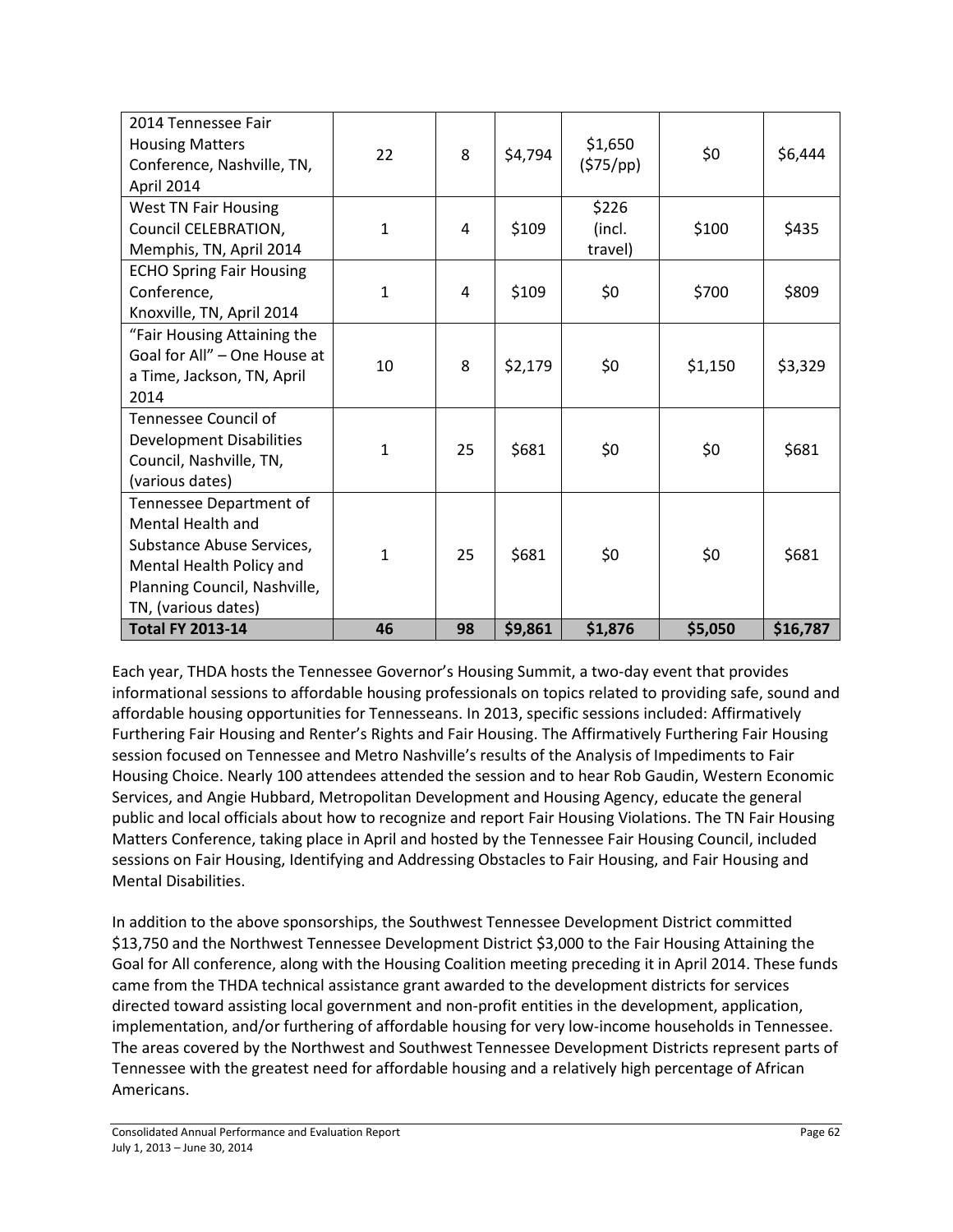THDA continues to update and refine the Fair Housing and Title VI Compliance sections of THDA's website. The webpages include a general overview of Title VI and the Fair Housing Act, fair housing legislation, examples of housing discrimination, fair housing resources and procedures for filing a fair housing complaint with HUD's Office of Fair Housing and Equal Opportunity or the Tennessee Human Rights Commission (THRC). THDA also continues to examine and improve the Limited English Proficiency policies and procedures. The LEP policies and procedures provide guidelines for THDA staff who encounter individuals whom may have difficulty understanding or speaking English. The procedures help to ensure that resources or services are effectively provided to individuals with limited English proficiency. THDA staff also has a system to track LEP encounters and continues to utilize the telephonebased AVAZA language interpreting service.

THDA's Executive Director serves on the Tennessee Council on Developmental Disabilities and THDA's Director of Research and Planning serves on the Tennessee Department of Mental Health and Substance Abuse Services, Mental Health Policy and Planning Council. These meetings are regularly attended by the Director of Research and Planning (the Executive Director's designee for the former) and help ensure that THDA's efforts are known by the disability and mental health communities. Additionally, the agency's role on these councils keeps our program directors informed of emerging and persistent issues around housing for the populations served.

During FY 2013-14, THDA collaborated with the TennCare Bureau and the Department of Mental Health and Substance Abuse Services to apply for special housing funds under HUD's Section 811 Project Rental Assistance Demonstration program. The program is designed to help extremely low-income persons with disabilities, who require long term services and supports, with affording housing costs. Tennessee's program is designed to help disabled and elderly disabled persons avoid being placed in nursing home care if the person is able to live independently with home based care. THDA is the lead applicant. The application requests the maximum amount of funds (\$12,000,000). As of this date, the application is pending with HUD.

In February, THDA staff from Community Programs, Research and Planning and Civil Rights Compliance met via phone with Stephen Moore from HUD's Fair Housing and Equal Opportunity (FHEO) Office to discuss ways to improve outreach to the public during public comment periods, with attention to our outreach to protected classes. This Technical Assistance call was offered to the state by HUD to improve the reach of our request for public comments on the work that we do. The Technical Assistance call included a range of suggestions to improve the agency's outreach to members of protected classes under the Fair Housing Act. Many of the suggestions from this call were employed, most notably a directed outreach effort to groups statewide that serve members of a protected class.

Each year, THDA, in accordance with the state's Citizen Participation Plan, posts public notices regarding the Consolidated Plan and other THDA administered programs in newspapers serving the largest population centers in the State and by making the notices available in electronic format. The following tables shows the public notices during FY 2013-14 and the associated costs.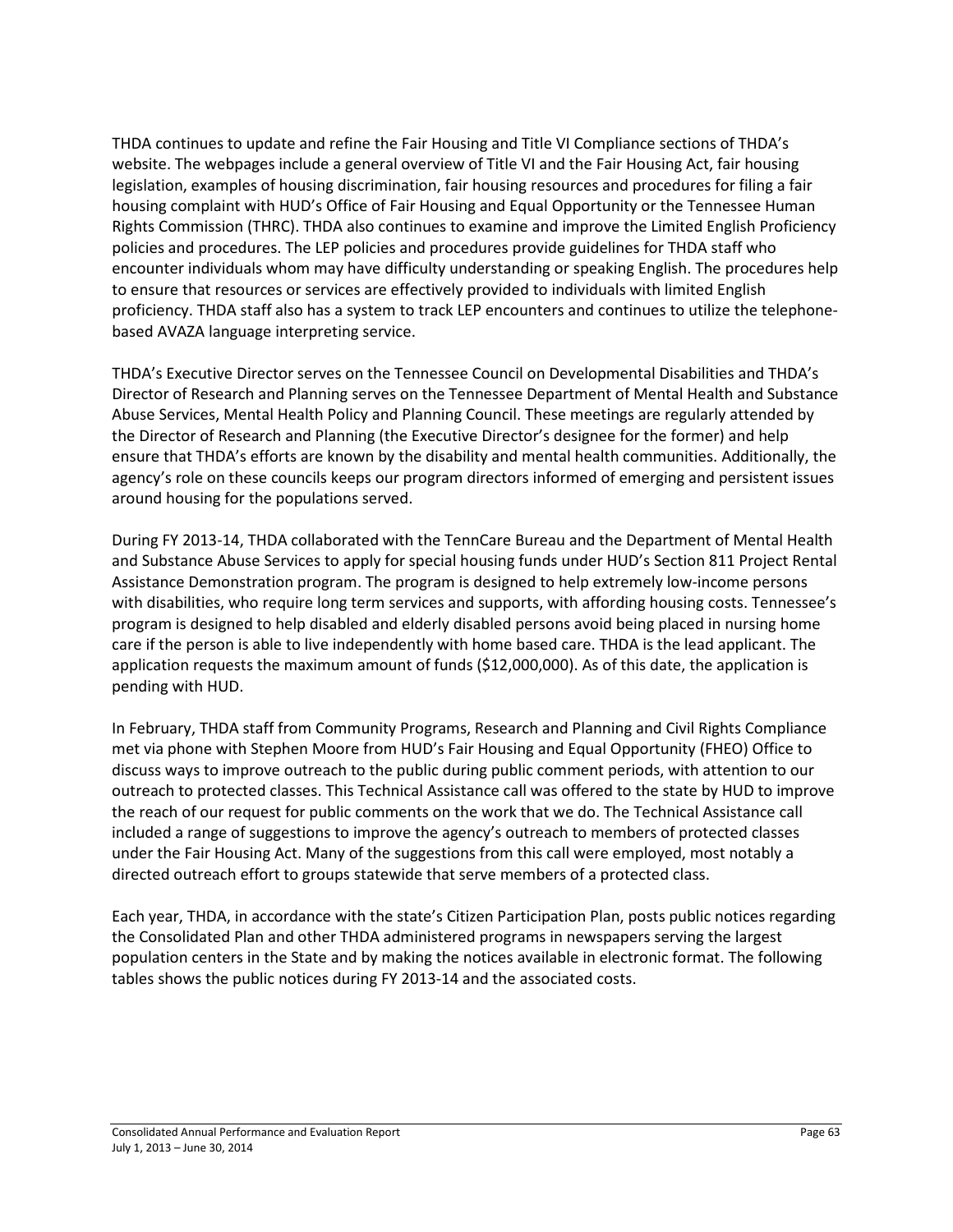| Table 50                              |
|---------------------------------------|
| FY 2013-14 Public Notice Expenditures |

| <b>Substantial Amendment Hearing Notice</b>                                    |             |
|--------------------------------------------------------------------------------|-------------|
| <b>Paper Name</b>                                                              | Cost        |
| Chattanooga Times Free Press                                                   | \$372.30    |
| Clarksville- Leaf Chronicle                                                    | \$584.80    |
| The Jackson Sun                                                                | \$616.00    |
| Johnson City Press                                                             | \$180.56    |
| Knoxville News Sentinel                                                        | \$623.33    |
| Memphis-Commercial Appeal                                                      | \$1994.67   |
| The Tennessean                                                                 | \$2132.80   |
| Chattanooga's Noticias Libres                                                  | \$346.67    |
| Franklin's La Campana                                                          | \$250.00    |
| Mundo Hispano Bilingual                                                        | \$193.08    |
| Memphis' La Prensa Latina                                                      | \$295.00    |
| Nashville's El Crucero de Tennessee                                            | \$320.00    |
| Tennessee Foreign Language Institute-Spanish Translation                       | \$60.00     |
| <b>Subtotal</b>                                                                | \$7,969.21  |
| FY 2014-15 Action Plan                                                         |             |
| TFLI-Executive Summary Action Plan -Spanish Translation                        | \$258.48    |
| TFLI- Public Notice -Somali, Arabic, Bosnian, Kurdish(Sorani) Kurdish (Badini) | \$400.00    |
| TFLI- Public Notice- Spanish Translation                                       | \$60.00     |
| The Tennessean                                                                 | \$1,064.93  |
| Chattanooga Times Free Press                                                   | \$96.92     |
| The Leaf Chronicle                                                             | \$339.78    |
| The Jackson Sun                                                                | \$293.33    |
| Johnson City Press                                                             | \$101.38    |
| <b>Knoxville News Sentinel</b>                                                 | \$341.89    |
| The Commercial Appeal                                                          | \$1002.67   |
| Chattanooga's Noticias Libres                                                  | \$25.66     |
| Memphis' La Prensa Latina                                                      | \$294.44    |
| Nashville's El Crucero de Tennessee                                            | \$280.00    |
| Franklin's La Campana                                                          | \$166.11    |
| <b>Subtotal</b>                                                                | \$4,725.59  |
| <b>FY 2012-13 CAPER</b>                                                        |             |
| <b>Memphis Commercial Appeal</b>                                               | \$750.00    |
| The Tennessean                                                                 | \$900.00    |
| The Knoxville News Sentinel                                                    | \$229.00    |
| Chattanooga Times Free Press                                                   | \$183.00    |
| Johnson City Press                                                             | \$271.00    |
| The Jackson Sun                                                                | \$251.00    |
| Clarksville Leaf Chronicle                                                     | \$318.00    |
| <b>TFLI-Summary Translation-Spanish</b>                                        | \$187.60    |
| <b>Subtotal</b>                                                                | \$3,089.60  |
| <b>Total Expenditures</b>                                                      | \$15,784.40 |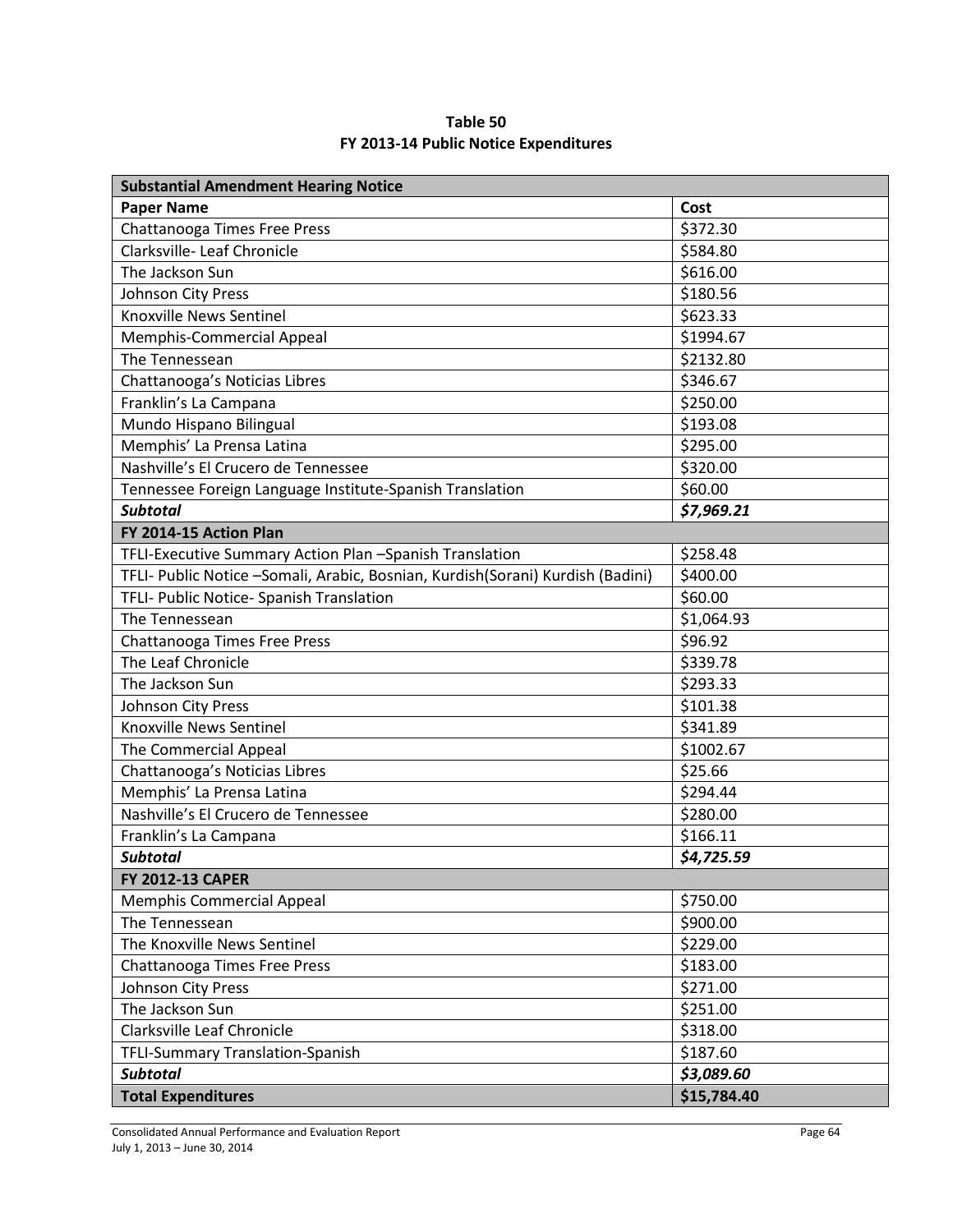#### 3. Tennessee Department of Health

HOPWA is involved in a number of fair housing initiatives that positively impact HOPWA grantees and beneficiaries both directly and indirectly. Title II of the ADA prohibits discrimination against persons with disabilities in all services, programs and activities made available by state and local governments. HOPWA project sponsors are required to comply with anti-discrimination legislation including The Americans with Disabilities Act, Title VI and the Fair Housing Act. Title II of the ADA directly influences neighborhoods where minimal public investment has led to poor living standards. HOPWA funds are made available to help upgrade and transform these neighborhoods. Upgrades are often made to make public housing safer and to make more units available for homeless and disabled populations. The majority of HOPWA funds are used for Supportive Services in Tennessee, which include: health and mental health assessment; drug and alcohol abuse treatment; counseling; day care; nutritional services; intensive care when required; and assistance in gaining access to local, state and federal government benefits and services. Although the Supportive Services category does not emphasize housing assistance (which is covered in other service categories including Housing Information Services, the Short-Term Rent, Mortgage and Utility Payment Program and the Permanent Housing Placement Program) all funds in the Supportive Services category are used to assist HOPWA beneficiaries regardless of race, color, religion, national origin, disability and familial status. In regards to the delivery of services through the Housing Information Services, Short-Term Rent, Mortgage and Utility Payment Program and the Permanent Housing Placement Program, both HOPWA and Service Providers comply with all fair housing and anti-discrimination laws. Additionally, HOPWA is involved with job fairs, which promote fair housing practices and training, including issues regarding lead paint and other safety factors that may impede the health of residents.

Section D.8. of HOPWA's contract with providers contains anti-discrimination conditions. It states that no person will be excluded from participation, denied benefits or subjected to discrimination in the performance of the grant contract or in the employment practices of the grantee on the grounds of handicap or disability, age, race, color, religion, national origin or any other classification protected by Federal or Tennessee State constitutional or statutory law. Grantees are required to show proof of nondiscrimination upon request and must post notices of nondiscrimination.

HOPWA is continuing to review its contracts with project sponsors and program materials to strengthen language surround fair housing. HOPWA staff is also interested in learning more about furthering fair housing through HOPWA activities and becoming more involved in fair housing activities taking place throughout Tennessee, including the Tennessee Fair Housing Matters conference being held each year.

#### 4. Collaborative Activities Conducted by the Consolidated Partners

Although each agency conducts activities tailored to the programs it administers throughout the year, the Consolidated Partners came together throughout the reporting period to plan and develop ways to improve fair housing activities and fulfill the State's obligation to affirmatively further fair housing. As previously mentioned, the Consolidated Partners met periodically to develop and complete the AI. Additionally, the Consolidated Partners have continued to collaborate not only with one another but also with other state agencies.

The Consolidated Partners will continue to work together in FY 2014-15 to complete some of the activities that were started in FY 2013-14. During the reporting period, the Consolidated Partners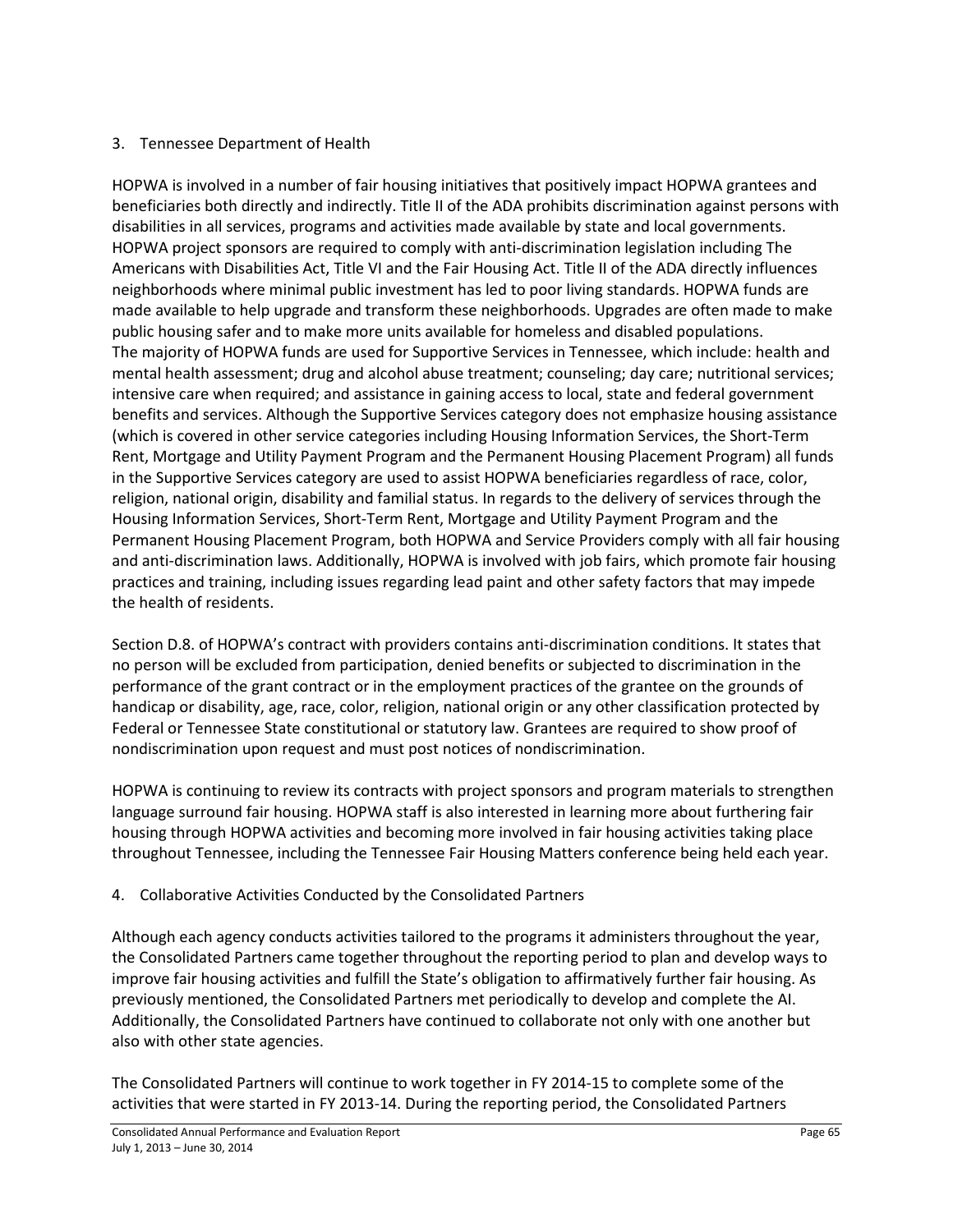continued developing a statewide Fair Housing Plan, which was first presented in the FY 2013-14 Annual Action Plan and was based off of the draft AI. An updated Fair Housing Plan, based on the final AI, was included in the FY 2014-15 Annual Action Plan. The Fair Housing Plan will continue to be used by the Consolidated Partners to adjust both agency and collaborative fair housing activities to overcome the barriers and impediments to fair housing choice that are identified in the AI. The Consolidated Partners anticipate meeting regularly to discuss and address the recommendations of the AI and track the progress of the statewide Fair Housing Plan that covers the delivery of services through the four formula programs. The Consolidated Partners realize the process will take time and are committed to improving their processes and procedures in regards to fair housing. The Fair Housing Plan, as presented in the FY 2013-14 Annual Action Plan, can be found in Appendix F and highlights actions accomplished during the reporting period.

## **IX. ADDITIONAL INFORMATION AND FUTURE ACTIONS**

#### **A. Public Participation and Public Comments**

Each year, the State of Tennessee provides a summary of the CAPER on THDA, Tennessee Department of Economic and Community Development, and the Tennessee Department of Health's websites and at each of the nine Development District offices for citizen review. Social media is also used to engage public participation. Citizens may access the summary and a public comment forum on THDA's website. Instructions for viewing and commenting on the summary are included in the summary and in a public notice that is published in both English and Spanish in newspapers throughout the state. This year, the notice was published in seven newspapers in both English and/or Spanish. The names of the publications in which the notices appear are:

- Memphis Commercial Appeal
- The Tennessean
- Knoxville News Sentinel
- Chattanooga Times Free Press
- Johnson City Press
- Jackson Sun
- Clarksville Leaf Chronicle
- La Prensa Latina (Memphis)
- El Crucero de Tennessee (Nashville)
- La Campana (Franklin)
- Mundo Hispano Bilingual

The notice was published on Wednesday, September 10, 2014. The summary and the public comment forum were made available on THDA's website until September 25, 2014, which meets the requirements set forth in the State of Tennessee's Citizen Participation Plan.

During the public comment period, one public comment was received and can be found in Appendix G. In addition to the comment, the state also received positive feedback for posting the notice in Bosnian. Appendix G additionally shows the state's public participation and public comments efforts.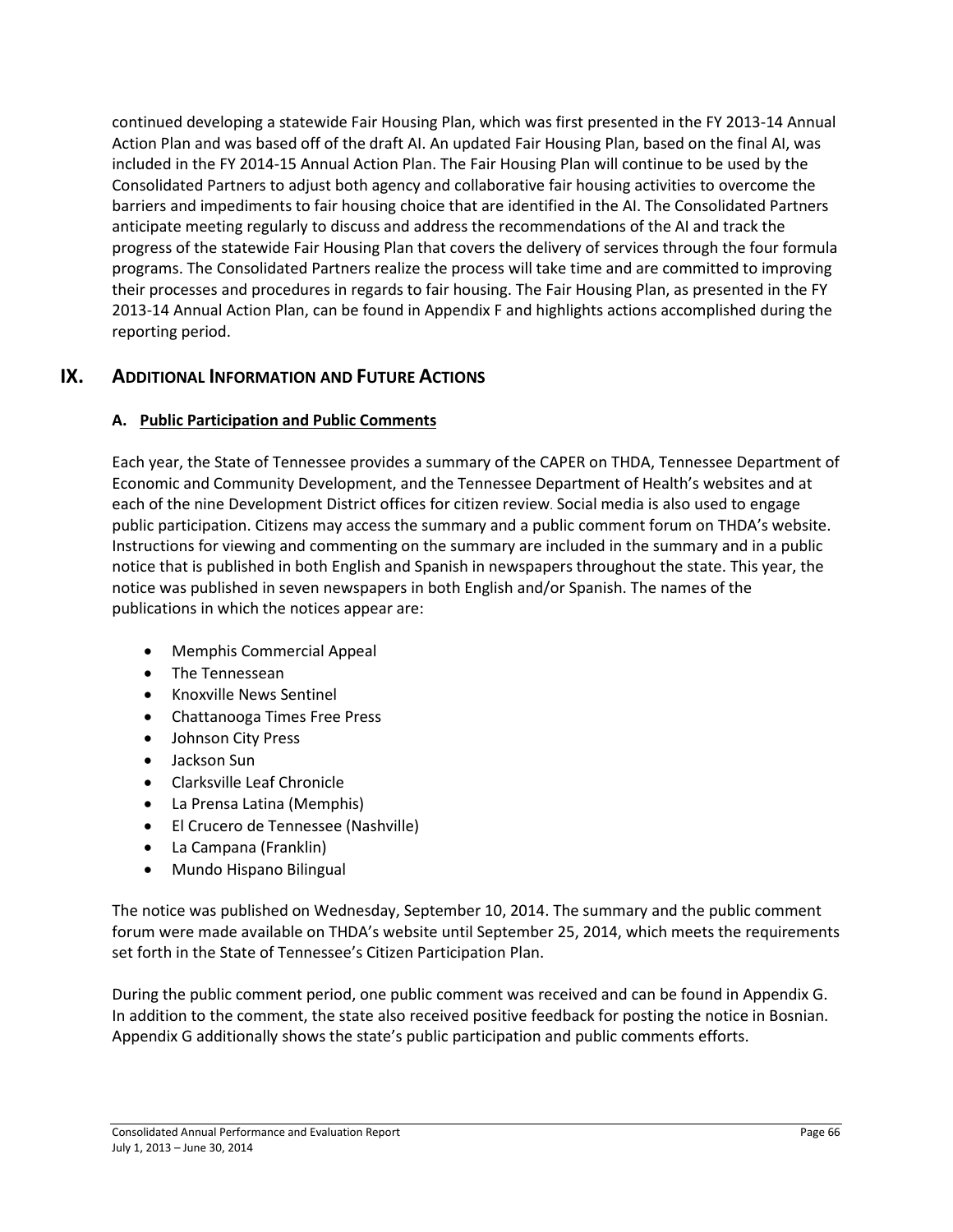#### **B. Future Actions**

The State of Tennessee will continue to administer the four formula programs covered in the Five-Year Consolidated Plan and work towards the goals set forth in the four priority areas. While the priority areas represent longer term goals, the Action Steps represent actions the four formula programs seek to carry out annually, in order to reach longer term goals. The State of Tennessee will also continue to work with local public housing authorities, as they work to adopt their long-term plans to determine their plan's consistency with the State's Consolidated Plan.

The State will begin working on the FY 2015 Five-Year Consolidated Plan in the upcoming months and will be entering the information into IDIS. The Consolidated Partners will continue to collaborate on addressing housing related issues, including fair housing, while meeting specific housing and community needs. The four agencies will also continue to complete the Annual Action Plan, which states the intentions and goals of each program for the following fiscal year.

In regards to reporting, the administering agencies will continue to report on the activities of the CDBG, HOME, ESG and HOPWA programs. The Consolidated Partners have already participated in a number of webinars hosted through HUD's E-Con Planning Suite and will continue to participate throughout the year. The Consolidated Partners will continue to follow the progress and educate themselves on the new Consolidated Planning tools.

The Consolidated Partners intend to make significant progress in fair housing. Each agency recognizes their obligations to further fair housing in Tennessee. The completion of the AI and the subsequent statewide Fair Housing Plan are the first steps in working to identify and overcome impediments and barriers to fair housing in the state. The Consolidated Partners will continue to make efforts in the area of fair housing over the coming year and will update HUD and FHEO as goals are met.

Although the State is not involved in providing direct services through the four formula programs, the State is responsible for ensuring funds are made available to local government and non-profit agencies throughout Tennessee that are capable of delivering services to local communities and individuals in need. While the State of Tennessee has identified specific target areas and community development and affordable housing goals, communities have the flexibility to use funds to reach their populations most efficiently and effectively. The State will continue to ensure funds from the four formula programs are used in a manner that is consistent with the Consolidated Plan, targets those who need assistance the most, and provides for the completion of community development and affordable housing goals.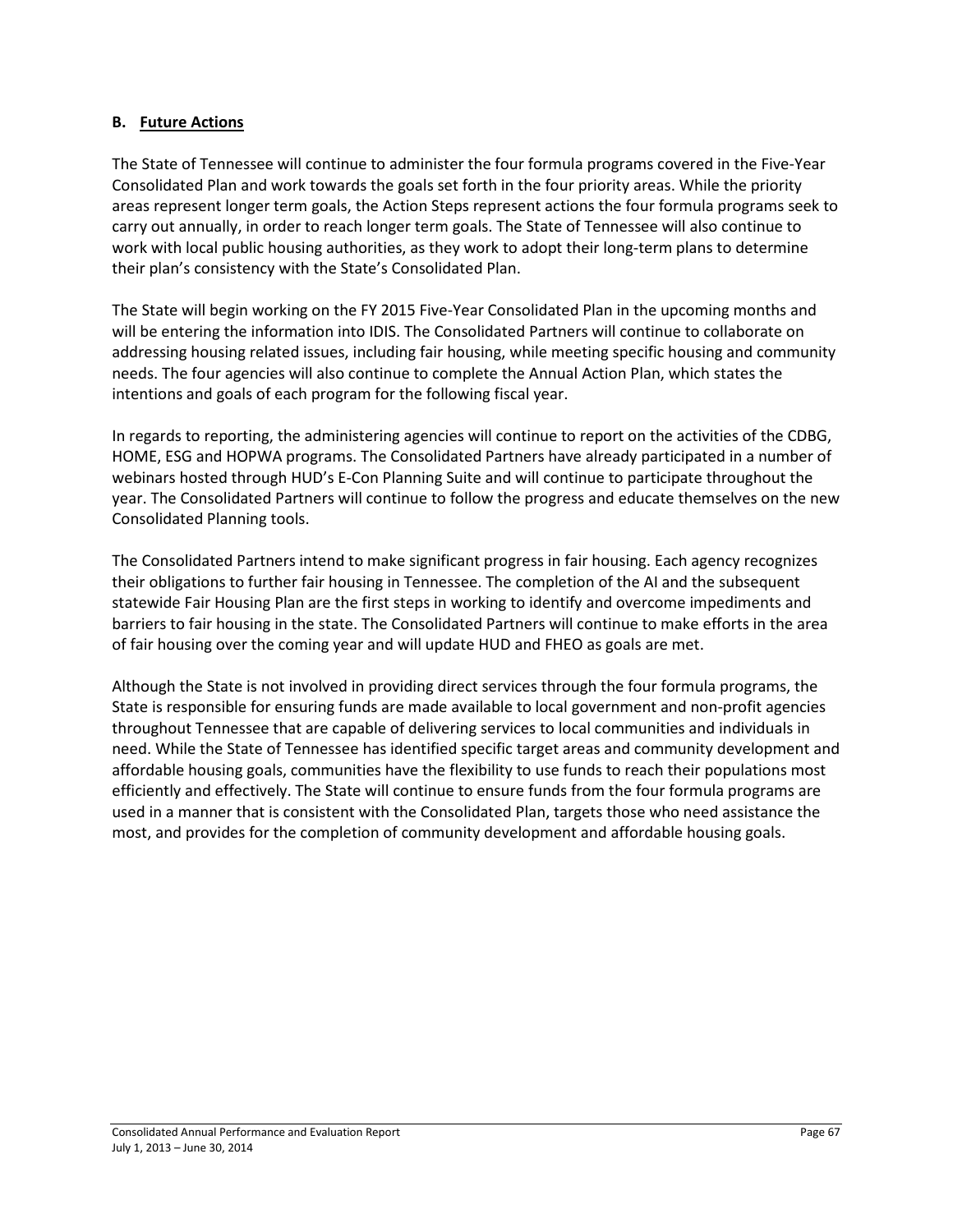## **STATE OF TENNESSEE**

## **FY 2013-14 CONSOLIDATED ANNUAL PERFORMANCE AND EVALUATION REPORT LIST OF TABLES**

| Table 1  | Summary of Resources Made Available During FY 2013-14, All Programs            | 11 |
|----------|--------------------------------------------------------------------------------|----|
| Table 2  | Awards by Activity Type, CDBG Program                                          | 12 |
| Table 3  | Proposed Activities, HOME Program                                              | 13 |
| Table 4  | Funds Made Available, ESG Program                                              | 13 |
| Table 5  | Distribution of Funds, HOPWA Program                                           | 14 |
| Table 6  | Single Family Loans, THDA Homeownership Programs                               | 15 |
| Table 7  | Repair Activities by Grand Division, Emergency Repair Program                  | 16 |
| Table 8  | Summary of Investments, FY 2013-14, All Programs                               | 17 |
| Table 9  | Funding by Grand Division, CDBG Program                                        | 18 |
| Table 10 | Distribution of Funds by Grand Division, HOME Program                          | 18 |
| Table 11 | Funding Categories and Proposed Activities, HOME Program                       | 19 |
| Table 12 | Subrecipients and Funds by Grand Division, ESG Program                         | 19 |
| Table 13 | Funds Awarded by Grand Division, HOPWA Program                                 | 20 |
| Table 14 | Funds by Grand Division, Section 8 Tenant Based Housing Choice Voucher Program | 20 |
| Table 15 | Contract Units by Grand Division, Section 8 Project Based Rental Assistance    | 21 |
| Table 16 | 2013 Allocations, LIHTC Program                                                | 22 |
| Table 17 | 2013 Allocations, Multifamily Bond Authority Program                           | 23 |
| Table 18 | Homeownership Loans by Grand Division, THDA Homeownership Programs             | 23 |
| Table 19 | Program Funds by Grand Division, CITC Program                                  | 24 |
| Table 20 | Program Funds by Grand Division, Emergency Repair Program                      | 25 |
| Table 21 | THDA Contribution by County and Grand Division, Rural Repair Program           | 26 |
| Table 22 | Summary of Geographic Distribution, All Programs                               | 27 |
| Table 23 | Program Demographics, CDBG Program                                             | 28 |
| Table 24 | Benefit to Low and Moderate Income Persons, CDBG Program                       | 28 |
| Table 25 | Household Income of Beneficiaries, HOME Program                                | 29 |
| Table 26 | Income Characteristics of Beneficiaries, HOME Program                          | 29 |
| Table 27 | Race/Ethnicity of Beneficiaries, HOME Program                                  | 30 |
| Table 28 | Size and Type of Household, HOME Program                                       | 30 |
| Table 29 | Beneficiaries by Race, ESG Funds                                               | 31 |
| Table 30 | Beneficiaries by Gender, ESG Funds                                             | 31 |
| Table 31 | Income of Beneficiaries, ESG Funds                                             | 32 |
| Table 32 | Race and Ethnicity of Beneficiaries, HOPWA Program                             | 32 |
| Table 33 | Income of Beneficiaries, HOPWA Program                                         | 33 |
| Table 34 | Select Demographic Data, Section 8 Tenant Based Housing Choice Voucher Program | 33 |
| Table 35 | Tenant Characteristics, Section 8 Project Based Rental Assistance              | 34 |
| Table 36 | Head of Household Characteristics, Section 8 Project Based Rental Assistance   | 35 |
| Table 37 | Units Assisted by County and Grand Division, LIHTC                             | 36 |
| Table 38 | Demographics of Participants, LIHTC                                            | 37 |
| Table 39 | THDA Loans by Household Type, THDA Homeownership Programs                      | 37 |
| Table 40 | Average Income by Household Type, THDA Homeownership Programs                  | 39 |
| Table 41 | Race/Ethnicity of Borrower, THDA Homeownership Programs                        | 41 |
| Table 42 | Age of Borrowers, THDA Homeownership Programs                                  | 41 |